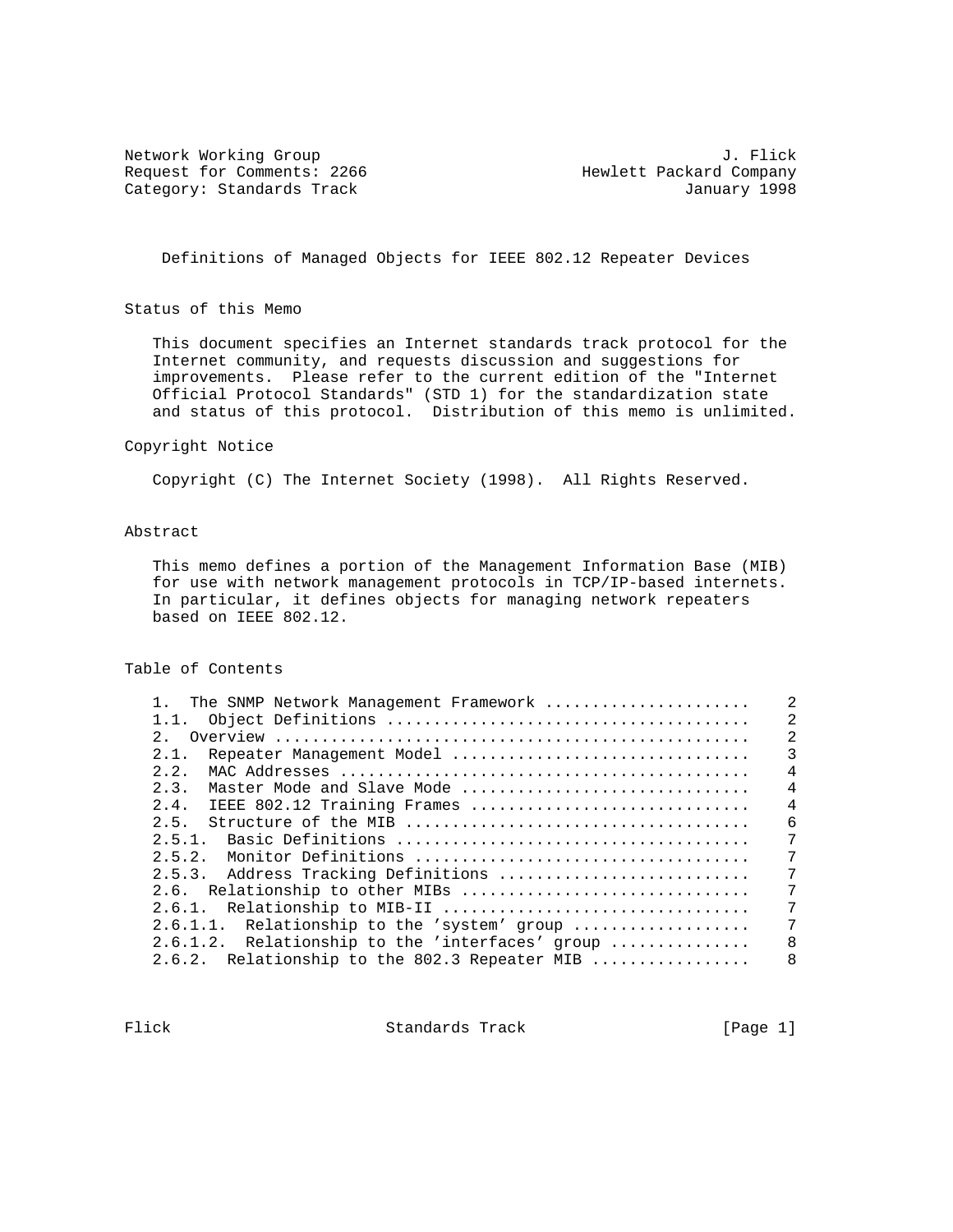| 2.7. Mapping of IEEE 802.12 Managed Objects  9 |  |
|------------------------------------------------|--|
|                                                |  |
|                                                |  |
|                                                |  |
|                                                |  |
|                                                |  |
|                                                |  |

#### 1. The SNMP Network Management Framework

 The SNMP Network Management Framework consists of several components. For the purpose of this specification, the applicable components of the Framework are the SMI and related documents [2, 3, 4], which define the mechanisms used for describing and naming objects for the purpose of management.

 The Framework permits new objects to be defined for the purpose of experimentation and evaluation.

### 1.1. Object Definitions

 Managed objects are accessed via a virtual information store, termed the Management Information Base (MIB). Objects in the MIB are defined using the subset of Abstract Syntax Notation One (ASN.1) [1] defined in the SMI [2]. In particular, each object type is named by an OBJECT IDENTIFIER, an administratively assigned name. The object type together with an object instance serves to uniquely identify a specific instantiation of the object. For human convenience, we often use a textual string, termed the descriptor, to refer to the object type.

2. Overview

 Instances of these object types represent attributes of an IEEE 802.12 repeater, as defined by Section 12, "RMAC Protocol" in IEEE Standard 802.12-1995 [6].

 The definitions presented here are based on Section 13, "Layer management functions and services", and Annex C, "GDMO Specifications for Demand Priority Managed Objects" of IEEE Standard 802.12-1995 [6].

 Implementors of these MIB objects should note that the IEEE document explicitly describes (in the form of Pascal pseudocode) when, where, and how various repeater attributes are measured. The IEEE document also describes the effects of repeater actions that may be invoked by manipulating instances of the MIB objects defined here.

Flick Standards Track [Page 2]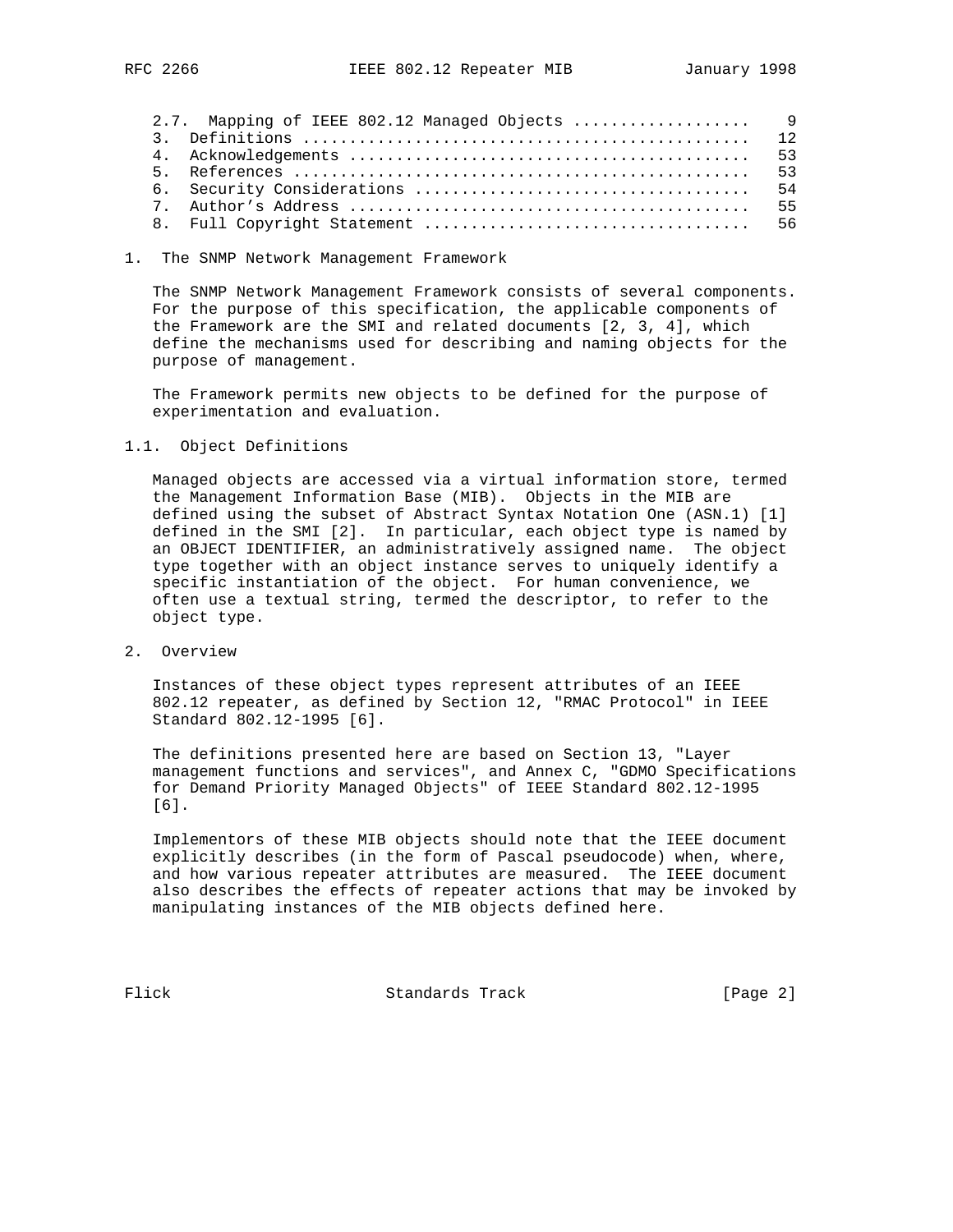The counters in this document are defined to be the same as those counters in IEEE Standard 802.12-1995, with the intention that the same instrumentation can be used to implement both the IEEE and IETF management standards.

#### 2.1. Repeater Management Model

 The model used in the design of this MIB allows for a managed system to contain one or more managed 802.12 repeaters, and one or more managed 802.12 repeater ports.

 A repeater port may be thought of as a source of traffic into a repeater in the system. The vgRptrBasicPortTable contains entries for each physical repeater port in the managed system. An implementor may choose to separate these ports into "groups". For example, a group may be used to represent a field-replaceable unit, so that the port numbering may match the numbering in the hardware implementation. Note that this group mapping is recommended but optional. An implementor may choose to put all of the system's ports into a single group, or to divide the ports into groups that do not match physical divisions. Each group within the system is uniquely identified by a group number. Each port within a system is uniquely identified by a combination of group number and port number. The method of numbering groups and ports is implementation-specific. Both groups and ports may be sparsely numbered.

 In addition to the externally visible ports, some implementations may have internal ports that are not obvious to the end-user but are nevertheless sources of traffic into the repeater system. Examples include internal management ports, through which an agent communicates, and ports connecting to a backplane internal to the implementation. It is the decision of the implementor to select the appropriate group(s) in which to place internal ports.

 Managed repeaters in the system are represented by entries in the vgRptrInfoTable. There may be multiple repeaters in the managed system. They are uniquely identified by a repeater number. The method of numbering repeaters is implementation-specific. Each port will either be associated with one of the repeaters, or isolated (a so-called "trivial" repeater). The set of ports associated with a single repeater will be in the same contention domain, and will be participating in the same instance of the Demand Priority Access Method protocol. The mapping of ports to repeaters may be static or dynamic. A column in the vgRptrBasicPortTable, vgRptrPortRptrInfoIndex, indicates the repeater that the port is currently associated with. The method for assigning a port to a repeater is implementation-specific.

Flick Standards Track [Page 3]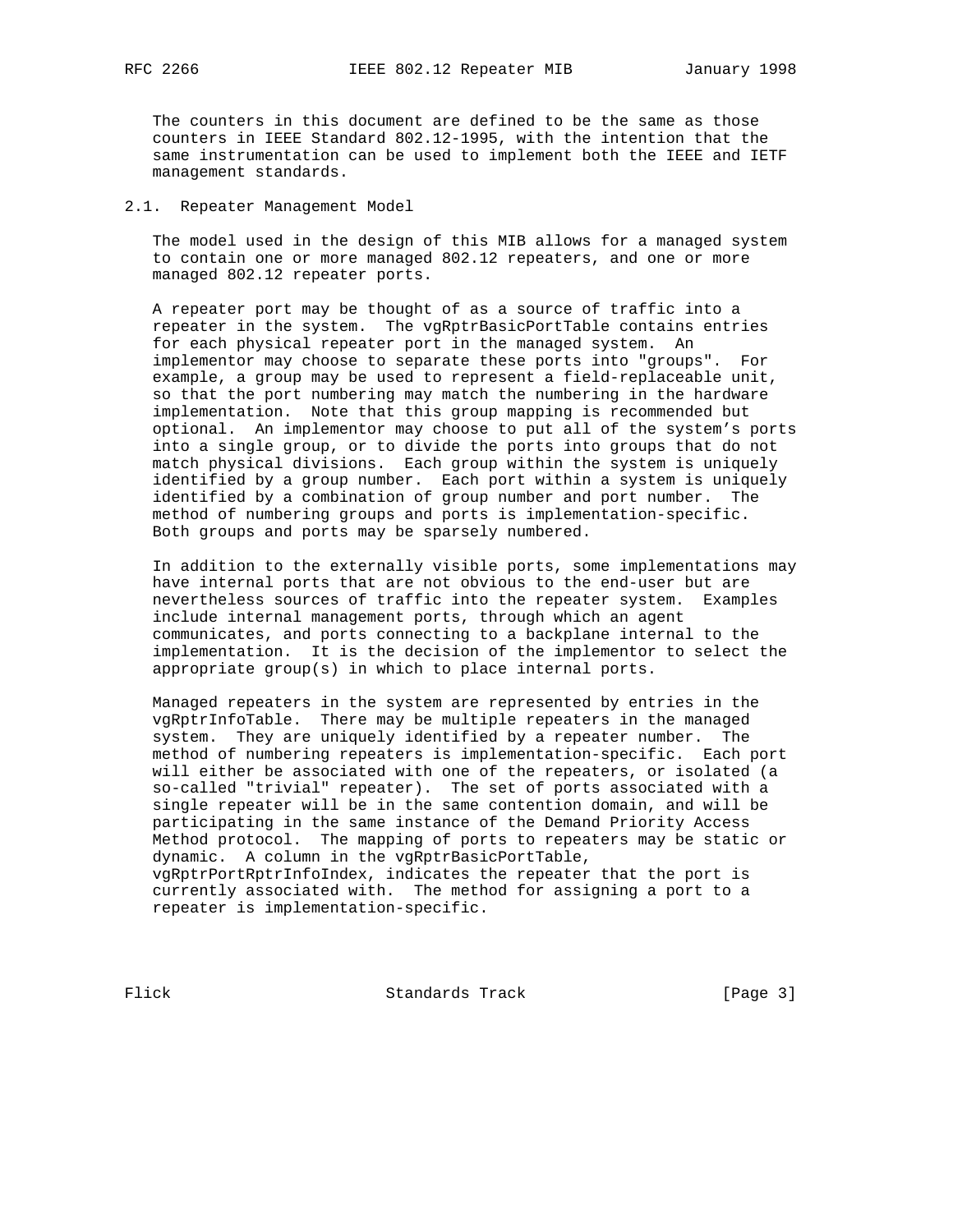### 2.2. MAC Addresses

 All representations of MAC addresses in this MIB module are in "canonical" order defined by 802.1a, i.e., as if it were transmitted least significant bit first. This is true even if the repeater is operating in token ring framing mode, which requires MAC addresses to be transmitted most significant bit first.

#### 2.3. Master Mode and Slave Mode

 In an IEEE 802.12 network, "master" devices act as network controllers to decide when to grant requesting end-nodes permission to transmit. These master devices may be repeaters, or other active controller devices such as switches.

 Devices which do not act as network controllers, such as end-nodes or passive switches, are considered to be operating in "slave" mode.

 An 802.12 repeater always acts in "master" mode on its local ports, which may connect to end nodes, switch or other device ports acting in "slave" mode, or lower-level repeaters in a cascade. It acts in "slave" mode on cascade ports, which may connect to an upper-level repeater in a cascade, or to switch or other device ports operating in "master" mode.

## 2.4. IEEE 802.12 Training Frames

 Training frames are special MAC frames that are used only during link initialization. Training frames are initially constructed by the device at the "lower" end of a link, which is the slave mode device for the link. The training frame format is as follows:

 +----+----+------------+--------------+----------+-----+ | DA | SA | Req Config | Allow Config | Data | FCS | +----+----+------------+--------------+----------+-----+

> DA = destination address (six octets) SA = source address (six octets) Req Config = requested configuration (2 octets) Allow Config = allowed configuration (2 octets) Data = data  $(594$  to  $675$  octets) FCS = frame check sequence (4 octets)

 Training frames are always sent with a null destination address. To pass training, an end node must use its source address in the source address field of the training frame. A repeater may use a non-null source address if it has one, or it may use a null source address.

Flick Standards Track [Page 4]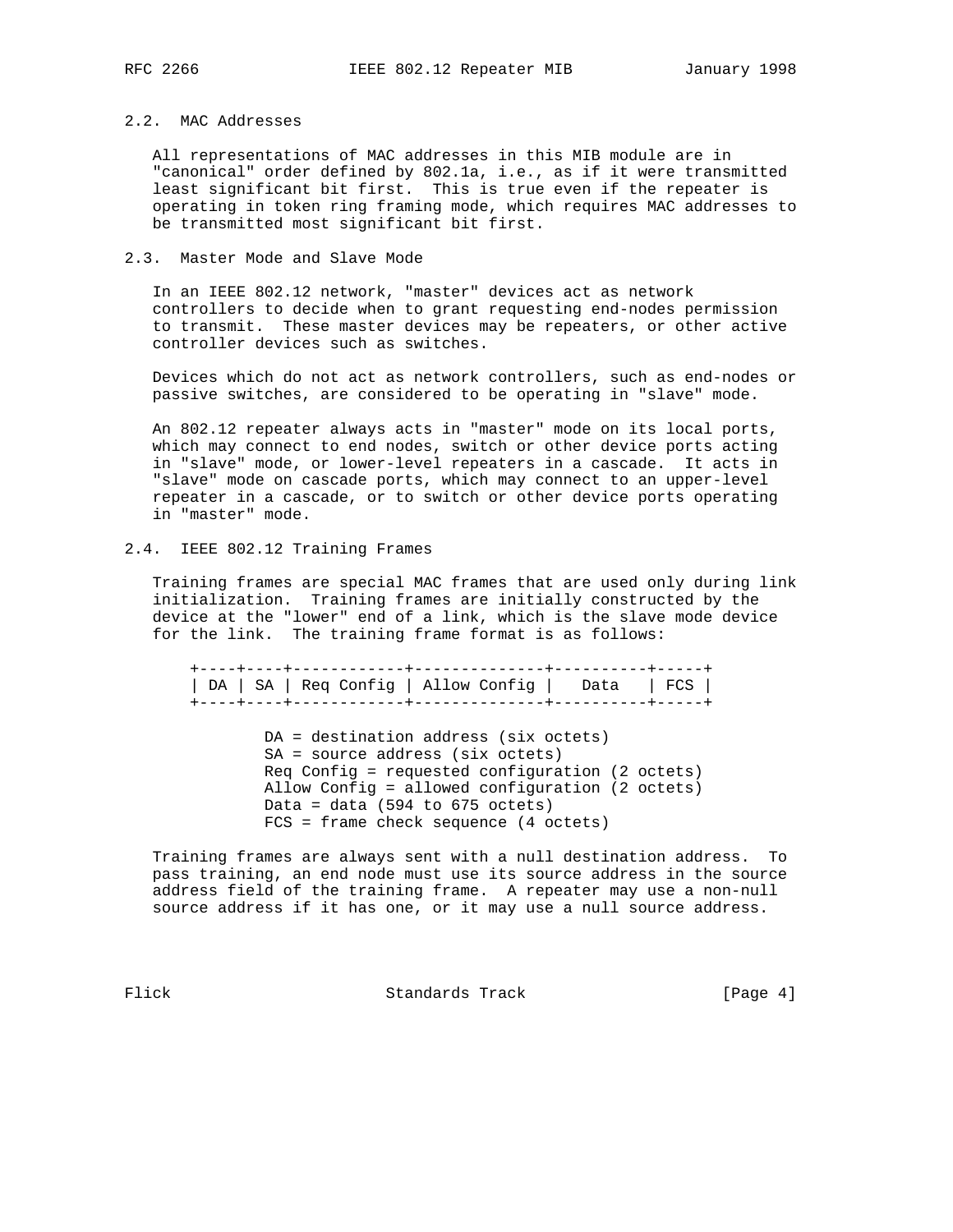The requested configuration field allows the slave mode device to inform the master mode device about itself and to request configuration options. The training response frame from the master mode device contains the slave mode device's requested configuration from the training request frame. The currently defined format of the requested configuration field as defined in the IEEE Standard 802.12-1995 standard is shown below. Please refer to the most current version of the IEEE document for a more up to date description of this field. In particular, the reserved bits may be used in later versions of the standard.

 First Octet: Second Octet: 7 6 5 4 3 2 1 0 7 6 5 4 3 2 1 0 +-+-+-+-+-+-+-+-+ +-+-+-+-+-+-+-+-+  $|v|v|v|r|r|r|r|$   $|r|F|r|r|F|F|F|P|P|R|$  +-+-+-+-+-+-+-+-+ +-+-+-+-+-+-+-+-+ vvv: The version of the 802.12 training protocol with which the training initiator is compliant. The current version is 100. Note that because of the different bit ordering used in IEEE and IETF documents, this value corresponds to version 1. r: Reserved bits (set to zero) FF: 00 = frameType88023 01 = frameType88025 10 = reserved 11 = frameTypeEither PP: 00 = singleAddressMode 01 = promiscuousMode 10 = reserved 11 = reserved R: 0 = the training initiator is an end node

 The allowed configuration field allows the master mode device to respond with the allowed configuration. The slave mode device sets the contents of this field to all zero bits. The master mode device sets the allowed configuration field as follows:

1 = the training initiator is a repeater

 First Octet: Second Octet: 7 6 5 4 3 2 1 0 7 6 5 4 3 2 1 0 +-+-+-+-+-+-+-+-+ +-+-+-+-+-+-+-+-+  $|v|v|v|D|C|N|r|r|$   $|r|r|r|F|F|P|P|R|$ +-+-+-+-+-+-+-+-+ +-+-+-+-+-+-+-+-+

Flick **Standards Track** [Page 5]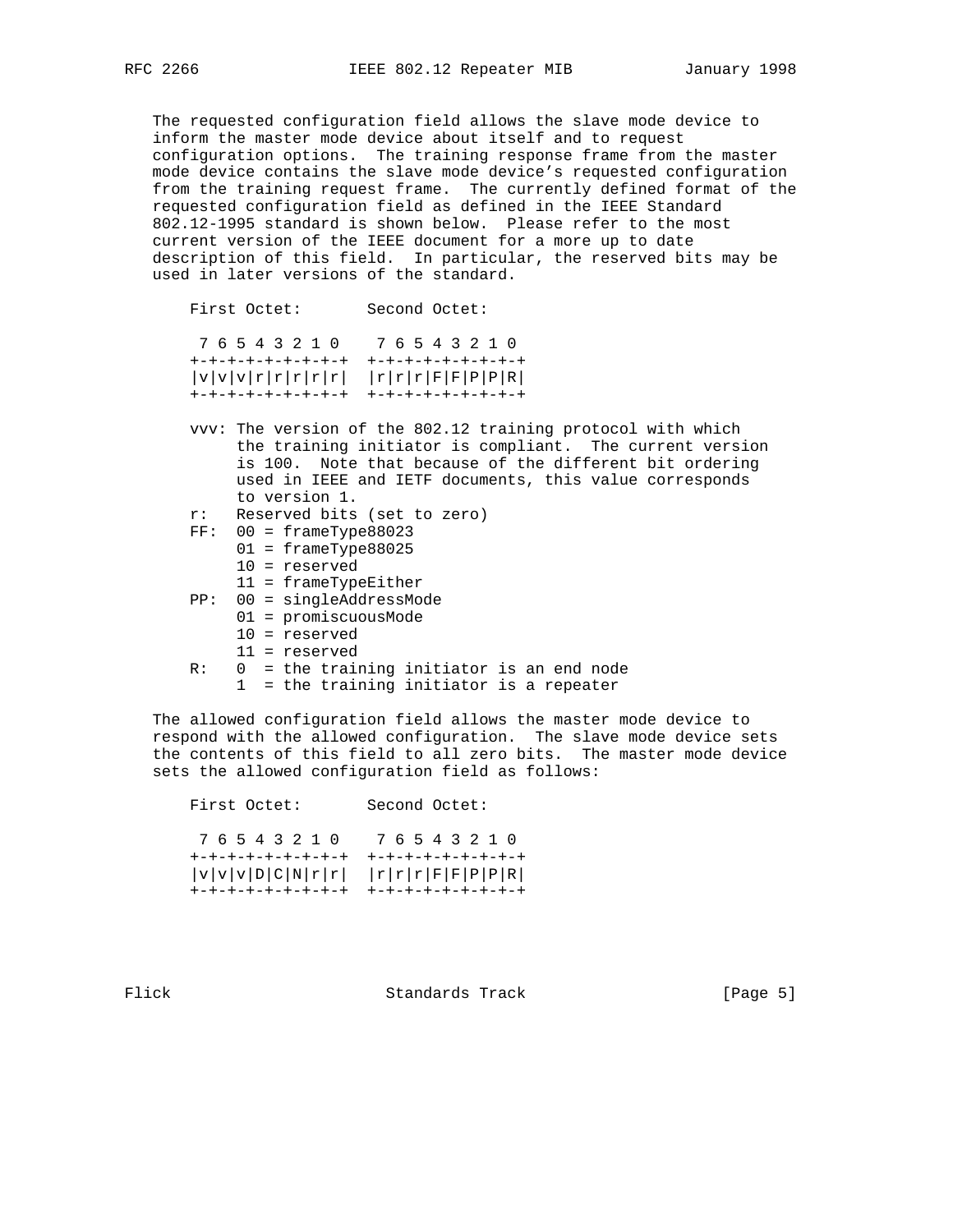- vvv: The version of the 802.12 training protocol with which the training responder is compliant. The current version is 100. Note that because of the different bit ordering used in IEEE and IETF documents, this value corresponds to version 1.
- D: 0 = No duplicate address has been detected.

1 = Duplicate address has been detected.

- C: 0 = The requested configuration is compatible with the network and the attached port.
	- 1 = The requested configuration is not compatible with the network and/or the attached port. In this case, the FF, PP, and R bits indicate a configuration that would be allowed.
- N: 0 = Access will be allowed, providing the configuration is compatible  $(C = 0)$ .
	- 1 = Access is not granted because of security restrictions.
- r: Reserved bits (set to zero).
- FF: 00 = frameType88023 will be used.
	- 01 = frameType88025 will be used.
		- 10 = reserved
		- 11 = reserved
- PP: 00 = singleAddressMode
	- 01 = promiscuousMode
	- 10 = reserved
	- 11 = reserved
- R: 0 = Requested access as an end node is allowed.
	- 1 = Requested access as a repeater is allowed.

 Again, note that the most recent version of the IEEE 802.12 standard should be consulted for the most up to date definition of the requested configuration and allowed configuration fields.

 The data field contains between 594 and 675 octets and is filled in by the training initiator. The first 55 octets may be used for vendor specific protocol information. The remaining octets are all zeros. The length of the training frame combined with the requirement that 24 consecutive training frames be exchanged without error to complete training ensures that marginal links will not complete training.

2.5. Structure of the MIB

 Objects in this MIB are arranged into OID subtrees, each of which contains a set of related objects within a broad functional category. These subtrees are intended for organizational convenience ONLY, and have no relation to the conformance groups defined later in the document.

Flick **Standards Track** [Page 6]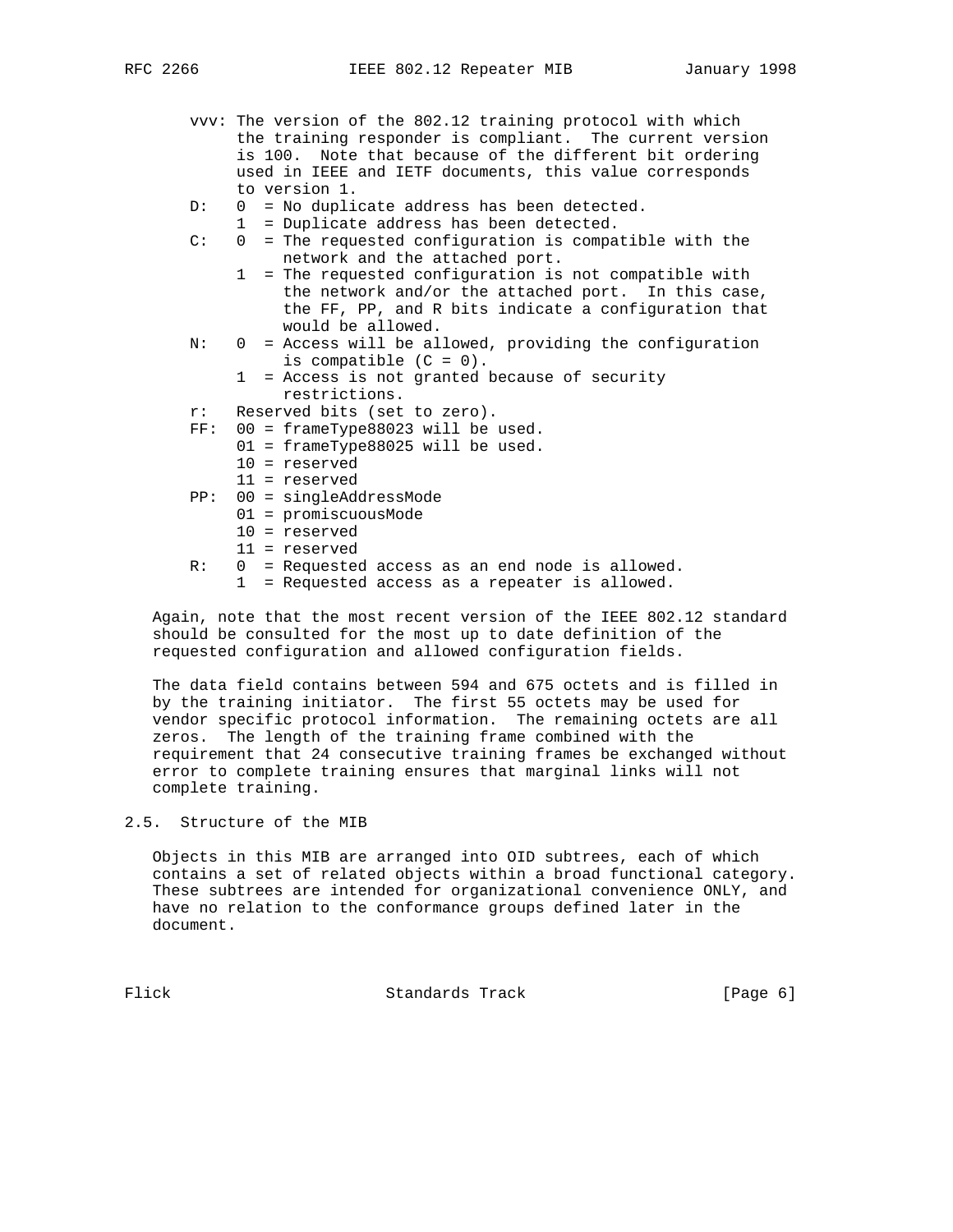## 2.5.1. Basic Definitions

 The basic definitions include objects for managing the basic status and control parameters for each repeater within the managed system, for the port groups within the managed system, and for the individual ports themselves.

2.5.2. Monitor Definitions

 The monitor definitions include monitoring statistics for each repeater within the system and for individual ports.

2.5.3. Address Tracking Definitions

 This collection includes objects for tracking the MAC addresses of the DTEs attached to the ports within the system.

 Note that this MIB also includes by reference a collection of objects from the 802.3 Repeater MIB which may be used for mapping the topology of a network. These definitions are based on a technology which has been patented by Hewlett-Packard Company (HP). HP has granted rights to this technology to implementors of this MIB. See [8] and [9] for details.

- 2.6. Relationship to other MIBs
- 2.6.1. Relationship to MIB-II

 It is assumed that a repeater implementing this MIB will also implement (at least) the 'system' group defined in MIB-II [5].

2.6.1.1. Relationship to the 'system' group

 In MIB-II, the 'system' group is defined as being mandatory for all systems such that each managed entity contains one instance of each object in the 'system' group. Thus, those objects apply to the entity even if the entity's sole functionality is management of repeaters.

 Note that all of the managed repeaters (i.e. entries in the vgRptrInfoTable) will normally exist within a single naming scope. Therefore, there will normally only be a single instance of each of the objects in the system group for the entire managed repeater system regardless of how many managed repeaters there are in the system.

Flick Standards Track [Page 7]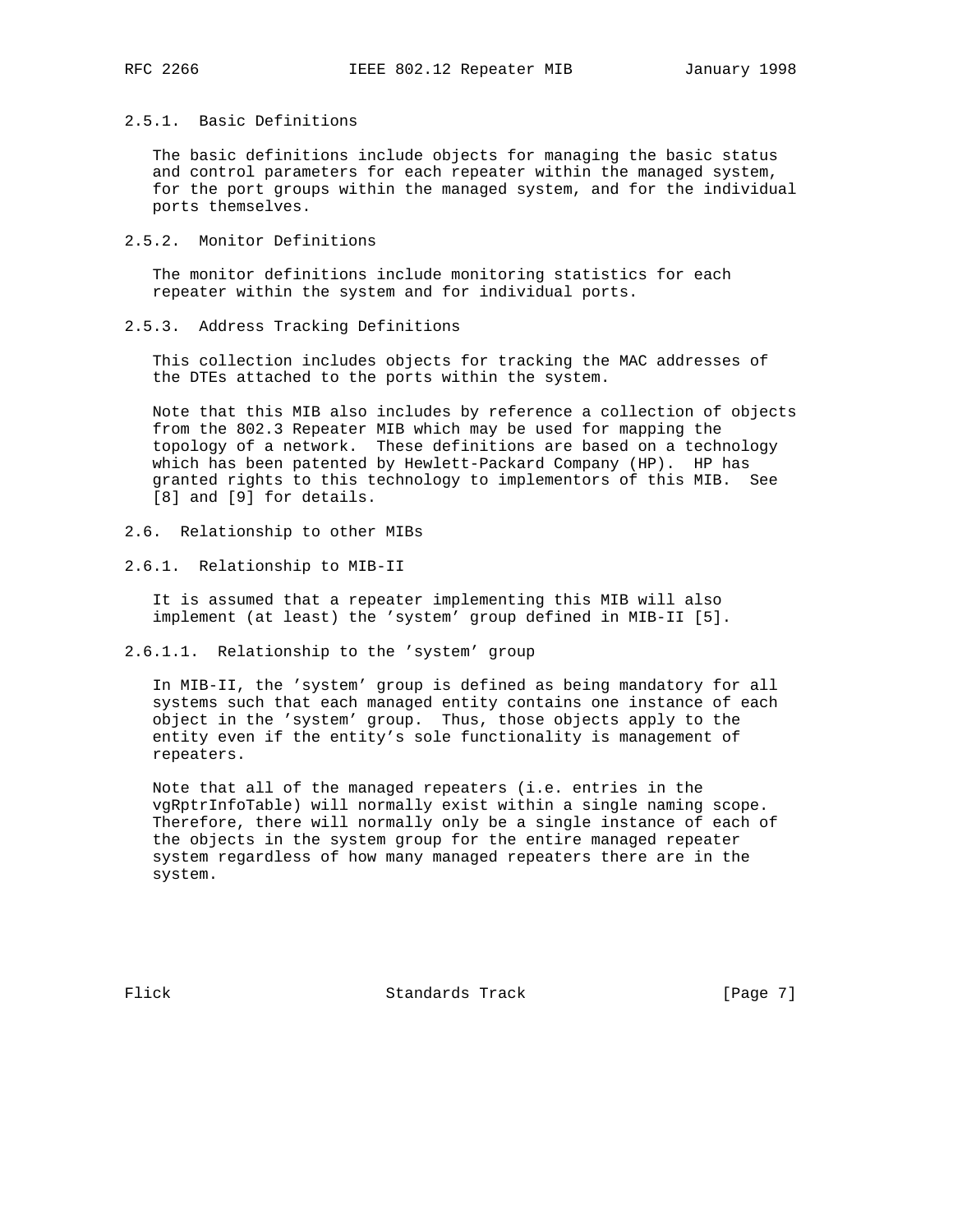2.6.1.2. Relationship to the 'interfaces' group

 In MIB-II, the 'interfaces' group is defined as being mandatory for all systems and contains information on an entity's interfaces, where each interface is thought of as being attached to a 'subnetwork'. (Note that this term is not to be confused with 'subnet' which refers to an addressing partitioning scheme used in the Internet suite of protocols.)

 This Repeater MIB uses the notion of ports on a repeater. The concept of a MIB-II interface has NO specific relationship to a repeater's port. Therefore, the 'interfaces' group applies only to the one (or more) network interfaces on which the entity managing the repeater sends and receives management protocol operations, and does not apply to the repeater's ports.

 This is consistent with the physical-layer nature of a repeater. An 802.12 repeater has an RMAC implementation, which acts as the repeater end of the Demand Priority Access Method, but does not contain a DTE MAC implementation, and does not pass packets up to higher-level protocol entities for processing.

 (When a network management entity is observing a repeater, it may appear as though the repeater is passing packets to a higher-level protocol entity. However, this is only a means of implementing management, and this passing of management information is not part of the repeater functionality.)

2.6.2. Relationship to the 802.3 Repeater MIB

 An IEEE 802.12 repeater can be configured to operate in either ethernet or token ring framing mode. This only affects the frame format and address bit order of the frames on the wire. An 802.12 network does not use the media access protocol for either ethernet or token ring. Instead, IEEE 802.12 defines its own media access protocol, the Demand Priority Access Method (DPAM).

 There is an existing standards-track MIB module for instrumenting IEEE 802.3 repeaters [7]. That MIB module is designed to instrument the operation of the repeater in a network implementing the 802.3 media access protocol. Therefore, much of that MIB does not apply to 802.12 repeaters.

 However, the 802.3 Repeater MIB also contains a collection of objects that may be used to map the topology of a network. These objects are contained in a separable OBJECT-GROUP, are not 802.3-specific, and are considered useful for 802.12 repeaters. In addition, the layer

Flick Standards Track [Page 8]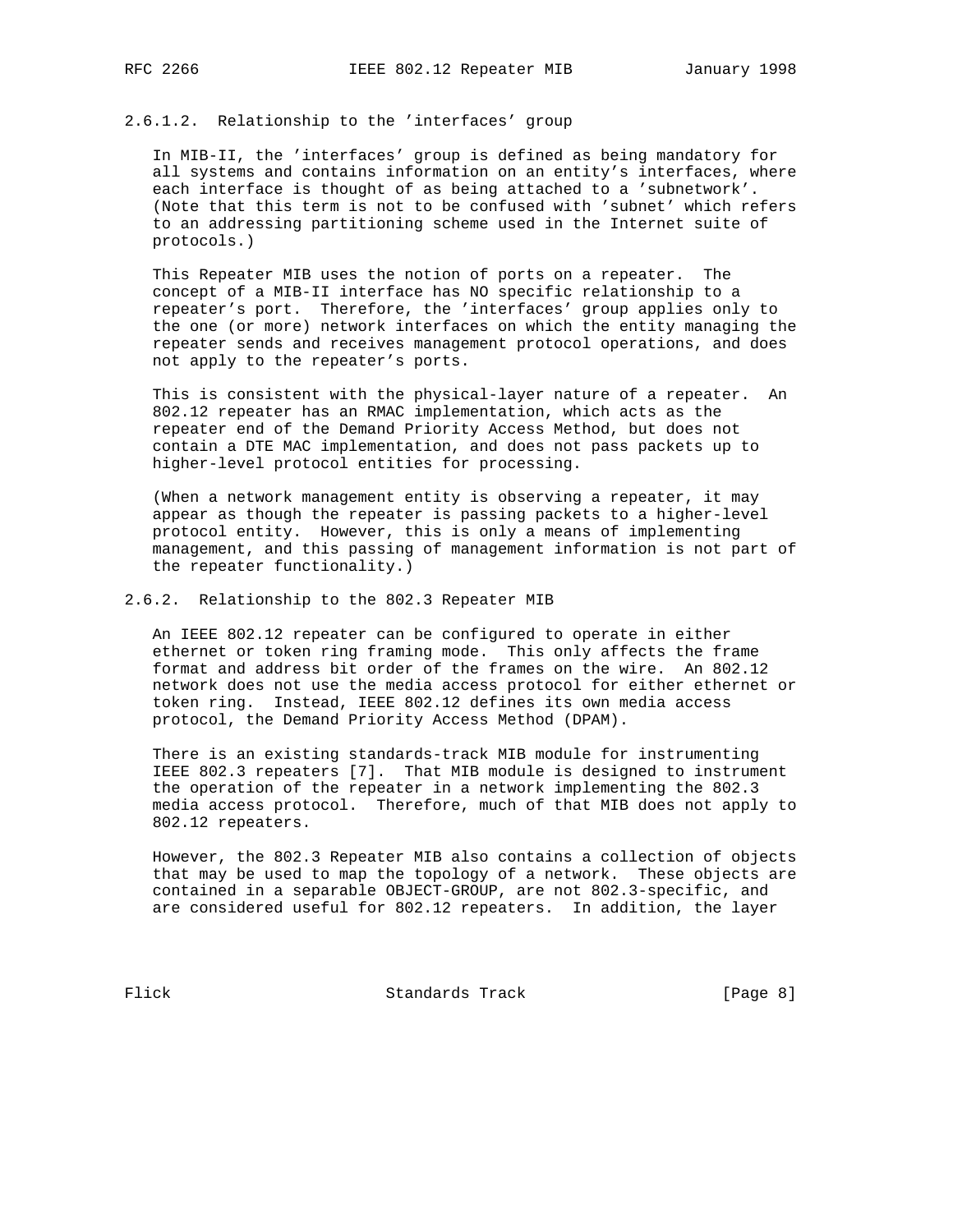management clause of the IEEE 802.12 specification includes similar functionality. Therefore, vendors of agents for 802.12 repeaters are encouraged to implement the snmpRptrGrpRptrAddrSearch OBJECT-GROUP defined in the 802.3 Repeater MIB.

#### 2.7. Mapping of IEEE 802.12 Managed Objects

```
 IEEE 802.12 Managed Object Corresponding SNMP Object
```

```
 oRepeater
```
 .aMACAddress vgRptrInfoMACAddress .aRepeaterHealthState vgRptrInfoOperStatus .aRepeaterID vgRptrInfoIndex .aRepeaterSearchAddress .aRepeaterSearchGroup SNMP-REPEATER-MIB -

.aRepeaterSearchPort SNMP-REPEATER-MIB -

```
 .acRepeaterSearchAddress SNMP-REPEATER-MIB -
```

```
 .nRepeaterHealth vgRptrHealth
 .nRepeaterReset vgRptrResetEvent
```
oGroup

```
 .aGroupID vgRptrGroupIndex
```
#### oPort

 .aBroadcastFramesReceived vgRptrPortBroadcastFrames .aCentralMgmtDetectedDupAddr vgRptrMgrDetectedDupAddress .aDataErrorFramesReceived vgRptrPortDataErrorFrames

 .aCurrentFramingType vgRptrInfoCurrentFramingType .aDesiredFramingType vgRptrInfoDesiredFramingType .aFramingCapability vgRptrInfoFramingCapability rptrAddrSearchAddress rptrAddrSearchGroup rptrAddrSearchPort .aRepeaterSearchState SNMP-REPEATER-MIB rptrAddrSearchState .aRMACVersion vgRptrInfoTrainingVersion rptrAddrSearchAddress .acResetRepeater vgRptrInfoReset

 .aGroupCablesBundled vgRptrGroupCablesBundled .aGroupPortCapacity vgRptrGroupPortCapacity

 .aAllowableTrainingType vgRptrPortAllowedTrainType .aHighPriorityFramesReceived vgRptrPortHighPriorityFrames .aHighPriorityOctetsReceived vgRptrPortHCHighPriorityOctets, or vgRptrPortHighPriorityOctets and vgRptrPortHighPriOctetRollovers .aIPMFramesReceived vgRptrPortIPMFrames .aLastTrainedAddress vgRptrAddrLastTrainedAddress .aLastTrainingConfig vgRptrPortLastTrainConfig

Flick **Standards Track** [Page 9]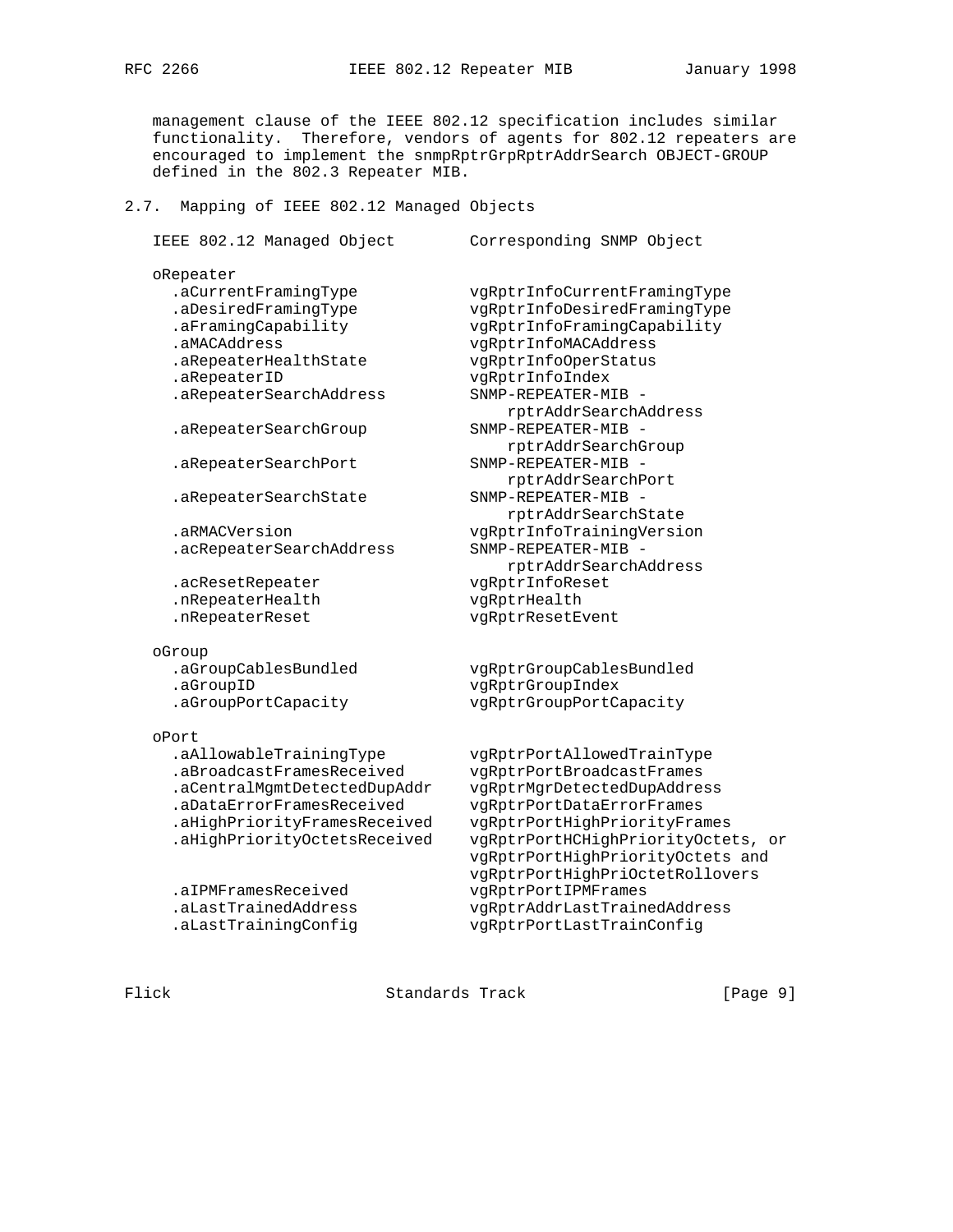| .aLocalRptrDetectedDupAddr     | vgRptrRptrDetectedDupAddress       |
|--------------------------------|------------------------------------|
| .aMulticastFramesReceived      | vgRptrPortMulticastFrames          |
| .aNormalPriorityFramesReceived | vgRptrPortNormPriorityFrames       |
| .aNormalPriorityOctetsReceived | vgRptrPortHCNormPriorityOctets, or |
|                                | vgRptrPortNormPriorityOctets and   |
|                                | vqRptrPortNormPriOctetRollovers    |
| .aNullAddressedFramesReceived  | vgRptrPortNullAddressedFrames      |
| .aOctetsInUnreadableFramesRcvd | vgRptrPortHCUnreadableOctets, or   |
|                                | vgRptrPortUnreadableOctets and     |
|                                | vgRptrPortUnreadOctetRollovers     |
| .aOversizeFramesReceived       | vgRptrPortOversizeFrames           |
| .aPortAdministrativeState      | vgRptrPortAdminStatus              |
| .aPortID                       | vgRptrPortIndex                    |
| .aPortStatus                   | vqRptrPortOperStatus               |
| .aPortType                     | vgRptrPortType                     |
| .aPriorityEnable               | vgRptrPortPriorityEnable           |
| .aPriorityPromotions           | vgRptrPortPriorityPromotions       |
| .aReadableFramesReceived       | vgRptrPortReadableFrames           |
| .aReadableOctetsReceived       | vqRptrPortHCReadableOctets, or     |
|                                | vgRptrPortReadableOctets and       |
|                                | vqRptrPortReadOctetRollovers       |
| .aSupportedCascadeMode         | vqRptrPortSupportedCascadeMode     |
| .aSupportedPromiscMode         | vqRptrPortSupportedPromiscMode     |
| .aTrainedAddressChanges        | vgRptrAddrTrainedAddressChanges    |
| .aTrainingResult               | vgRptrPortTrainingResult           |
| .aTransitionsIntoTraining      | vgRptrPortTransitionToTrainings    |
| .acPortAdministrativeControl   | vqRptrPortAdminStatus              |

 The following IEEE 802.12 managed objects have not been included in the 802.12 Repeater MIB for the indicated reasons.

 IEEE 802.12 Managed Object Disposition oRepeater .aGroupMap Can be determined by GetNext sweep of vgRptrBasicGroupTable .aRepeaterGroupCapacity Meaning is unclear in many repeater implementations. For example, some cards may have daughter cards which make group capacity change depending on the cards installed. Meaning is also unclear in a stackable implementation. Also, since groups are not required to be numbered from 1..capacity, but may be computed algorithmically or

Flick Standards Track [Page 10]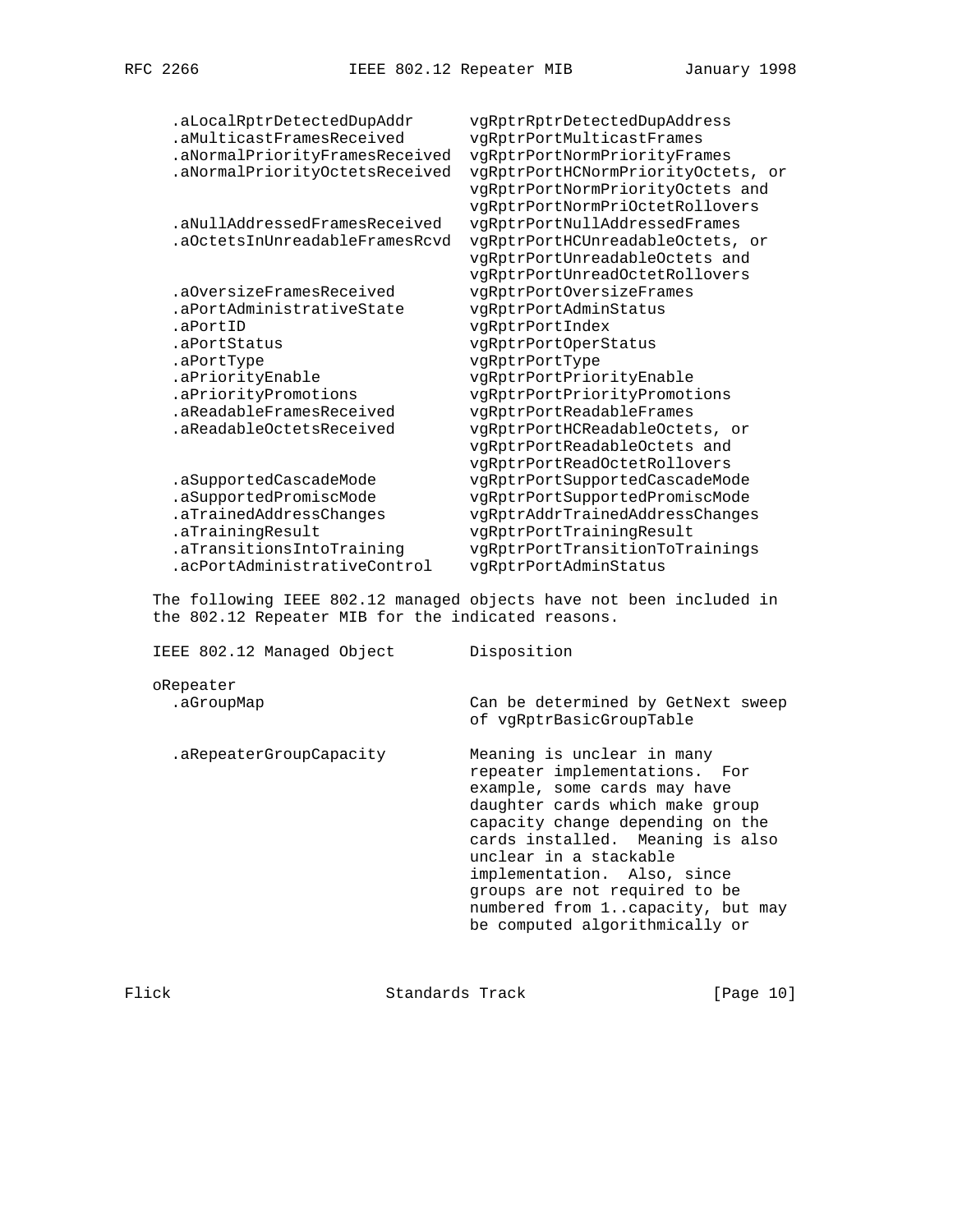related to Entity MIB indices, this object was not considered useful.

.aRepeaterHealthData Since the data is implementation specific and non-interoperable, it was not considered useful.

 .aRepeaterHealthText Implementation experience with similar object in 802.3 Rptr MIB indicated it was not useful.

 .acExecuteNonDisruptiveSelfTest Implementation experience with similar object in 802.3 Rptr MIB indicated it was not useful.

.nGroupMapChange Since aGroupMap was not included,

oGroup

oPort<br>.aMediaType

.aPortMap Can be determined by GetNext sweep of vgRptrBasicPortTable<br>: nPortMapChange Since aPortMap was not Since aPortMap was not included, a notification of a change in that object was not needed.

a notification of a change in that

object was not needed.

This object is a function of the Physical Media Dependent (PMD) layer, which is defined differently for each type of network. For an 802.3 network, .aMediaType corresponds to the PMD definitions in the 802.3 MAU MIB. For management of an 802.12 network, mapping of this object is deferred to future work on an 802.12 PMD MIB which will include both repeater and interface PMD information and redundant link support.

Flick Standards Track [Page 11]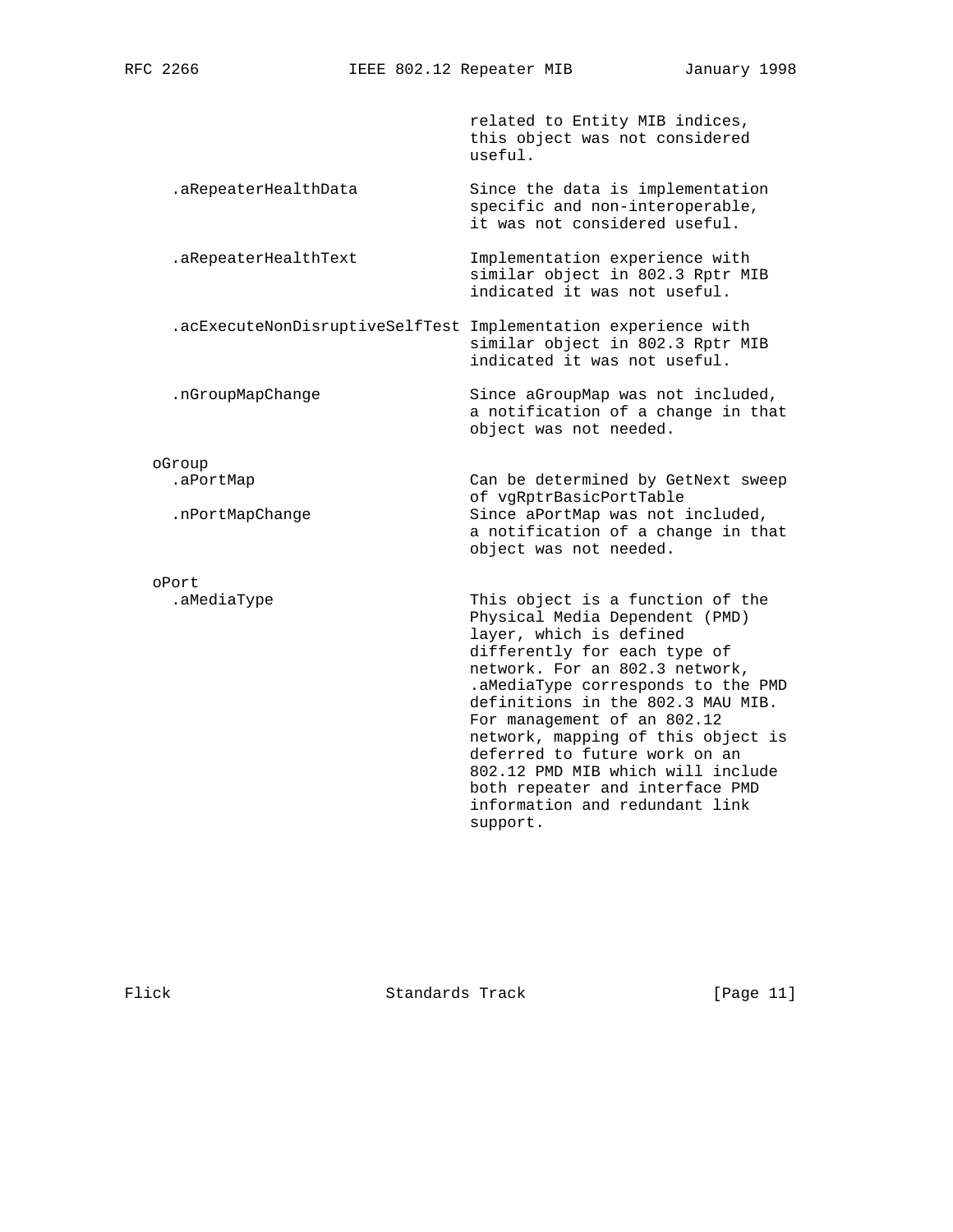## 3. Definitions

 DOT12-RPTR-MIB DEFINITIONS ::= BEGIN IMPORTS mib-2, Integer32, Counter32, Counter64, OBJECT-TYPE, MODULE-IDENTITY, NOTIFICATION-TYPE FROM SNMPv2-SMI MacAddress, TruthValue, TimeStamp FROM SNMPv2-TC MODULE-COMPLIANCE, OBJECT-GROUP, NOTIFICATION-GROUP FROM SNMPv2-CONF; vgRptrMIB MODULE-IDENTITY LAST-UPDATED "9705192256Z" -- May 19, 1997 ORGANIZATION "IETF 100VG-AnyLAN Working Group" CONTACT-INFO "WG E-mail: vgmib@hprnd.rose.hp.com Chair: Jeff Johnson Postal: RedBack Networks 2570 North First Street, Suite 410 San Jose, CA 95131 Tel: +1 408 571 2699 Fax: +1 408 571 2698 E-mail: jeff@redbacknetworks.com Editor: John Flick Postal: Hewlett Packard Company 8000 Foothills Blvd. M/S 5556 Roseville, CA 95747-5556 Tel: +1 916 785 4018 Fax: +1 916 785 3583 E-mail: johnf@hprnd.rose.hp.com" DESCRIPTION "This MIB module describes objects for managing IEEE 802.12 repeaters."  $::=$  { mib-2 53 } vgRptrObjects OBJECT IDENTIFIER ::= { vgRptrMIB 1 } vgRptrBasic OBJECT IDENTIFIER ::= { vgRptrObjects 1 } vgRptrBasicRptr OBJECT IDENTIFIER ::= { vgRptrBasic 1 } vgRptrInfoTable OBJECT-TYPE SYNTAX SEQUENCE OF VgRptrInfoEntry MAX-ACCESS not-accessible STATUS current DESCRIPTION

Flick **Standards Track** [Page 12]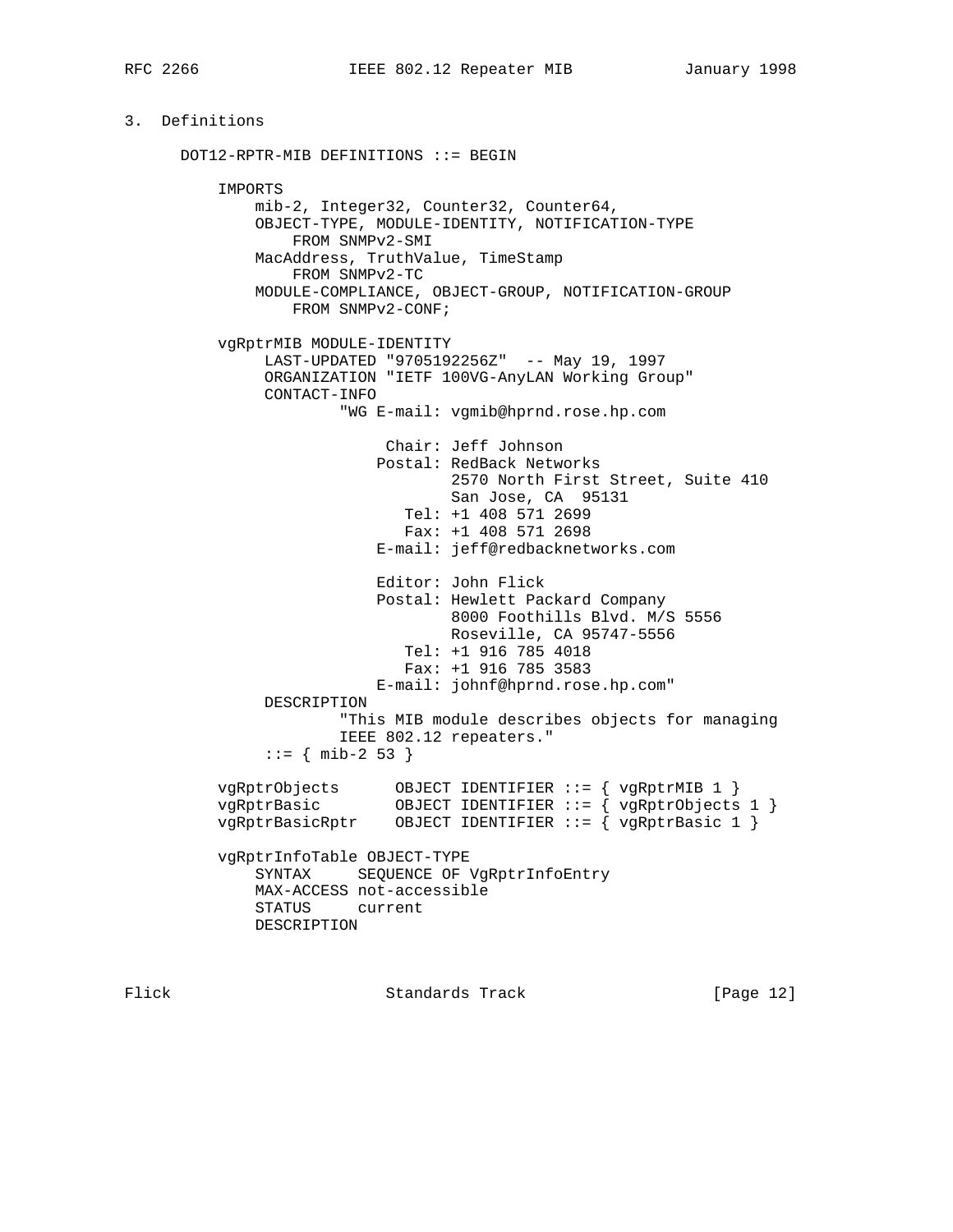```
 "A table of information about each 802.12 repeater
                   in the managed system."
             ::= { vgRptrBasicRptr 1 }
         vgRptrInfoEntry OBJECT-TYPE
            SYNTAX VgRptrInfoEntry
            MAX-ACCESS not-accessible
            STATUS current
            DESCRIPTION
                   "An entry in the table, containing information
                  about a single repeater."
            INDEX { vgRptrInfoIndex }
            ::= { vgRptrInfoTable 1 }
         VgRptrInfoEntry ::=
            SEQUENCE {
vgRptrInfoIndex 1nteger32,
 vgRptrInfoMACAddress MacAddress,
 vgRptrInfoCurrentFramingType INTEGER,
 vgRptrInfoDesiredFramingType INTEGER,
 vgRptrInfoFramingCapability INTEGER,
 vgRptrInfoTrainingVersion INTEGER,
 vgRptrInfoOperStatus INTEGER,
vgRptrInfoReset Manuel INTEGER,
           vgRptrInfoLastChange TimeStamp
 }
         vgRptrInfoIndex OBJECT-TYPE
            SYNTAX Integer32 (1..2147483647)
            MAX-ACCESS not-accessible
            STATUS current
            DESCRIPTION
                   "A unique identifier for the repeater for which
                   this entry contains information. The numbering
                   scheme for repeaters is implementation specific."
            REFERENCE
                   "IEEE Standard 802.12-1995, 13.2.4.2.1,
                   aRepeaterID."
            ::= { vgRptrInfoEntry 1 }
         vgRptrInfoMACAddress OBJECT-TYPE
            SYNTAX MacAddress
            MAX-ACCESS read-only
            STATUS current
            DESCRIPTION
                   "The MAC address used by the repeater when it
                   initiates training on the uplink port. Repeaters
                   are allowed to train with an assigned MAC address
```
Flick Standards Track [Page 13]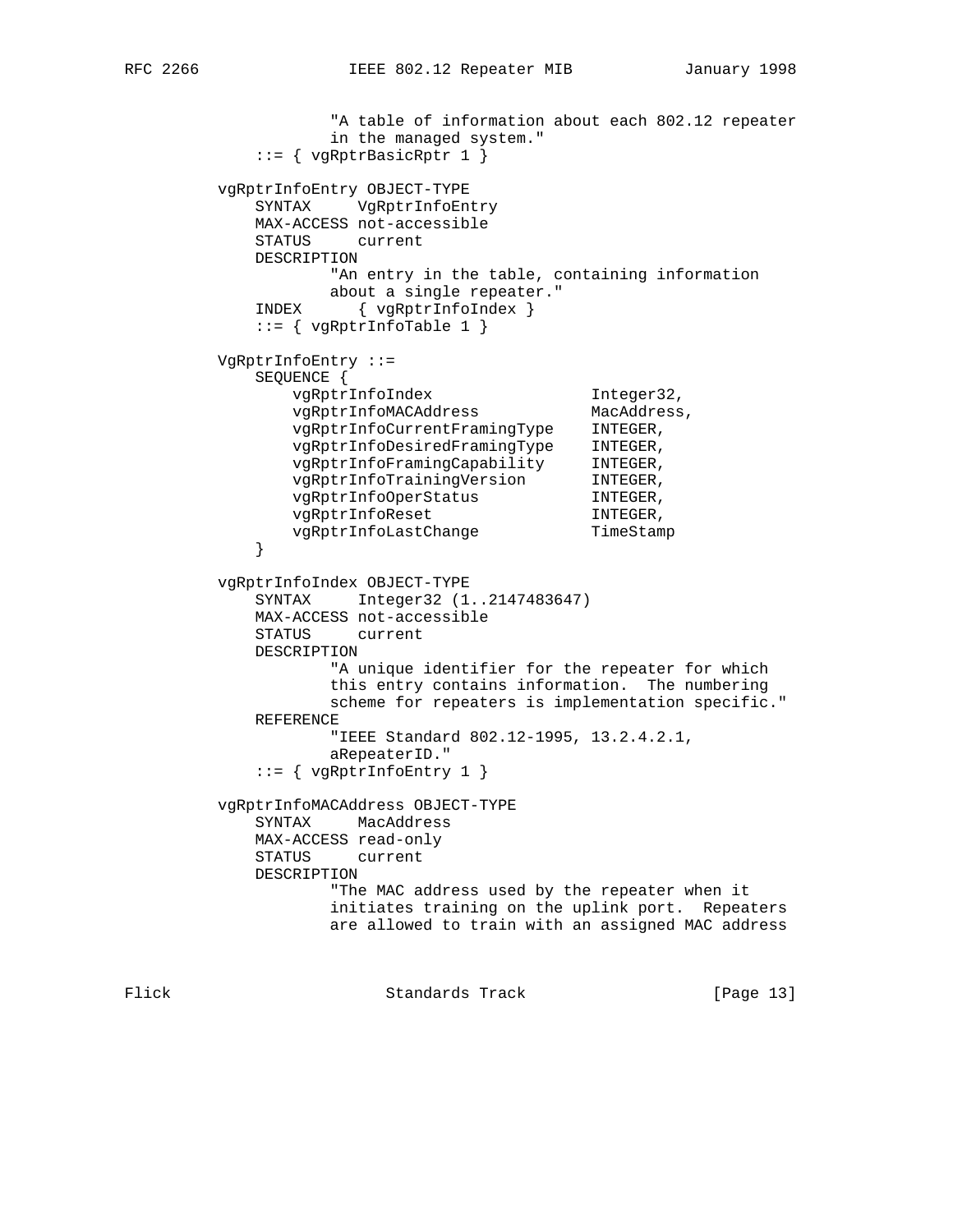or a null (all zeroes) MAC address." REFERENCE "IEEE Standard 802.12-1995, 13.2.4.2.1, aMACAddress." ::= { vgRptrInfoEntry 2 } vgRptrInfoCurrentFramingType OBJECT-TYPE SYNTAX INTEGER { frameType88023(1),  $frameType88025(2)$  } MAX-ACCESS read-only STATUS current DESCRIPTION "The type of framing (802.3 or 802.5) currently in use by the repeater." REFERENCE "IEEE Standard 802.12-1995, 13.2.4.2.1, aCurrentFramingType."  $::=$  { vgRptrInfoEntry 3 } vgRptrInfoDesiredFramingType OBJECT-TYPE SYNTAX INTEGER { frameType88023(1),  $frameType88025(2)$  } MAX-ACCESS read-write STATUS current DESCRIPTION "The type of framing which will be used by the repeater after the next time it is reset. The value of this object should be preserved across repeater resets and power failures." REFERENCE "IEEE Standard 802.12-1995, 13.2.4.2.1, aDesiredFramingType."  $::=$  { vgRptrInfoEntry 4 } vgRptrInfoFramingCapability OBJECT-TYPE SYNTAX INTEGER { frameType88023(1), frameType88025(2), frameTypeEither(3)<br>} } MAX-ACCESS read-only STATUS current DESCRIPTION

Flick Standards Track [Page 14]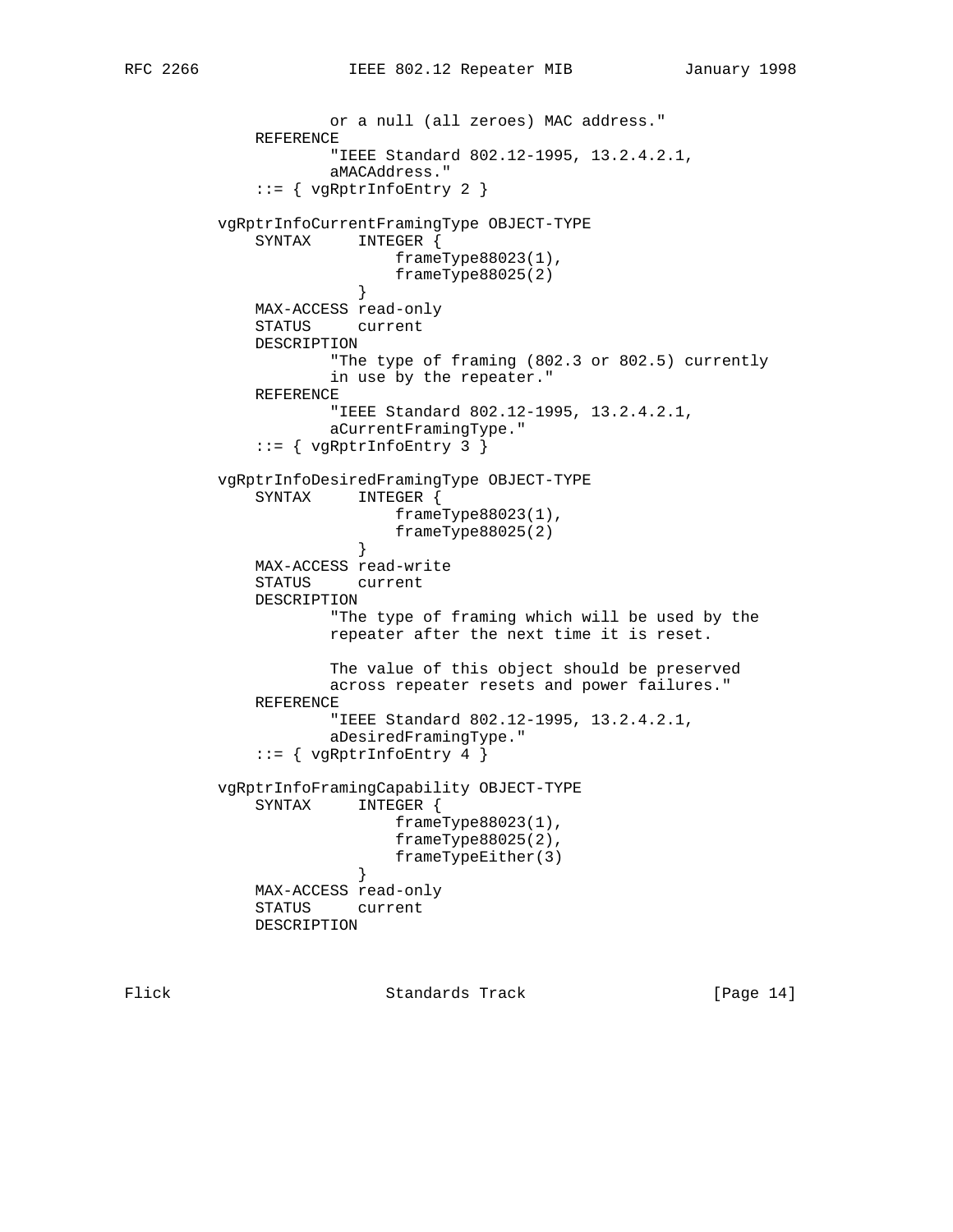```
 "The type of framing this repeater is capable of
                      supporting."
              REFERENCE
                      "IEEE Standard 802.12-1995, 13.2.4.2.1,
                      aFramingCapability."
             ::= { vgRptrInfoEntry 5 }
          vgRptrInfoTrainingVersion OBJECT-TYPE
             SYNTAX INTEGER (0..7) MAX-ACCESS read-only
              STATUS current
              DESCRIPTION
                      "The highest version bits (vvv bits) supported by
                      the repeater during training."
              REFERENCE
                      "IEEE Standard 802.12-1995, 13.2.4.2.1,
                      aRMACVersion."
              ::= { vgRptrInfoEntry 6 }
          vgRptrInfoOperStatus OBJECT-TYPE
              SYNTAX INTEGER {
                            other(1),
                            ok(2),
                       generalFailure(3)<br>}
 }
              MAX-ACCESS read-only
              STATUS current
              DESCRIPTION
                      "The vgRptrInfoOperStatus object indicates the
                      operational state of the repeater."
              REFERENCE
                      "IEEE Standard 802.12-1995, 13.2.4.2.1,
                      aRepeaterHealthState."
              ::= { vgRptrInfoEntry 7 }
          vgRptrInfoReset OBJECT-TYPE
              SYNTAX INTEGER {
                            noReset(1),
                        reset(2) }
              MAX-ACCESS read-write
              STATUS current
              DESCRIPTION
                      "Setting this object to reset(2) causes the
                      repeater to transition to its initial state as
                      specified in clause 12 [IEEE Std 802.12].
```
Flick **Standards Track** [Page 15]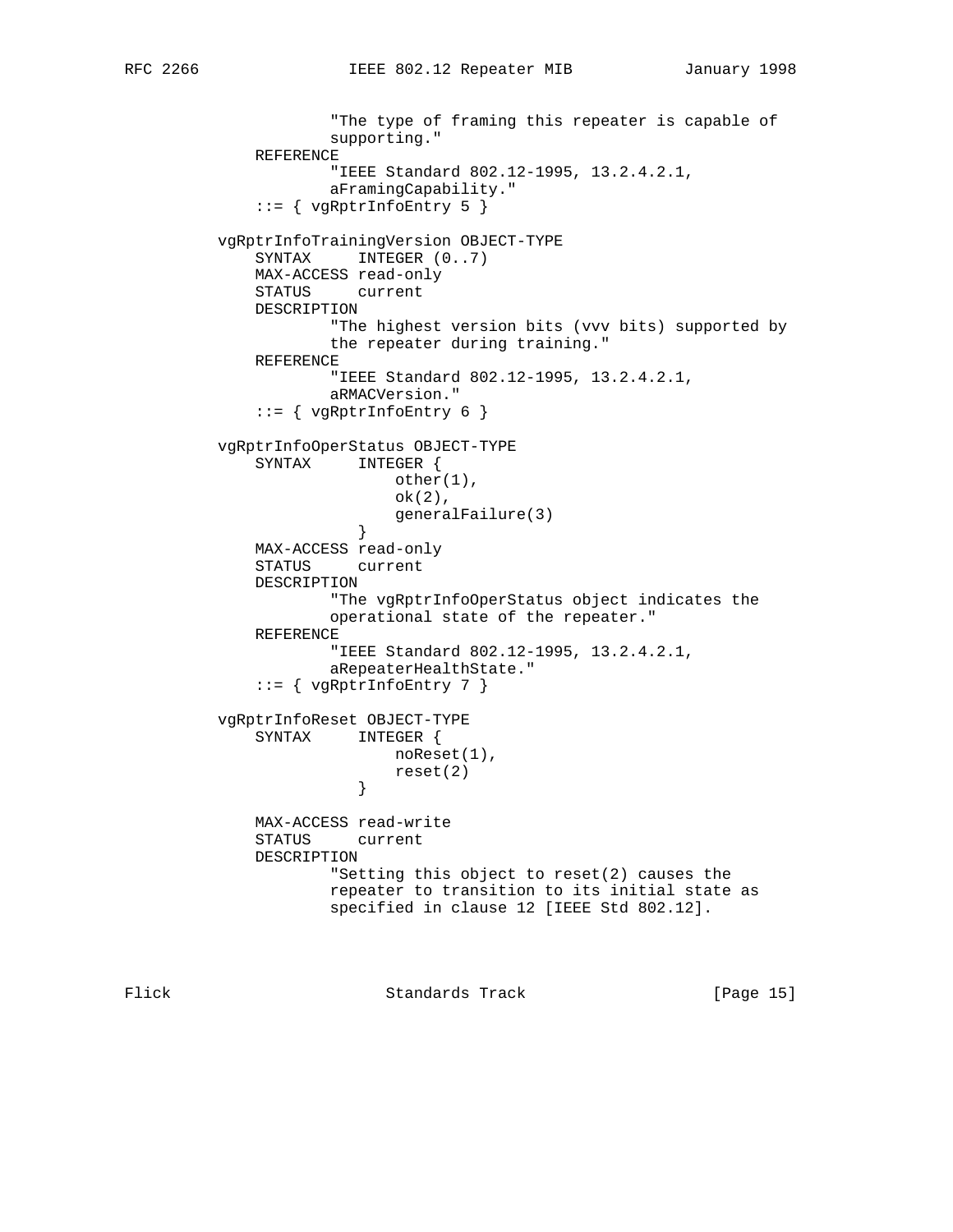Setting this object to noReset(1) has no effect. The agent will always return the value noReset(1) when this object is read.

 After receiving a request to set this variable to reset(2), the agent is allowed to delay the reset for a short period. For example, the implementor may choose to delay the reset long enough to allow the SNMP response to be transmitted. In any event, the SNMP response must be transmitted.

 This action does not reset the management counters defined in this document nor does it affect the vgRptrPortAdminStatus parameters. Included in this action is the execution of a disruptive Self-Test with the following characteristics:

```
 1) The nature of the tests is not specified.
                 2) The test resets the repeater but without
                    affecting configurable management
                    information about the repeater.
                 3) Packets received during the test may or
                    may not be transferred.
                 4) The test does not interfere with
                    management functions.
             After performing this self-test, the agent will
             update the repeater health information (including
             vgRptrInfoOperStatus), and send a
             vgRptrResetEvent."
     REFERENCE
             "IEEE Standard 802.12-1995, 13.2.4.2.2,
             acResetRepeater."
    ::= { vgRptrInfoEntry 8 }
 vgRptrInfoLastChange OBJECT-TYPE
     SYNTAX TimeStamp
     MAX-ACCESS read-only
     STATUS current
     DESCRIPTION
             "The value of sysUpTime when any of the following
             conditions occurred:
                 1) agent cold- or warm-started;
                 2) this instance of repeater was created
                    (such as when a device or module was
                    added to the system);
```
Flick **Standards Track** [Page 16]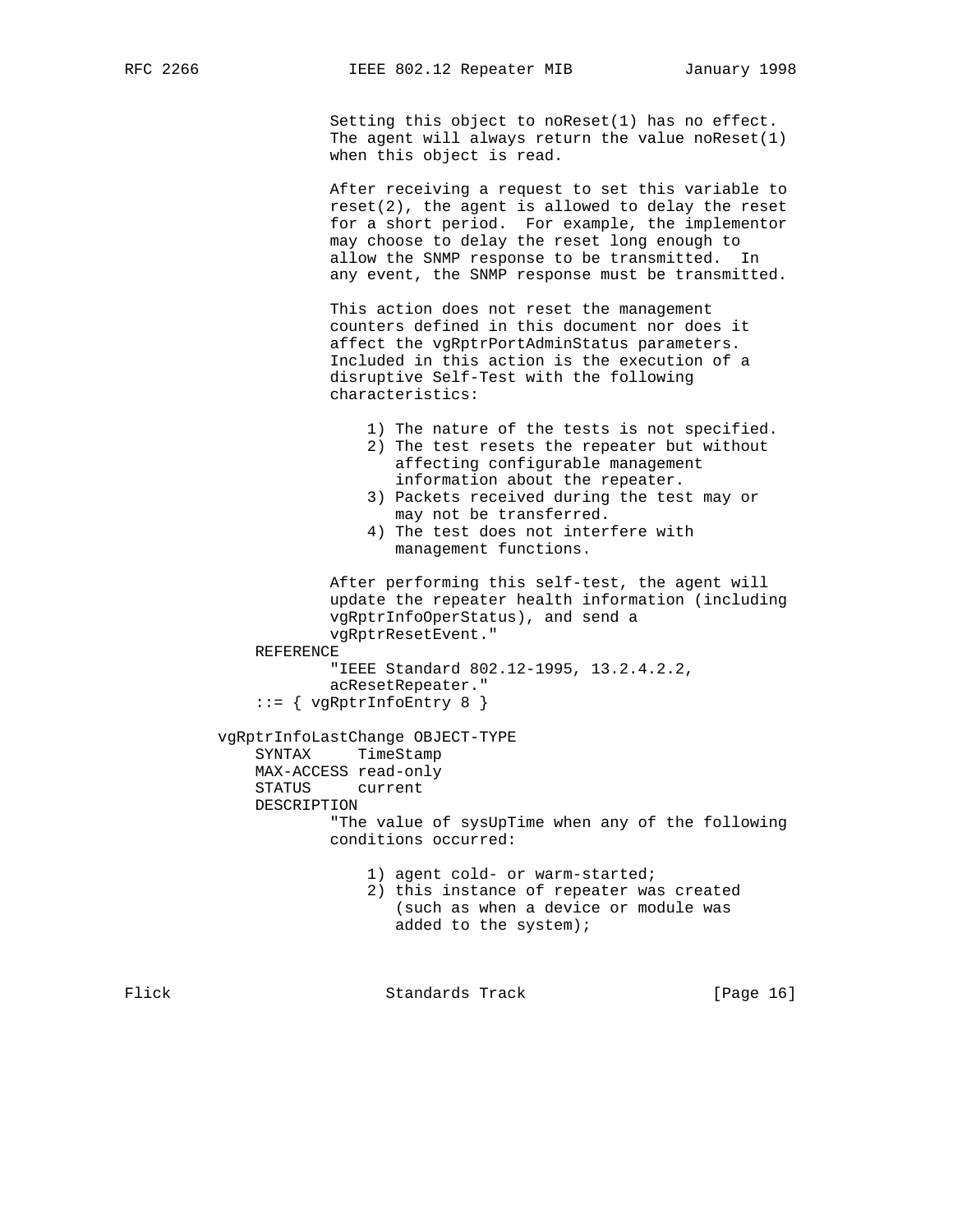3) a change in the value of vgRptrInfoOperStatus; 4) ports were added or removed as members of the repeater; or 5) any of the counters associated with this repeater had a discontinuity." ::= { vgRptrInfoEntry 9 } vgRptrBasicGroup OBJECT IDENTIFIER ::= { vgRptrBasic 2 } vgRptrBasicGroupTable OBJECT-TYPE SYNTAX SEQUENCE OF VgRptrBasicGroupEntry MAX-ACCESS not-accessible STATUS current DESCRIPTION "A table containing information about groups of ports." ::= { vgRptrBasicGroup 1 } vgRptrBasicGroupEntry OBJECT-TYPE SYNTAX VgRptrBasicGroupEntry MAX-ACCESS not-accessible STATUS current DESCRIPTION "An entry in the vgRptrBasicGroupTable, containing information about a single group of ports." INDEX { vgRptrGroupIndex } ::= { vgRptrBasicGroupTable 1 } VgRptrBasicGroupEntry ::= SEQUENCE {<br>
vgRptrGroupIndex<br>
vgRptrGroupObjectID<br>
vgRptrGroupOperStatus<br>
vgRptrGroupPortCapacity vgRptrGroupIndex **Integer32**, vgRptrGroupObjectID OBJECT IDENTIFIER, vgRptrGroupOperStatus INTEGER, vgRptrGroupPortCapacity Integer32, vgRptrGroupCablesBundled INTEGER } vgRptrGroupIndex OBJECT-TYPE SYNTAX Integer32 (1..2146483647) MAX-ACCESS not-accessible STATUS current DESCRIPTION "This object identifies the group within the system for which this entry contains information. The numbering scheme for groups is implementation specific." REFERENCE

Flick **Standards Track** [Page 17]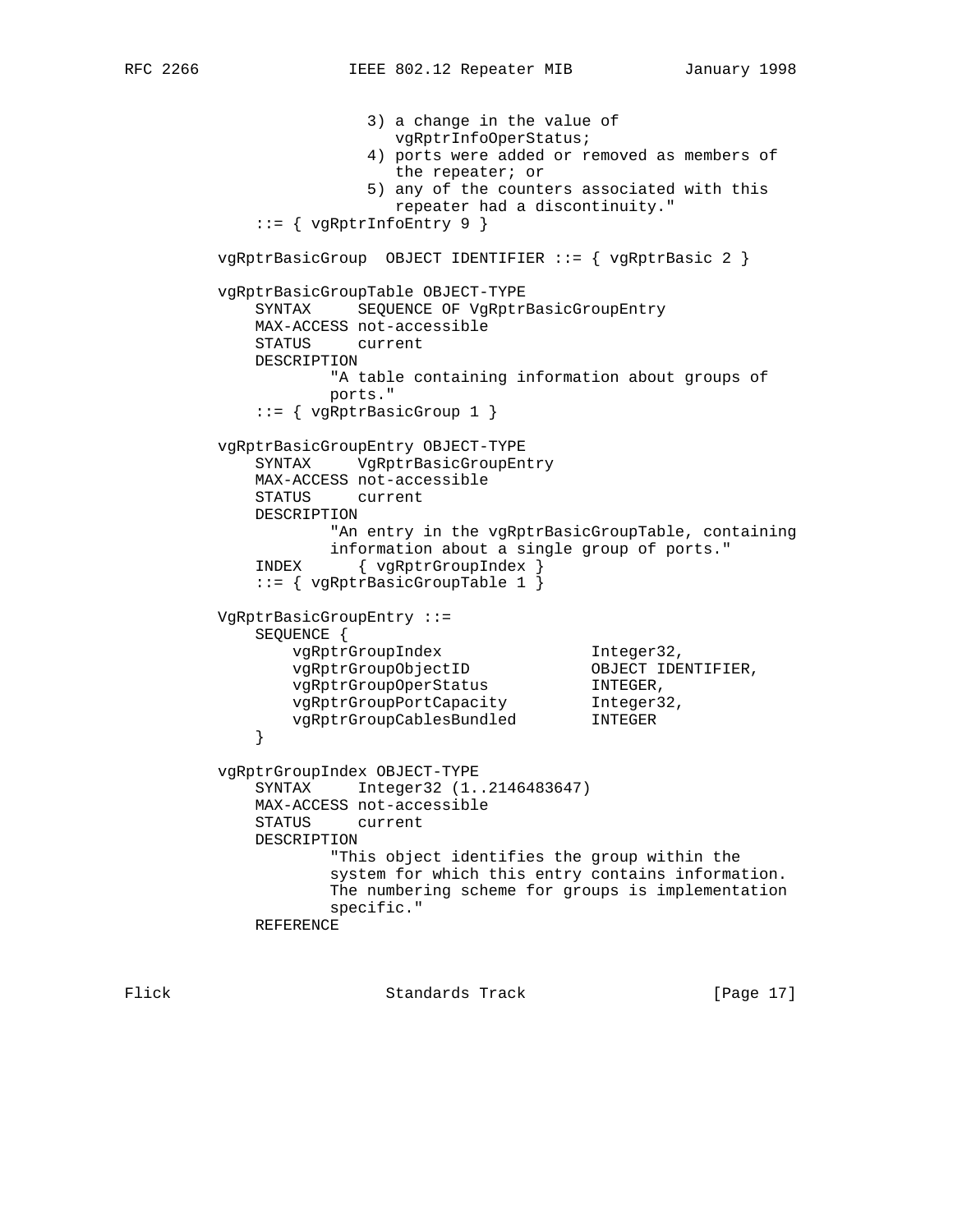```
 "IEEE Standard 802.12-1995, 13.2.4.4.1,
                      aGroupID."
               ::= { vgRptrBasicGroupEntry 1 }
          vgRptrGroupObjectID OBJECT-TYPE
              SYNTAX OBJECT IDENTIFIER
              MAX-ACCESS read-only
              STATUS current
              DESCRIPTION
                      "The vendor's authoritative identification of the
                      group. This value may be allocated within the
                     SMI enterprises subtree (1.3.6.1.4.1) and
                      provides a straight-forward and unambiguous means
                      for determining what kind of group is being
                      managed.
                      For example, this object could take the value
                      1.3.6.1.4.1.4242.1.2.14 if vendor 'Flintstones,
                      Inc.' was assigned the subtree 1.3.6.1.4.1.4242,
                      and had assigned the identifier
                      1.3.6.1.4.1.4242.1.2.14 to its 'Wilma Flintstone
                      6-Port Plug-in Module.'"
               ::= { vgRptrBasicGroupEntry 2 }
          vgRptrGroupOperStatus OBJECT-TYPE
              SYNTAX INTEGER {
                             other(1),
                             operational(2),
                             malfunctioning(3),
                             notPresent(4),
                            underTest(5),
                            resetInProgress(6)
 }
              MAX-ACCESS read-only
              STATUS current
              DESCRIPTION
                      "An object that indicates the operational status
                      of the group.
                      A status of notPresent(4) indicates that the
                      group is temporarily or permanently physically
                      and/or logically not a part of the system. It
                      is an implementation-specific matter as to
                      whether the agent effectively removes notPresent
                      entries from the table.
                      A status of operational(2) indicates that the
                      group is functioning, and a status of
Flick 6 Standards Track [Page 18]
```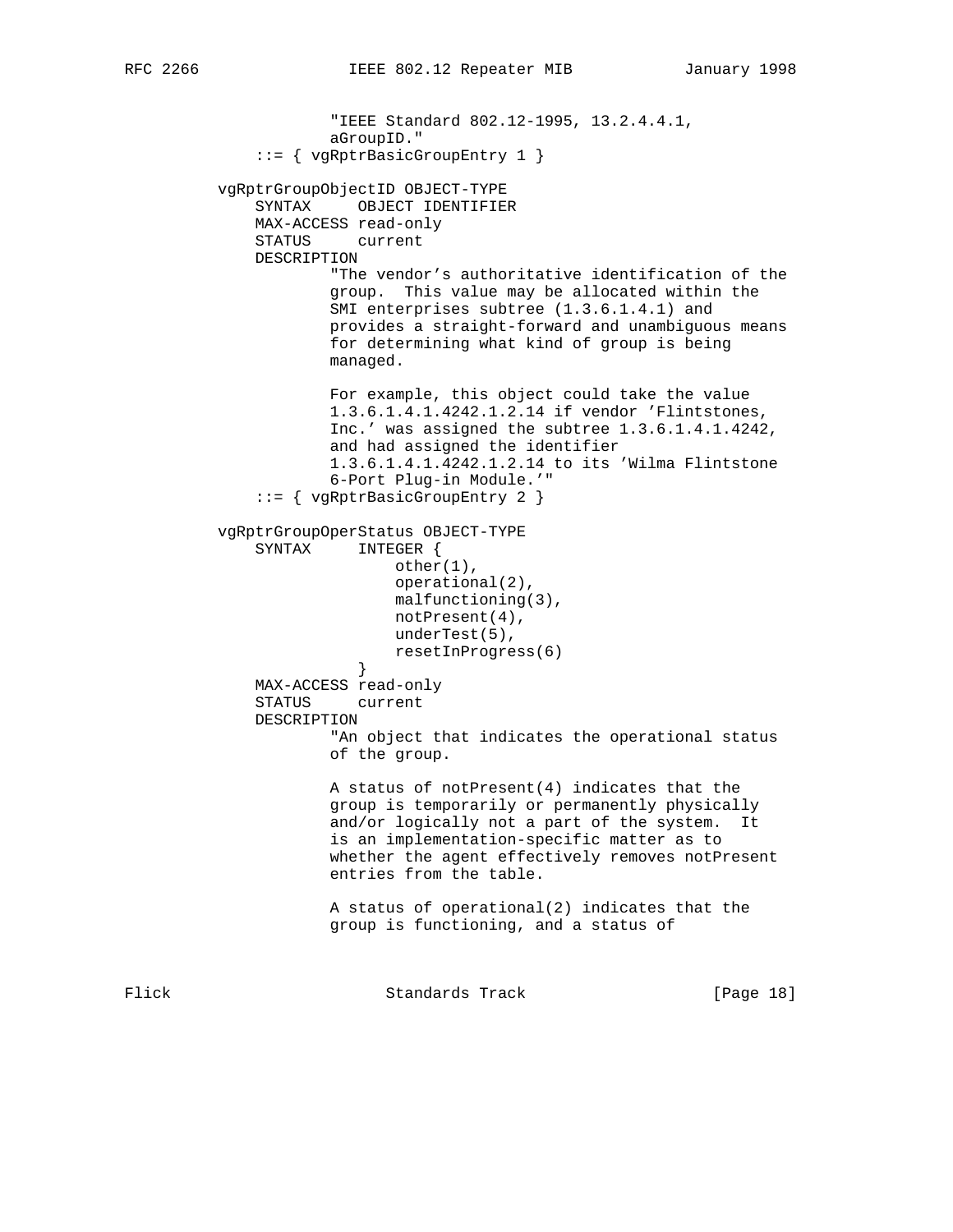```
 malfunctioning(3) indicates that the group is
                      malfunctioning in some way."
               ::= { vgRptrBasicGroupEntry 3 }
          vgRptrGroupPortCapacity OBJECT-TYPE
              SYNTAX Integer32 (1..2146483647)
              MAX-ACCESS read-only
              STATUS current
              DESCRIPTION
                       "The vgRptrGroupPortCapacity is the number of
                      ports that can be contained within the group.
                      Valid range is 1-2147483647. Within each group,
                       the ports are uniquely numbered in the range from
                       1 to vgRptrGroupPortCapacity.
                      Some ports may not be present in the system, in
                      which case the actual number of ports present will
                      be less than the value of vgRptrGroupPortCapacity.
                      The number of ports present is never greater than
                      the value of vgRptrGroupPortCapacity.
                      Note: In practice, this will generally be the
                      number of ports on a module, card, or board, and
                      the port numbers will correspond to numbers marked
                      on the physical embodiment."
              REFERENCE
                       "IEEE Standard 802.12-1995, 13.2.4.4.1,
                      aGroupPortCapacity."
               ::= { vgRptrBasicGroupEntry 4 }
          vgRptrGroupCablesBundled OBJECT-TYPE
              SYNTAX INTEGER {
                            someCablesBundled(1),
                        noCablesBundled(2)<br>}
 }
              MAX-ACCESS read-write
              STATUS current
              DESCRIPTION
                       "This object is used to indicate whether there are
                      any four-pair UTP links connected to this group
                       that are contained in a cable bundle with multiple
                      four-pair groups (e.g. a 25-pair bundle). Bundled
                      cable may only be used for repeater-to-end node
                      links where the end node is not in promiscuous
                      mode.
                      When a broadcast or multicast packet is received
                      from a port on this group that is not a
```
Flick **Standards Track** [Page 19]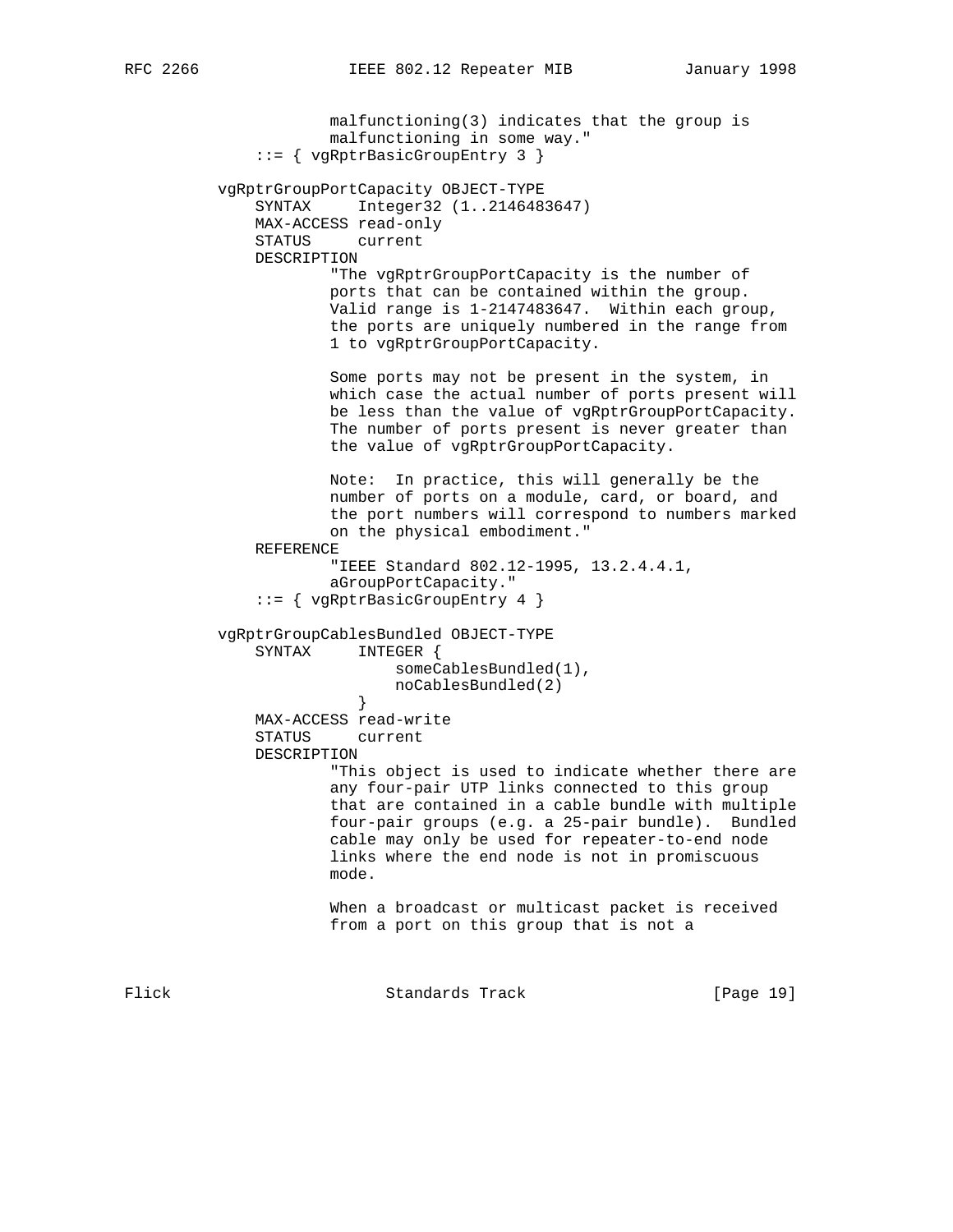promiscuous or cascaded port, the packet will be buffered completely before being repeated if this object is set to 'someCablesBundled(1)'. When this object is equal to 'noCablesBundled(2)', all packets received from ports on this group will be repeated as the frame is being received. Note that the value 'someCablesBundled(1)' will work in the vast majority of all installations, regardless of whether or not any cables are physically in a bundle, since packets received from promiscuous and cascaded ports automatically avoid the store and forward. The main situation in which 'noCablesBundled(2)' is beneficial is when there is a large amount of multicast traffic and the cables are not in a bundle. The value of this object should be preserved across repeater resets and power failures." REFERENCE "IEEE Standard 802.12-1995, 13.2.4.4.1, aGroupCablesBundled." ::= { vgRptrBasicGroupEntry 5 } vgRptrBasicPort OBJECT IDENTIFIER ::= { vgRptrBasic 3 } vgRptrBasicPortTable OBJECT-TYPE SYNTAX SEQUENCE OF VgRptrBasicPortEntry MAX-ACCESS not-accessible STATUS current DESCRIPTION "A table containing configuration and status information about 802.12 repeater ports in the system. The number of entries is independent of the number of repeaters in the managed system." ::= { vgRptrBasicPort 1 } vgRptrBasicPortEntry OBJECT-TYPE SYNTAX VgRptrBasicPortEntry MAX-ACCESS not-accessible STATUS current DESCRIPTION "An entry in the vgRptrBasicPortTable, containing information about a single port." INDEX { vgRptrGroupIndex, vgRptrPortIndex } ::= { vgRptrBasicPortTable 1 } VgRptrBasicPortEntry ::=

Flick **Standards Track** [Page 20]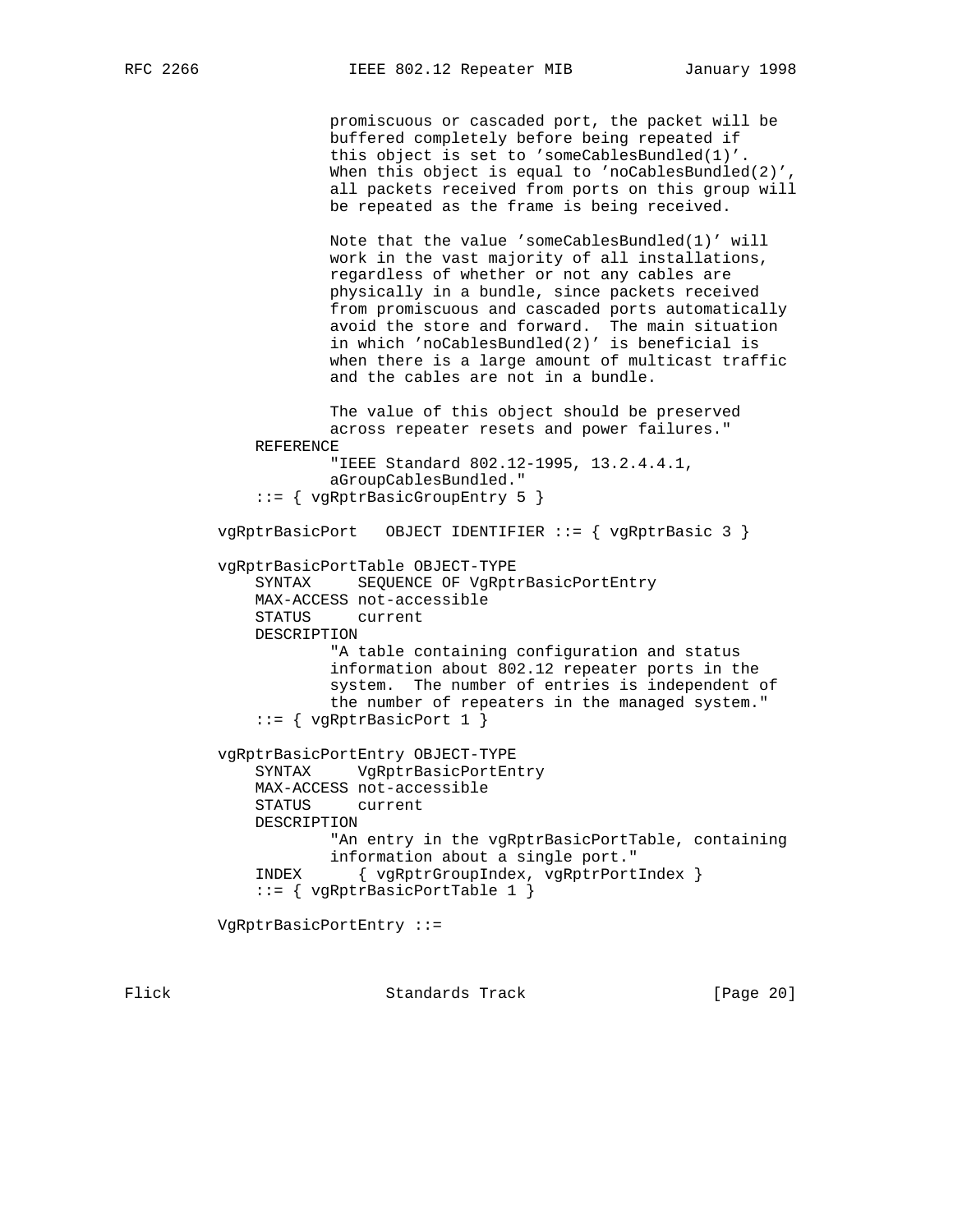SEQUENCE { vgRptrPortIndex 1nteger32, vgRptrPortType INTEGER, vgRptrPortAdminStatus INTEGER, vgRptrPortOperStatus INTEGER, vgRptrPortSupportedPromiscMode INTEGER, vgRptrPortSupportedCascadeMode INTEGER, vgRptrPortAllowedTrainType INTEGER, vgRptrPortLastTrainConfig OCTET STRING, vgRptrPortTrainingResult OCTET STRING, vgRptrPortPriorityEnable TruthValue, vgRptrPortRptrInfoIndex Integer32 } vgRptrPortIndex OBJECT-TYPE SYNTAX Integer32 (1..2147483647) MAX-ACCESS not-accessible STATUS current DESCRIPTION "This object identifies the port within the group for which this entry contains information. This identifies the port independently from the repeater it may be attached to. The numbering scheme for ports is implementation specific; however, this value can never be greater than vgRptrGroupPortCapacity for the associated group." REFERENCE "IEEE Standard 802.12-1995, 13.2.4.5.1, aPortID." ::= { vgRptrBasicPortEntry 1 } vgRptrPortType OBJECT-TYPE SYNTAX INTEGER { cascadeExternal(1), cascadeInternal(2), localExternal(3), localInternal(4)<br>} } MAX-ACCESS read-only STATUS current DESCRIPTION "Describes the type of port. One of the following: cascadeExternal - Port is an uplink with physical connections which are externally visible cascadeInternal - Port is an uplink with Flick Standards Track [Page 21]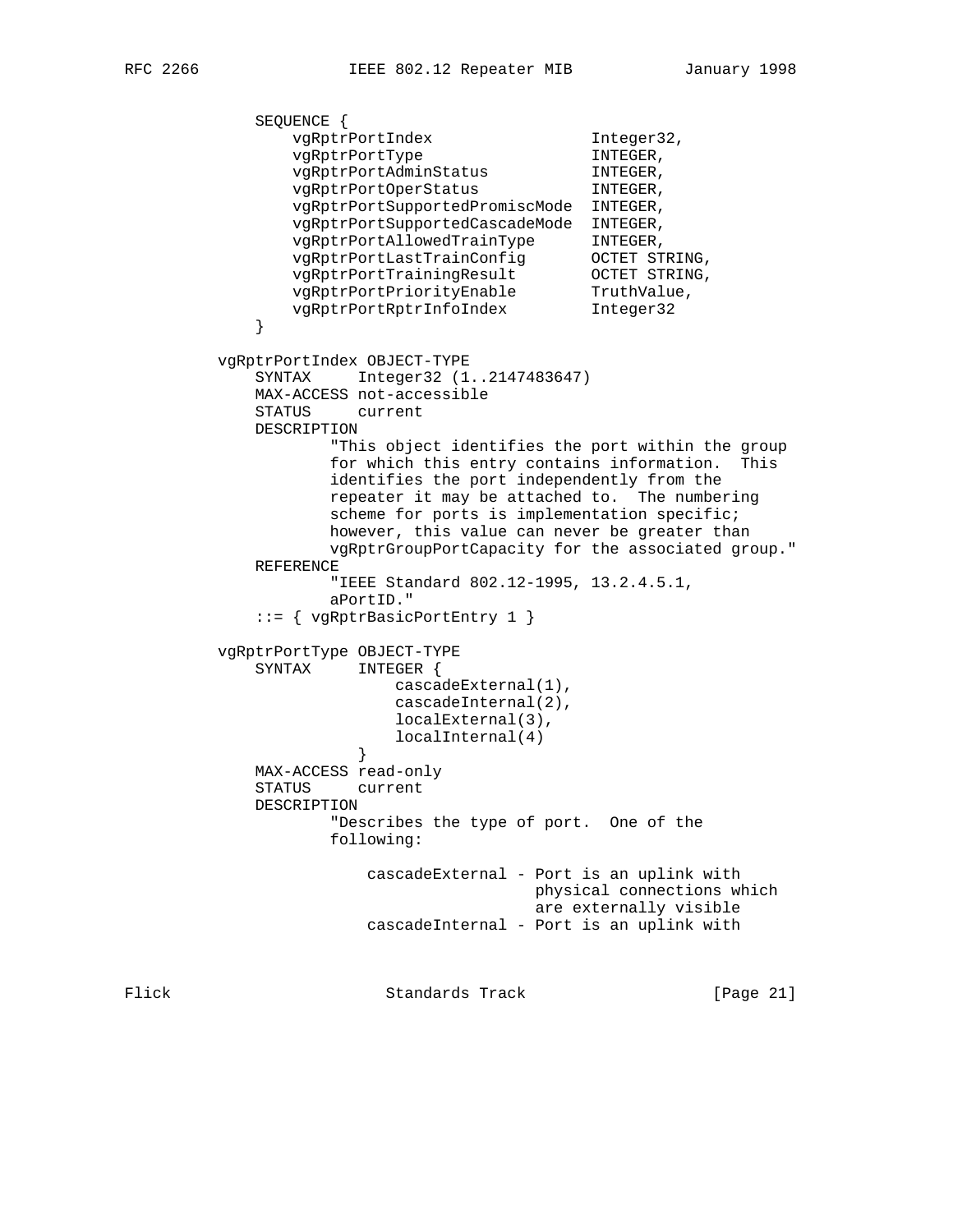```
 physical connections which
                                             are not externally visible,
                                             such as a connection to an
                                             internal backplane in a
                                            chassis
                          localExternal - Port is a downlink or local
                                           port with externally
                                            visible connections
                          localInternal - Port is a downlink or local
                                            port with connections which
                                            are not externally visible,
                                             such as a connection to an
                                             internal agent
                       'internal' is used to identify ports which place
                      traffic into the repeater, but do not have any
                      external connections. Note that both DTE and
                      cascaded repeater downlinks are considered
                       'local' ports."
              REFERENCE
                       "IEEE Standard 802.12-1995, 13.2.4.5.1,
                      aPortType."
              ::= { vgRptrBasicPortEntry 2 }
          vgRptrPortAdminStatus OBJECT-TYPE
              SYNTAX INTEGER {
                             enabled(1),
                        disabled(2)<br>}
 }
              MAX-ACCESS read-write
              STATUS current
              DESCRIPTION
                       "Port enable/disable function. Enabling a
                      disabled port will cause training to be
                      initiated by the training initiator (the slave
                      mode device) on the link. Setting this object to
                      disabled(2) disables the port.
                      A disabled port neither transmits nor receives.
                      Once disabled, a port must be explicitly enabled
                      to restore operation. A port which is disabled
                      when power is lost or when a reset is exerted
                      shall remain disabled when normal operation
                      resumes.
                      The value of this object should be preserved
                      across repeater resets and power failures."
              REFERENCE
```
Flick Standards Track [Page 22]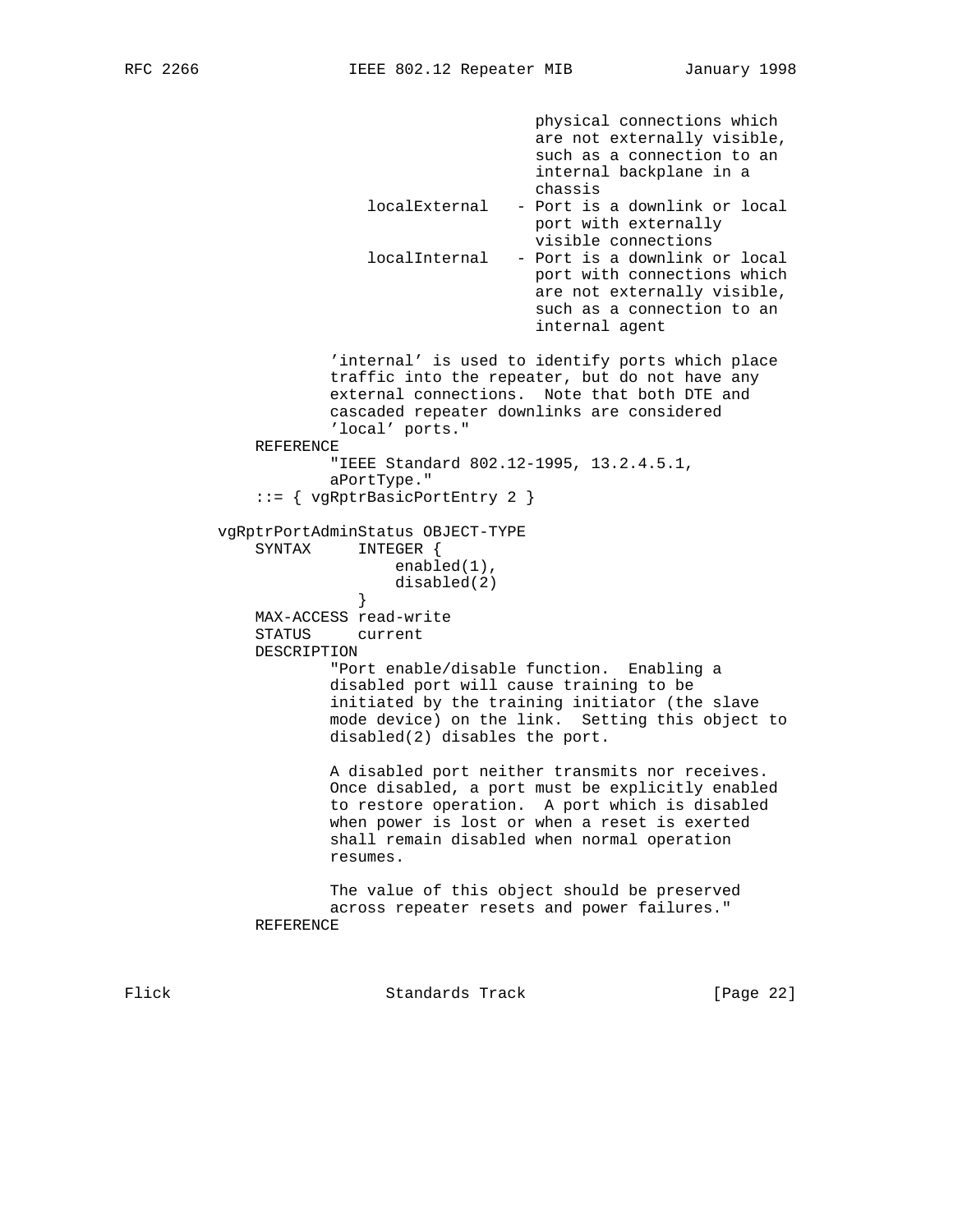```
 "IEEE Standard 802.12-1995, 13.2.4.5.1,
                      aPortAdministrativeState."
              ::= { vgRptrBasicPortEntry 3 }
          vgRptrPortOperStatus OBJECT-TYPE
              SYNTAX INTEGER {
                             active(1),
                             inactive(2),
                        training(3)<br>}
 }
              MAX-ACCESS read-only
              STATUS current
              DESCRIPTION
                      "Current status for the port as specified by the
                      PORT_META_STATE in the port process module of
                      clause 12 [IEEE Std 802.12].
                      During initialization or any link warning
                      conditions, vgRptrPortStatus will be
                      'inactive(2)'.
                      When Training_Up is received by the repeater on a
                      local port (or when Training_Down is received on
                      a cascade port), vgRptrPortStatus will change to
                      'training(3)' and vgRptrTrainingResult can be
                      monitored to see the detailed status regarding
                      training.
                      When 24 consecutive good FCS packets are exchanged
                      and the configuration bits are OK,
                      vgRptrPortStatus will change to 'active(1)'.
                      A disabled port shall have a port status of
                      'inactive(2)'."
              REFERENCE
                      "IEEE Standard 802.12, 13.2.4.5.1,
                      aPortStatus."
              ::= { vgRptrBasicPortEntry 4 }
          vgRptrPortSupportedPromiscMode OBJECT-TYPE
              SYNTAX INTEGER {
                             singleModeOnly(1),
                             singleOrPromiscMode(2),
                        promiscModeOnly(3)<br>}
 }
              MAX-ACCESS read-only
              STATUS current
              DESCRIPTION
```
Flick Standards Track [Page 23]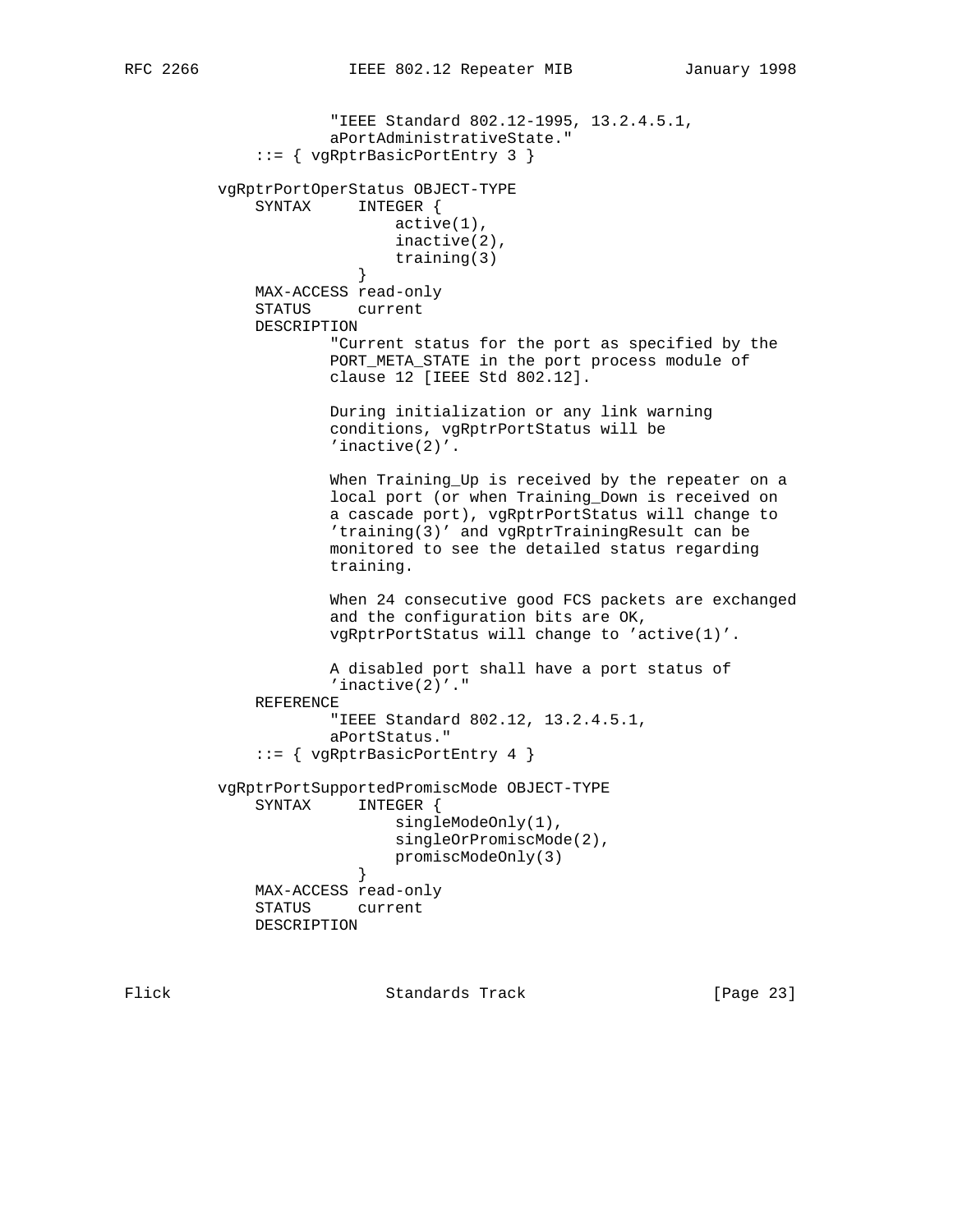"This object describes whether the port hardware is capable of supporting promiscuous mode, single address mode (i.e., repeater filters unicasts not addressed to the end station attached to this port), or both. A port for which vgRptrPortType is equal to 'cascadeInternal' or 'cascadeExternal' will always have a value of 'promiscModeOnly' for this object." REFERENCE "IEEE Standard 802.12-1995, 13.2.4.5.1, aSupportedPromiscMode." ::= { vgRptrBasicPortEntry 5 } vgRptrPortSupportedCascadeMode OBJECT-TYPE SYNTAX INTEGER { endNodesOnly(1), endNodesOrRepeaters(2), cascadePort(3) } MAX-ACCESS read-only STATUS current DESCRIPTION "This object describes whether the port hardware is capable of supporting cascaded repeaters, end nodes, or both. A port for which vgRptrPortType is equal to 'cascadeInternal' or 'cascadeExternal' will always have a value of 'cascadePort' for this object." REFERENCE "IEEE Standard 802.12-1995, 13.2.4.5.1, aSupportedCascadeMode." ::= { vgRptrBasicPortEntry 6 } vgRptrPortAllowedTrainType OBJECT-TYPE SYNTAX INTEGER { allowEndNodesOnly(1), allowPromiscuousEndNodes(2), allowEndNodesOrRepeaters(3), allowAnything(4)<br>} } MAX-ACCESS read-write STATUS current DESCRIPTION "This security object is set by the network manager to configure what type of device is permitted to connect to the port. One of the following values:

Flick **Standards Track** [Page 24]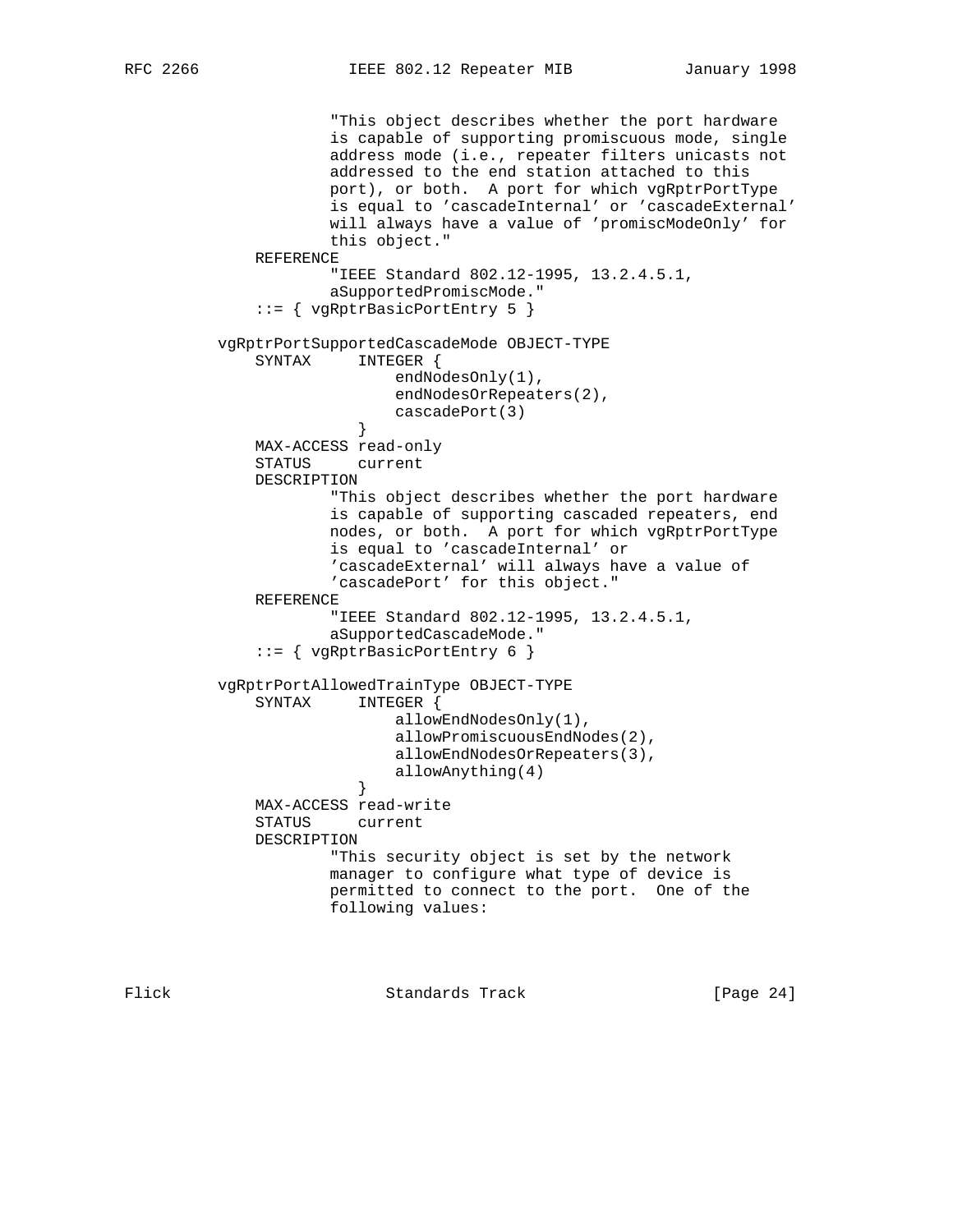| allowEndNodesOnly          | - only non-<br>promiscuous end                                                  |
|----------------------------|---------------------------------------------------------------------------------|
| allowPromiscuousEndNodes - | nodes permitted.<br>promiscuous or<br>non-promiscuous<br>end nodes<br>permitted |
| allowEndNodesOrRepeaters - | repeaters or non-<br>promiscuous end<br>nodes permitted                         |
| allowAnything              | - repeaters,<br>promiscuous or<br>non-promiscuous<br>end nodes<br>permitted     |

 For a port for which vgRptrPortType is equal to 'cascadeInternal' or 'cascadeExternal', the corresponding instance of this object may not be set to 'allowEndNodesOnly' or 'allowPromiscuousEndNodes'.

 The agent must reject a SET of this object if the value includes no capabilities that are supported by this port's hardware, as defined by the values of the corresponding instances of vgRptrPortSupportedPromiscMode and vgRptrPortSupportedCascadeMode.

 Note that vgRptrPortSupportPromiscMode and vgRptrPortSupportedCascadeMode represent what the port hardware is capable of supporting. vgRptrPortAllowedTrainType is used for setting an administrative policy for a port. The actual set of training configurations that will be allowed to succeed on a port is the intersection of what the hardware will support and what is administratively allowed. The above requirement on what values may be set to this object says that the intersection of what is supported and what is allowed must be non-empty. In other words, it must not result in a situation in which nothing would be allowed to train on that port. However, a value can be set to this object as long as the combination of this object and what is supported by the hardware would still leave at least one configuration that could successfully train on the port.

Flick Standards Track [Page 25]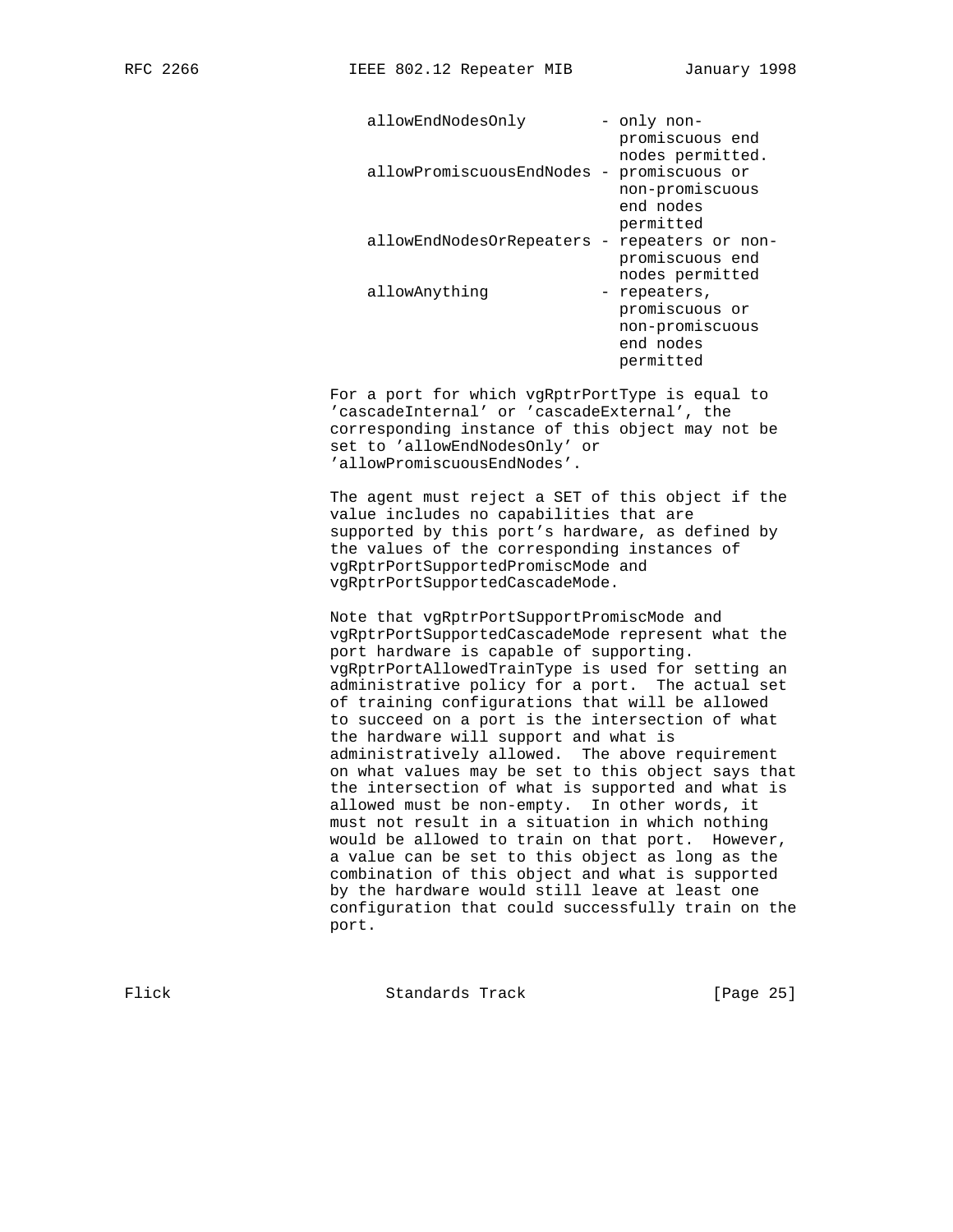The value of this object should be preserved across repeater resets and power failures." REFERENCE "IEEE Standard 802.12-1995, 13.2.4.5.1, aAllowableTrainingType." ::= { vgRptrBasicPortEntry 7 } vgRptrPortLastTrainConfig OBJECT-TYPE SYNTAX OCTET STRING (SIZE(2)) MAX-ACCESS read-only STATUS current DESCRIPTION "This object is a 16 bit field. For local ports, this object contains the requested configuration field from the most recent error-free training request frame sent by the device connected to the port. For cascade ports, this object contains the responder's allowed configuration field from the most recent error-free training response frame received in response to training initiated by this repeater. The format of the current version of this field is described in section 3.2. Please refer to the most recent version of the IEEE 802.12 standard for the most up-to-date definition of the format of this object." REFERENCE "IEEE Standard 802.12-1995, 13.2.4.5.1, aLastTrainingConfig." ::= { vgRptrBasicPortEntry 8 } vgRptrPortTrainingResult OBJECT-TYPE SYNTAX OCTET STRING (SIZE(3)) MAX-ACCESS read-only STATUS current DESCRIPTION "This 18 bit field is used to indicate the result of training. It contains two bits which indicate if error-free training frames have been received, and it also contains the 16 bits of the allowed configuration field from the most recent error-free training response frame on the port. First Octet: Second and Third Octets: 7 6 5 4 3 2 1 0 +-+-+-+-+-+-+-+-+-----------------------------+ |0|0|0|0|0|0|V|G| allowed configuration field | +-+-+-+-+-+-+-+-+-----------------------------+

Flick Standards Track [Page 26]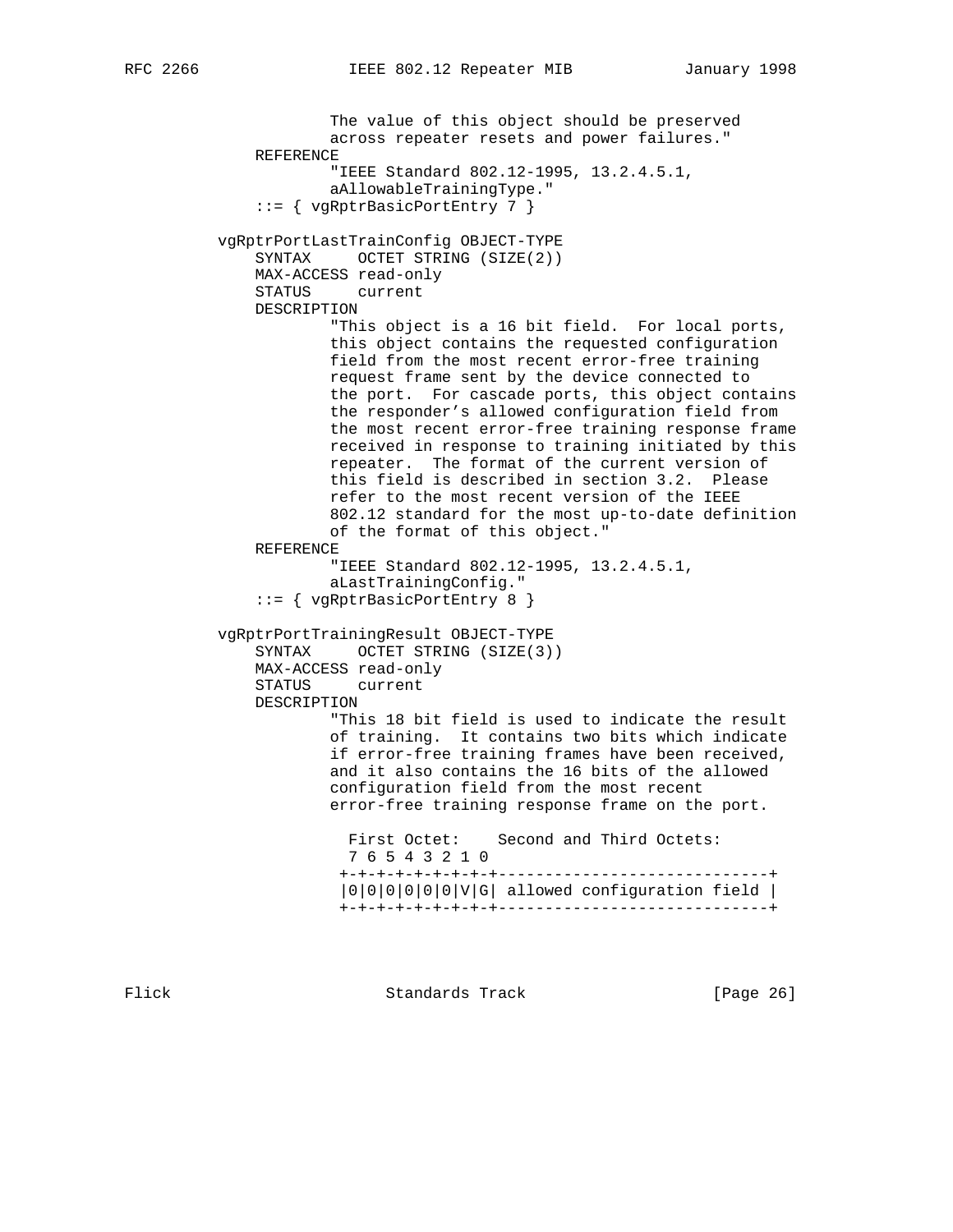- V: Valid: set when at least one error-free training frame has been received. Indicates the 16 training configuration bits in vgRptrPortLastTrainConfig and vgRptrPortTrainingResult contain valid information. This bit is cleared when vgRptrPortStatus transitions to the 'inactive' or 'training' state.
- G: LinkGood: indicates the link hardware is OK. Set if 24 consecutive error-free training packets have been exchanged. Cleared when a training packet with errors is received, or when vgRptrPortStatus transitions to the 'inactive' or 'training' state.

 The format of the current version of the allowed configuration field is described in section 3.2. Please refer to the most recent version of the IEEE 802.12 standard for the most up-to-date definition of the format of this field.

 If the port is in training, a management station can examine this object to see if any training packets have been passed successfully. If there have been any good training packets, the Valid bit will be set and the management station can examine the allowed configuration field to see if there is a duplicate address, configuration, or security problem.

 Note that on a repeater local port, this repeater generates the training response bits, while on a cascade port, the device at the upper end of the link originated the training response bits." REFERENCE "IEEE Standard 802.12-1995, 13.2.4.5.1, aTrainingResult." ::= { vgRptrBasicPortEntry 9 } vgRptrPortPriorityEnable OBJECT-TYPE SYNTAX TruthValue MAX-ACCESS read-write STATUS current DESCRIPTION "A configuration flag used to determine whether the repeater will service high priority requests received on the port as high priority or normal priority. When 'false', high priority requests

Flick **Standards Track** [Page 27]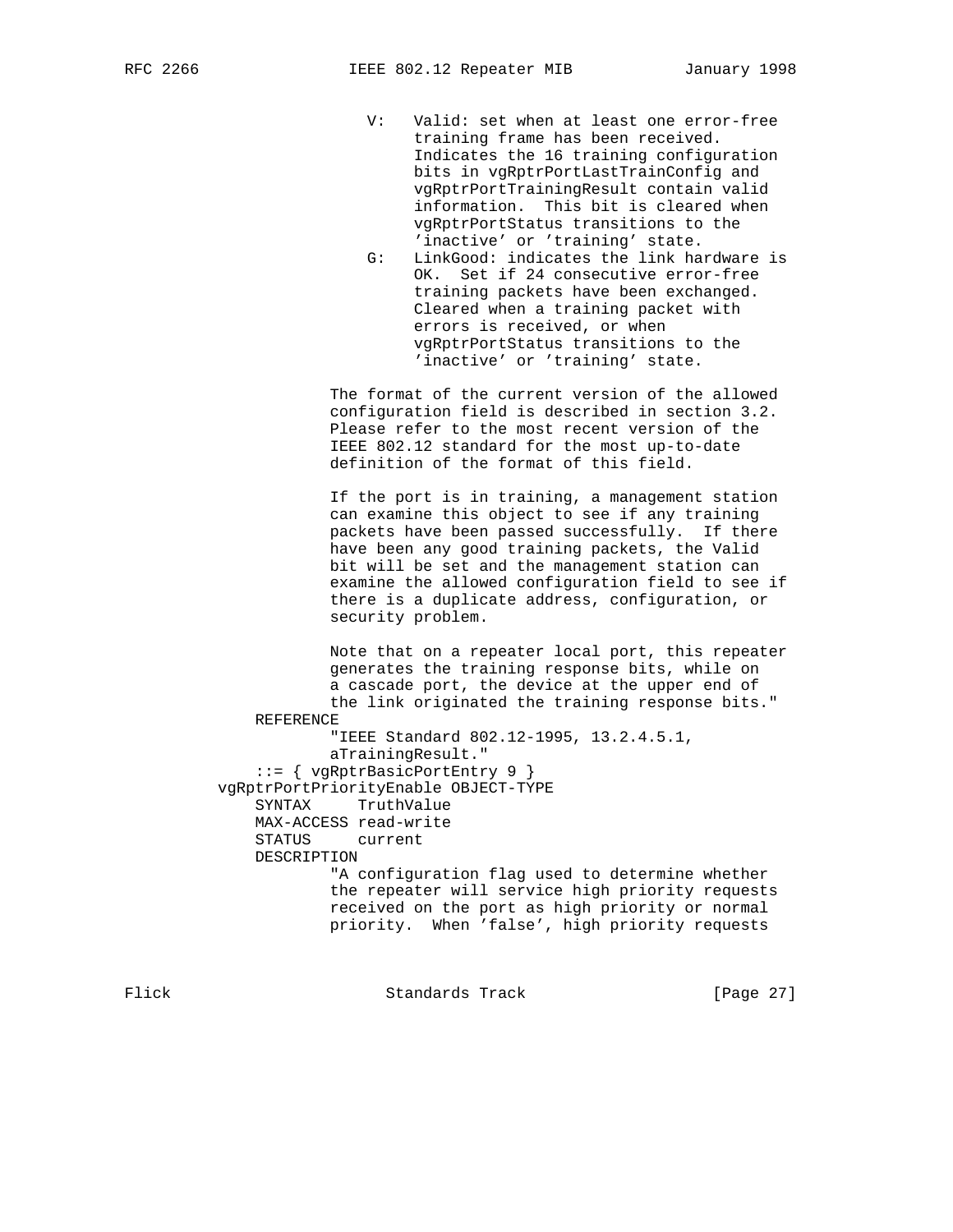on this port will be serviced as normal priority.

 The setting of this object has no effect on a cascade port. Also note that the setting of this object has no effect on a port connected to a cascaded repeater. In both of these cases, this setting is treated as always 'true'. The value 'false' only has an effect when the port is a localInternal or localExternal port connected to an end node.

 The value of this object should be preserved across repeater resets and power failures." REFERENCE "IEEE Standard 802.12-1995, 13.2.4.5.1, aPriorityEnable." ::= { vgRptrBasicPortEntry 10 } vgRptrPortRptrInfoIndex OBJECT-TYPE SYNTAX Integer32 (0..2147483647) MAX-ACCESS read-only STATUS current

 DESCRIPTION "This object identifies the repeater that this port is currently mapped to. The repeater identified by a particular value of this object is the same as that identified by the same value of vgRptrInfoIndex. A value of zero indicates that this port is not currently mapped to any repeater." ::= { vgRptrBasicPortEntry 11 }

 vgRptrMonitor OBJECT IDENTIFIER ::= { vgRptrObjects 2 } vgRptrMonRepeater OBJECT IDENTIFIER ::= { vgRptrMonitor 1 } vgRptrMonitorTable OBJECT-TYPE SYNTAX SEQUENCE OF VgRptrMonitorEntry MAX-ACCESS not-accessible STATUS current DESCRIPTION "A table of performance and error statistics for each repeater in the system. The instance of the vgRptrInfoLastChange associated with a repeater is used to indicate possible discontinuities of the counters in this table that are associated with the same repeater."

Flick **Standards Track** [Page 28]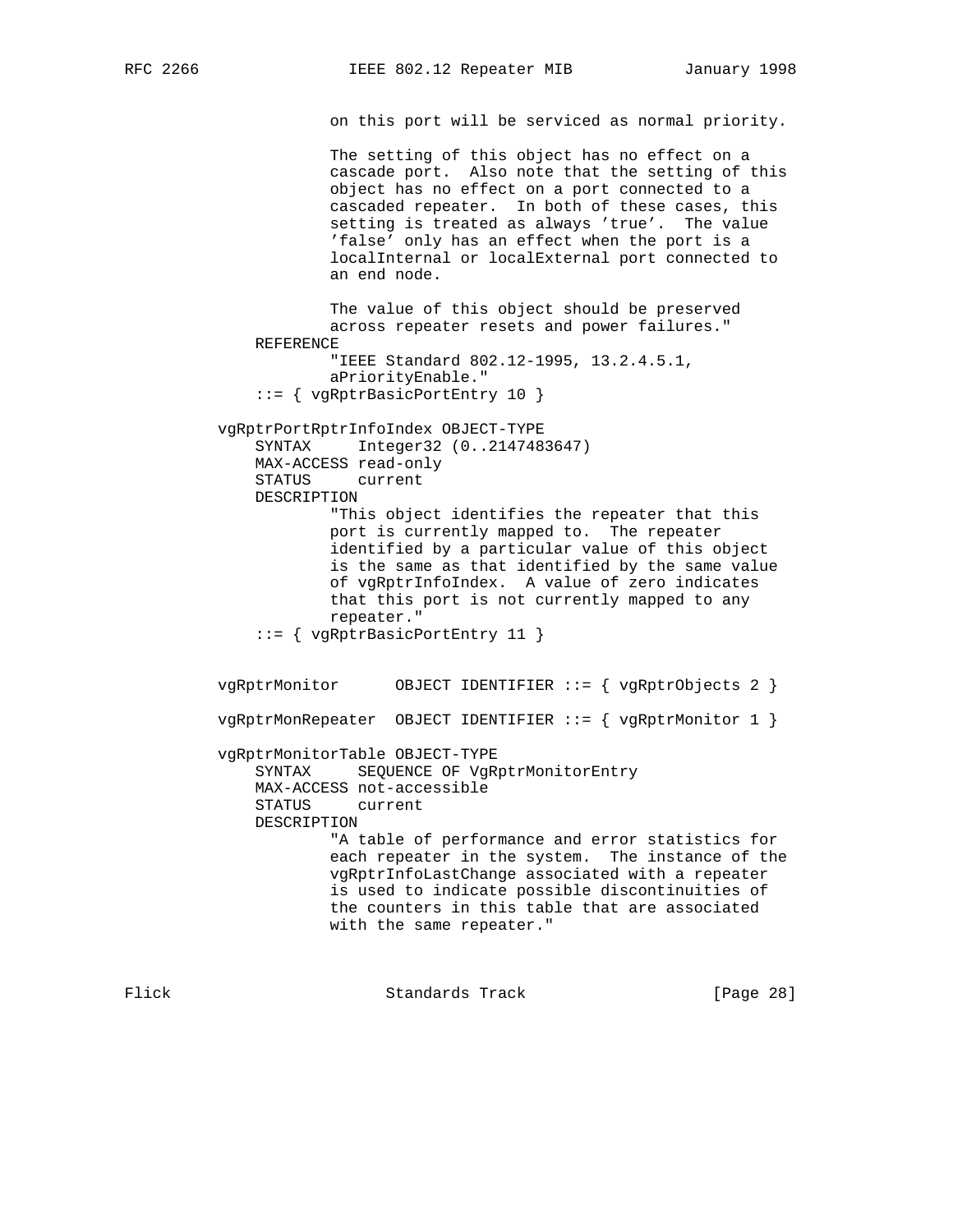::= { vgRptrMonRepeater 1 } vgRptrMonitorEntry OBJECT-TYPE SYNTAX VgRptrMonitorEntry MAX-ACCESS not-accessible STATUS current DESCRIPTION "An entry in the table, containing statistics for a single repeater." INDEX { vgRptrInfoIndex } ::= { vgRptrMonitorTable 1 } VgRptrMonitorEntry ::= SEQUENCE { vgRptrMonTotalReadableFrames Counter32, vgRptrMonTotalReadableOctets Counter32, vgRptrMonReadableOctetRollovers Counter32, vgRptrMonHCTotalReadableOctets Counter64, vgRptrMonTotalErrors Counter32 } vgRptrMonTotalReadableFrames OBJECT-TYPE SYNTAX Counter32 MAX-ACCESS read-only STATUS current DESCRIPTION "The total number of good frames of valid frame length that have been received on all ports in this repeater. If an implementation cannot obtain a count of frames as seen by the repeater itself, this counter may be implemented as the summation of the values of the vgRptrPortReadableFrames counters for all of the ports in this repeater. This counter may experience a discontinuity when the value of the corresponding instance of vgRptrInfoLastChange changes." ::= { vgRptrMonitorEntry 1 } vgRptrMonTotalReadableOctets OBJECT-TYPE SYNTAX Counter32 MAX-ACCESS read-only STATUS current DESCRIPTION "The total number of octets contained in good frames that have been received on all ports in this repeater. If an implementation cannot

Flick **Standards Track** [Page 29]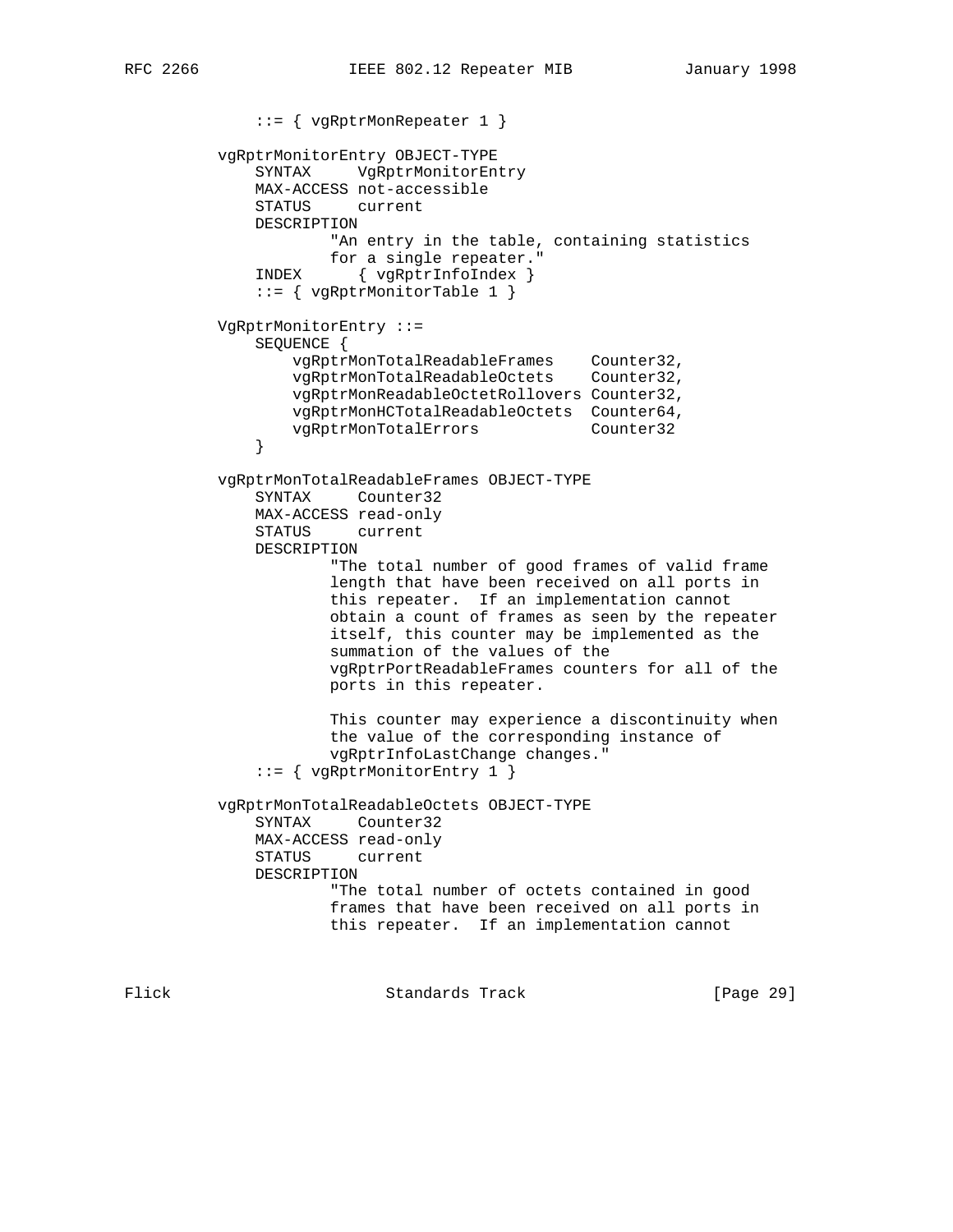obtain a count of octets as seen by the repeater itself, this counter may be implemented as the summation of the values of the vgRptrPortReadableOctets counters for all of the ports in this repeater.

 Note that this counter can roll over very quickly. A management station is advised to also poll the vgRptrReadableOctetRollovers object, or to use the 64-bit counter defined by vgRptrMonHCTotalReadableOctets instead of the two 32-bit counters.

 This two-counter mechanism is provided for those network management protocols that do not support 64-bit counters (e.g. SNMPv1). Note that retrieval of these two counters in the same PDU is NOT guaranteed to be atomic.

 This counter may experience a discontinuity when the value of the corresponding instance of vgRptrInfoLastChange changes." ::= { vgRptrMonitorEntry 2 }

 vgRptrMonReadableOctetRollovers OBJECT-TYPE SYNTAX Counter32 MAX-ACCESS read-only

 STATUS current DESCRIPTION

 "The total number of times that the associated instance of the vgRptrMonTotalReadableOctets counter has rolled over.

 This two-counter mechanism is provided for those network management protocols that do not support 64-bit counters (e.g. SNMPv1). Note that retrieval of these two counters in the same PDU is NOT guaranteed to be atomic.

 This counter may experience a discontinuity when the value of the corresponding instance of vgRptrInfoLastChange changes." ::= { vgRptrMonitorEntry 3 }

 vgRptrMonHCTotalReadableOctets OBJECT-TYPE SYNTAX Counter64 MAX-ACCESS read-only STATUS current

Flick **Standards Track** [Page 30]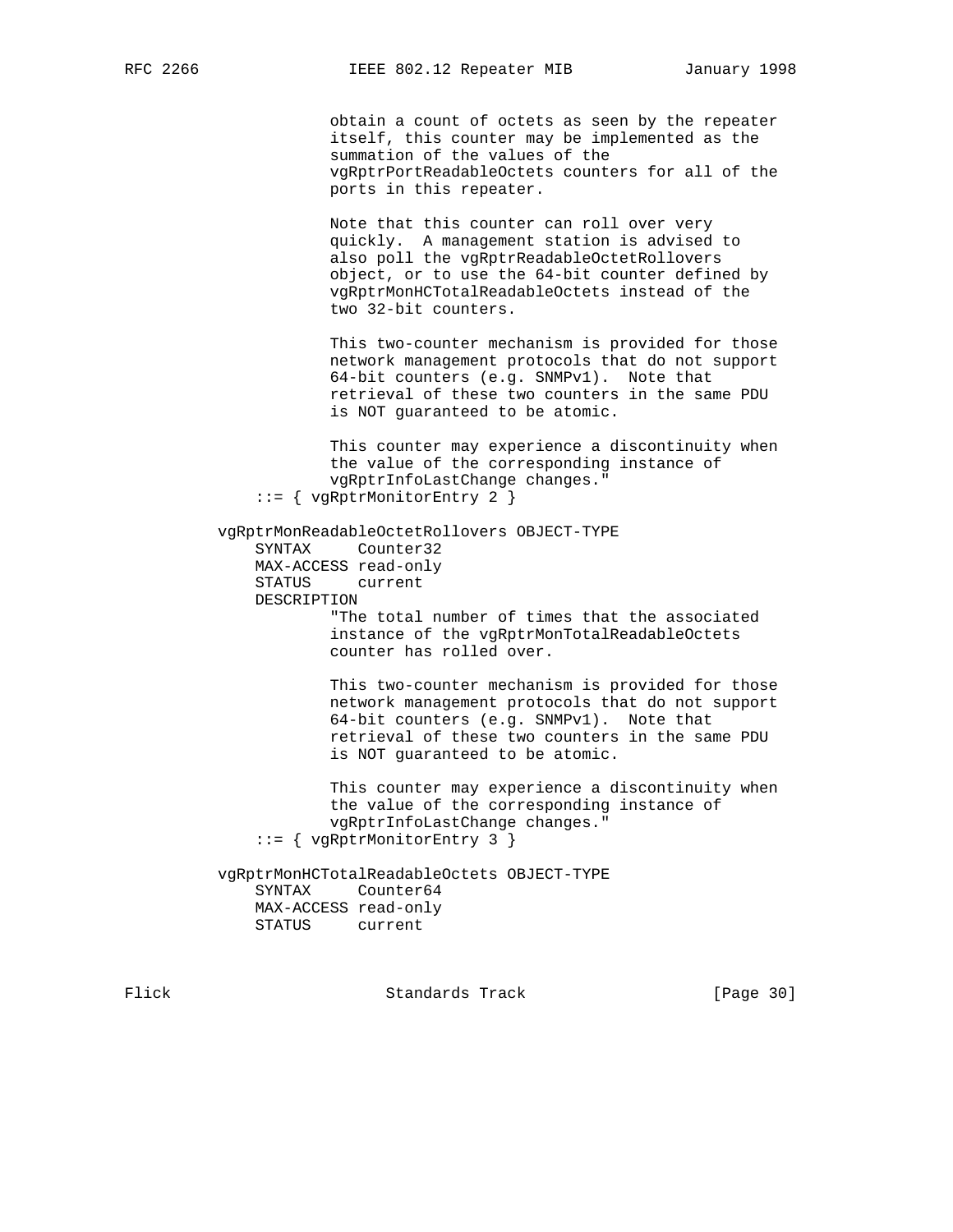DESCRIPTION "The total number of octets contained in good frames that have been received on all ports in this repeater. If an implementation cannot obtain a count of octets as seen by the repeater itself, this counter may be implemented as the summation of the values of the vgRptrPortHCReadableOctets counters for all of the ports in this repeater. This counter is a 64 bit version of vgRptrMonTotalReadableOctets. It should be used by Network Management protocols which support 64 bit counters (e.g. SNMPv2). This counter may experience a discontinuity when the value of the corresponding instance of vgRptrInfoLastChange changes." ::= { vgRptrMonitorEntry 4 } vgRptrMonTotalErrors OBJECT-TYPE SYNTAX Counter32 MAX-ACCESS read-only STATUS current DESCRIPTION "The total number of errors which have occurred on all of the ports in this repeater. If an implementation cannot obtain a count of these errors as seen by the repeater itself, this counter may be implemented as the summation of the values of the vgRptrPortIPMFrames, vgRptrPortOversizeFrames, and vgRptrPortDataErrorFrames counters for all of the ports in this repeater. This counter may experience a discontinuity when the value of the corresponding instance of vgRptrInfoLastChange changes." ::= { vgRptrMonitorEntry 5 } vgRptrMonGroup OBJECT IDENTIFIER ::= { vgRptrMonitor 2 } -- Currently unused vgRptrMonPort OBJECT IDENTIFIER ::= { vgRptrMonitor 3 } vgRptrMonPortTable OBJECT-TYPE SYNTAX SEQUENCE OF VgRptrMonPortEntry MAX-ACCESS not-accessible Flick **Standards Track** [Page 31]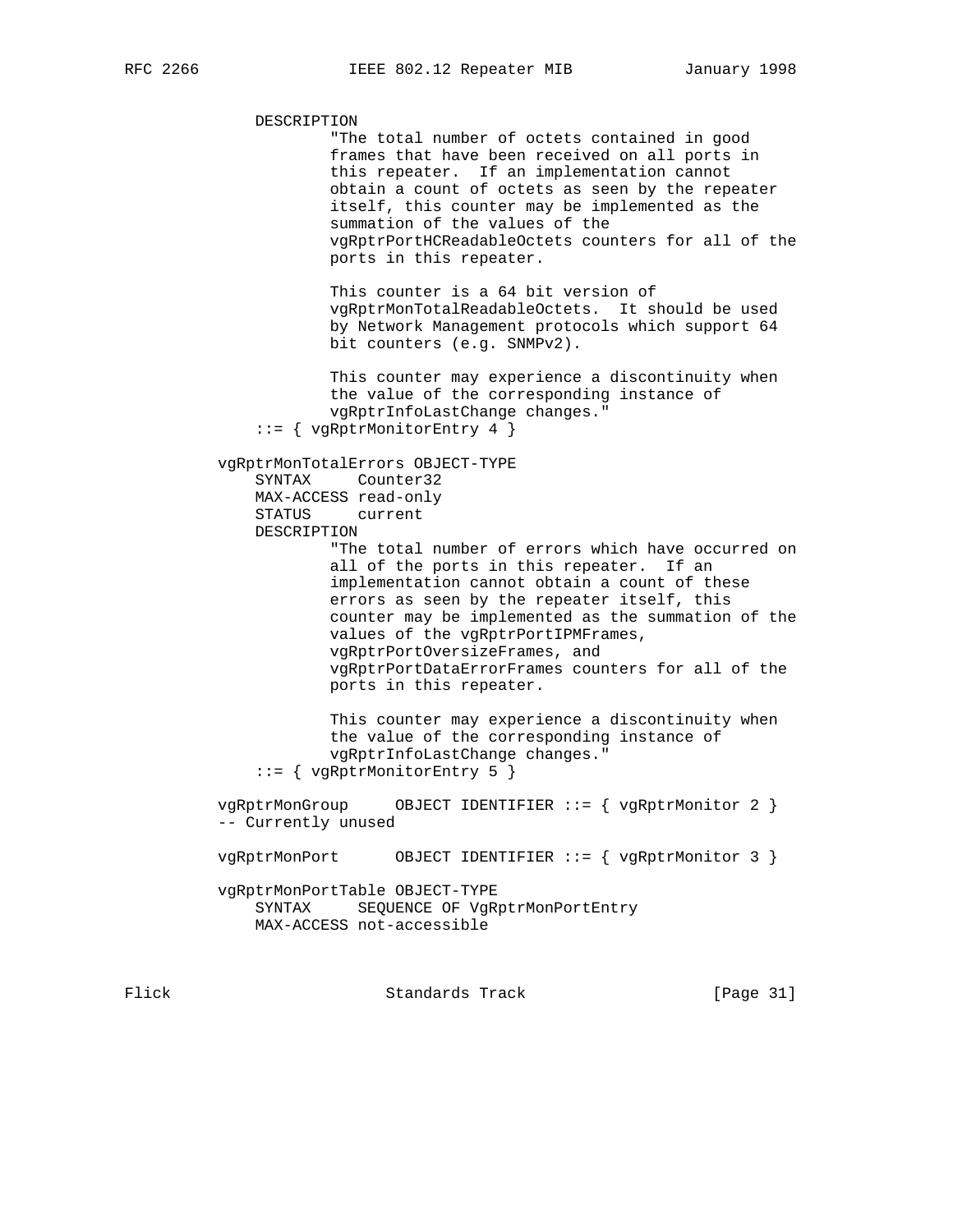STATUS current DESCRIPTION "A table of performance and error statistics for the ports. The columnar object vgRptrPortLastChange is used to indicate possible discontinuities of counter type columnar objects in this table."  $::=$  { vgRptrMonPort 1 } vgRptrMonPortEntry OBJECT-TYPE SYNTAX VgRptrMonPortEntry MAX-ACCESS not-accessible STATUS current DESCRIPTION "An entry in the vgRptrMonPortTable, containing performance and error statistics for a single port." INDEX { vgRptrGroupIndex, vgRptrPortIndex } ::= { vgRptrMonPortTable 1 } VgRptrMonPortEntry ::= SEQUENCE { vgRptrPortReadableFrames Counter32, vgRptrPortReadableOctets Counter32, vgRptrPortReadOctetRollovers Counter32, vgRptrPortHCReadableOctets Counter64, vgRptrPortUnreadableOctets Counter32, vgRptrPortUnreadOctetRollovers Counter32, vgRptrPortHCUnreadableOctets Counter64, vgRptrPortHighPriorityFrames Counter32, vgRptrPortHighPriorityOctets Counter32, vgRptrPortHighPriOctetRollovers Counter32, vgRptrPortHCHighPriorityOctets Counter64, vgRptrPortNormPriorityFrames Counter32, vgRptrPortNormPriorityOctets Counter32, vgRptrPortNormPriOctetRollovers Counter32, vgRptrPortHCNormPriorityOctets Counter64, vgRptrPortBroadcastFrames Counter32, vgRptrPortMulticastFrames Counter32, vgRptrPortNullAddressedFrames Counter32, vgRptrPortIPMFrames Counter32, vgRptrPortOversizeFrames Counter32, vgRptrPortDataErrorFrames Counter32, vgRptrPortPriorityPromotions Counter32, vgRptrPortTransitionToTrainings Counter32, vgRptrPortLastChange TimeStamp<br>} }

Flick **Standards Track** [Page 32]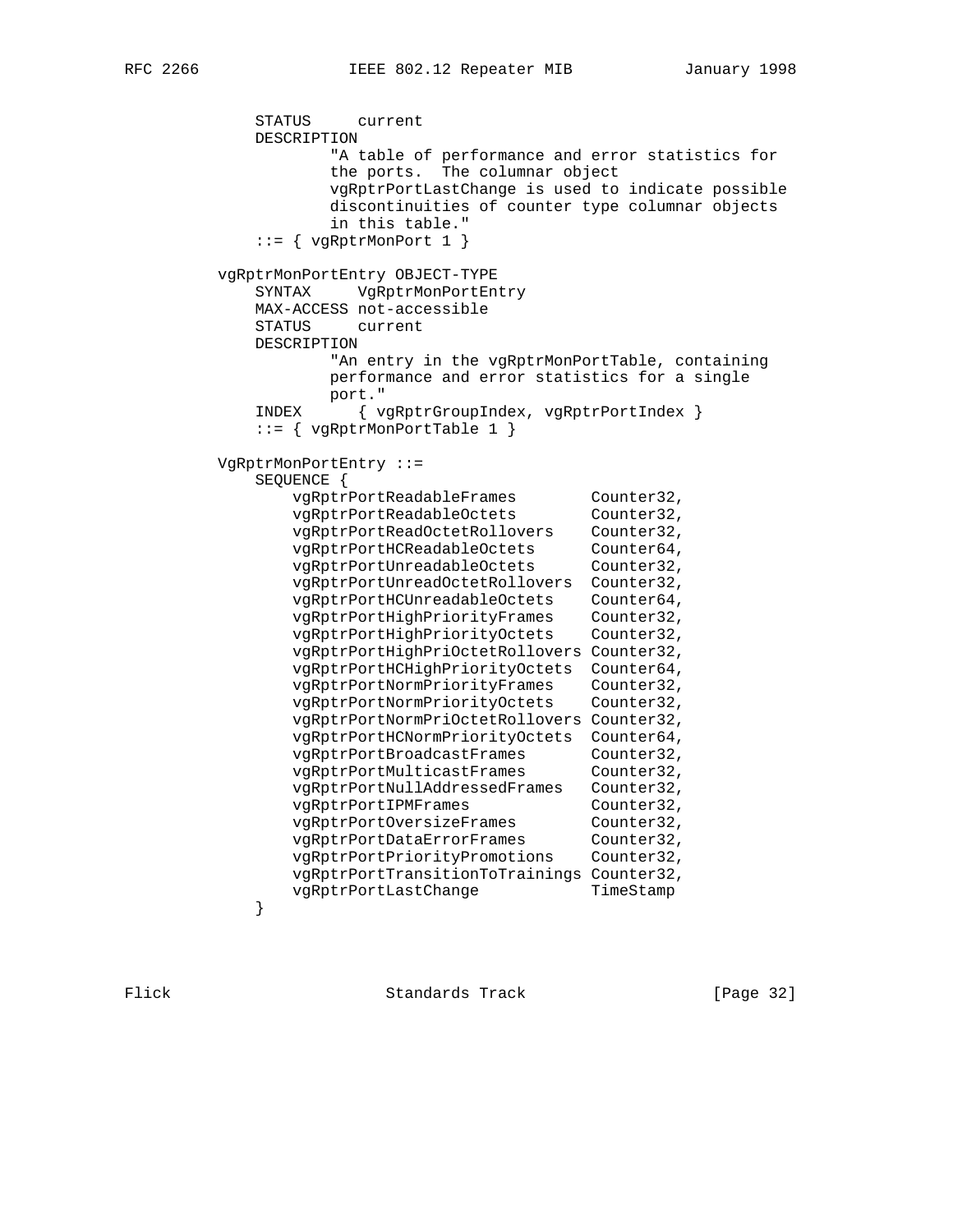vgRptrPortReadableFrames OBJECT-TYPE SYNTAX Counter32 MAX-ACCESS read-only STATUS current DESCRIPTION "This object is the number of good frames of valid frame length that have been received on this port. This counter is incremented by one for each frame received on the port which is not counted by any of the following error counters: vgRptrPortIPMFrames, vgRptrPortOversizeFrames, vgRptrPortNullAddressedFrames, or vgRptrPortDataErrorFrames. This counter may experience a discontinuity when the value of the corresponding instance of vgRptrPortLastChange changes." REFERENCE "IEEE Standard 802.12-1995, 13.2.4.5.1, aReadableFramesReceived." ::= { vgRptrMonPortEntry 1 } vgRptrPortReadableOctets OBJECT-TYPE SYNTAX Counter32 MAX-ACCESS read-only STATUS current DESCRIPTION "This object is a count of the number of octets contained in good frames that have been received on this port. This counter is incremented by OctetCount for each frame received on this port which has been determined to be a readable frame (i.e. each frame counted by vgRptrPortReadableFrames). Note that this counter can roll over very quickly. A management station is advised to also poll the vgRptrPortReadOctetRollovers object, or to use the 64-bit counter defined by vgRptrPortHCReadableOctets instead of the two 32-bit counters. This two-counter mechanism is provided for those network management protocols that do not support 64-bit counters (e.g. SNMPv1). Note that retrieval of these two counters in the same PDU is NOT guaranteed to be atomic.

Flick Standards Track [Page 33]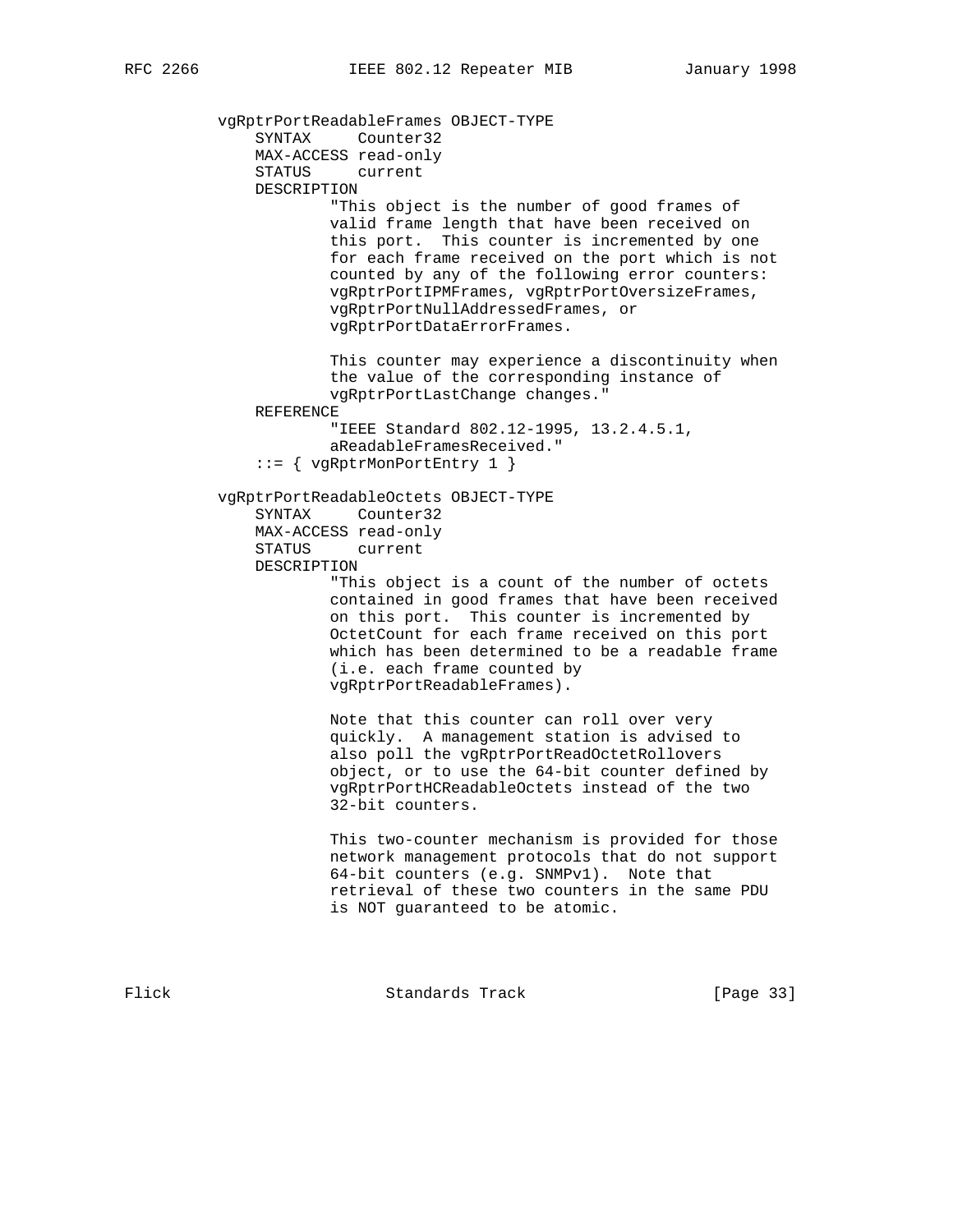This counter may experience a discontinuity when the value of the corresponding instance of vgRptrPortLastChange changes." REFERENCE "IEEE Standard 802.12-1995, 13.2.4.5.1, aReadableOctetsReceived." ::= { vgRptrMonPortEntry 2 } vgRptrPortReadOctetRollovers OBJECT-TYPE SYNTAX Counter32 MAX-ACCESS read-only STATUS current DESCRIPTION "This object is a count of the number of times that the associated instance of the vgRptrPortReadableOctets counter has rolled over. This two-counter mechanism is provided for those network management protocols that do not support 64-bit counters (e.g. SNMPv1). Note that retrieval of these two counters in the same PDU is NOT guaranteed to be atomic. This counter may experience a discontinuity when the value of the corresponding instance of vgRptrPortLastChange changes." REFERENCE "IEEE Standard 802.12-1995, 13.2.4.5.1, aReadableOctetsReceived." ::= { vgRptrMonPortEntry 3 } vgRptrPortHCReadableOctets OBJECT-TYPE SYNTAX Counter64 MAX-ACCESS read-only STATUS current DESCRIPTION "This object is a count of the number of octets contained in good frames that have been received on this port. This counter is incremented by OctetCount for each frame received on this port which has been determined to be a readable frame (i.e. each frame counted by vgRptrPortReadableFrames). This counter is a 64 bit version of vgRptrPortReadableOctets. It should be used by Network Management protocols which support 64 bit counters (e.g. SNMPv2).

Flick Standards Track [Page 34]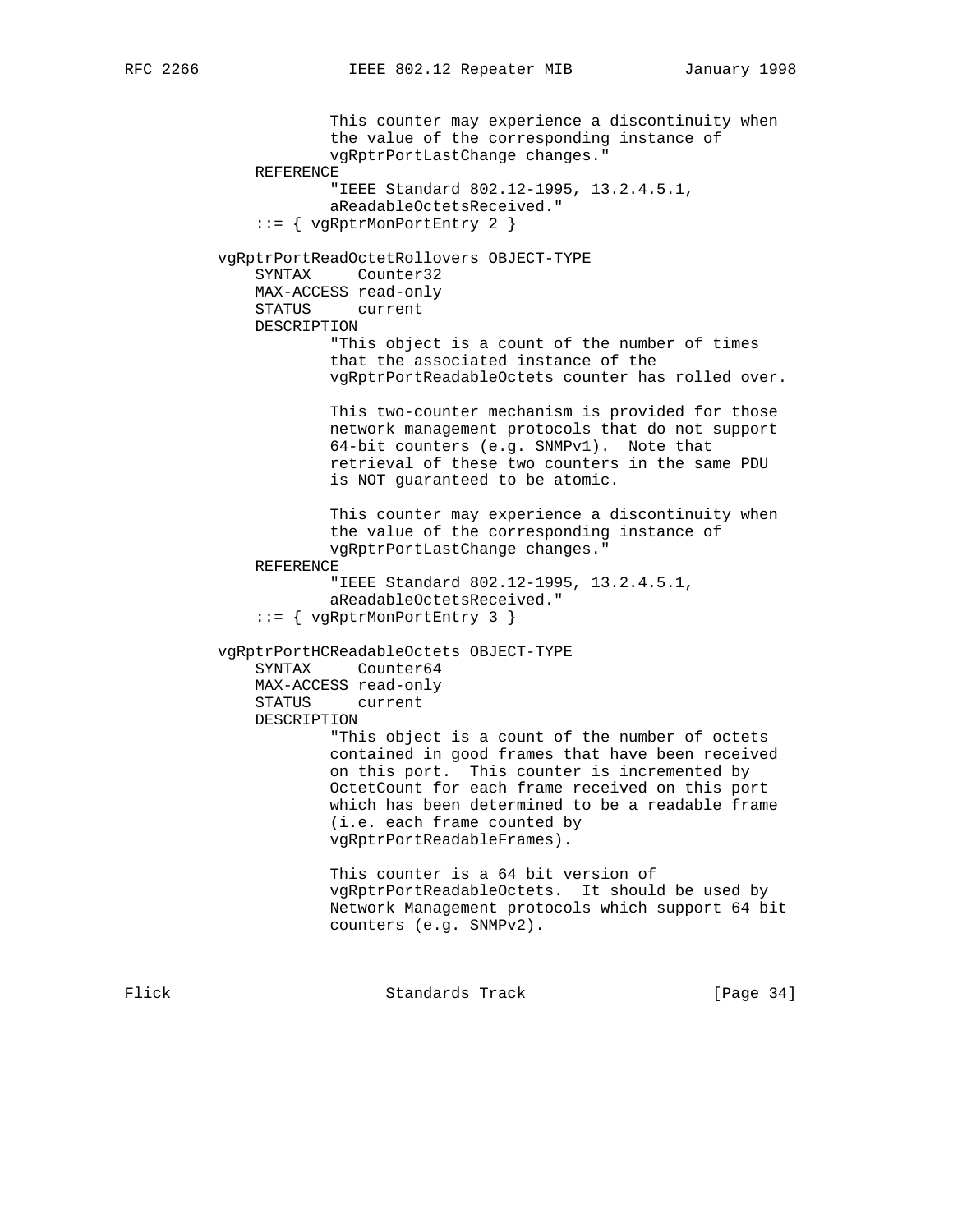This counter may experience a discontinuity when the value of the corresponding instance of vgRptrPortLastChange changes." REFERENCE "IEEE Standard 802.12-1995, 13.2.4.5.1, aReadableOctetsReceived." ::= { vgRptrMonPortEntry 4 } vgRptrPortUnreadableOctets OBJECT-TYPE SYNTAX Counter32 MAX-ACCESS read-only STATUS current DESCRIPTION "This object is a count of the number of octets contained in invalid frames that have been received on this port. This counter is incremented by OctetCount for each frame received on this port which is counted by vgRptrPortIPMFrames, vgRptrPortOversizeFrames, vgRptrPortNullAddressedFrames, or vgRptrPortDataErrorFrames. This counter can be combined with vgRptrPortReadableOctets to calculate network utilization. Note that this counter can roll over very quickly. A management station is advised to also poll the vgRptrPortUnreadOctetRollovers object, or to use the 64-bit counter defined by vgRptrPortHCUnreadableOctets instead of the two 32-bit counters. This two-counter mechanism is provided for those network management protocols that do not support 64-bit counters (e.g. SNMPv1). Note that retrieval of these two counters in the same PDU is NOT guaranteed to be atomic. This counter may experience a discontinuity when the value of the corresponding instance of vgRptrPortLastChange changes." REFERENCE "IEEE Standard 802.12-1995, 13.2.4.5.1, aOctetsInUnreadableFramesRcvd." ::= { vgRptrMonPortEntry 5 } vgRptrPortUnreadOctetRollovers OBJECT-TYPE SYNTAX Counter32 MAX-ACCESS read-only

Flick **Standards Track** [Page 35]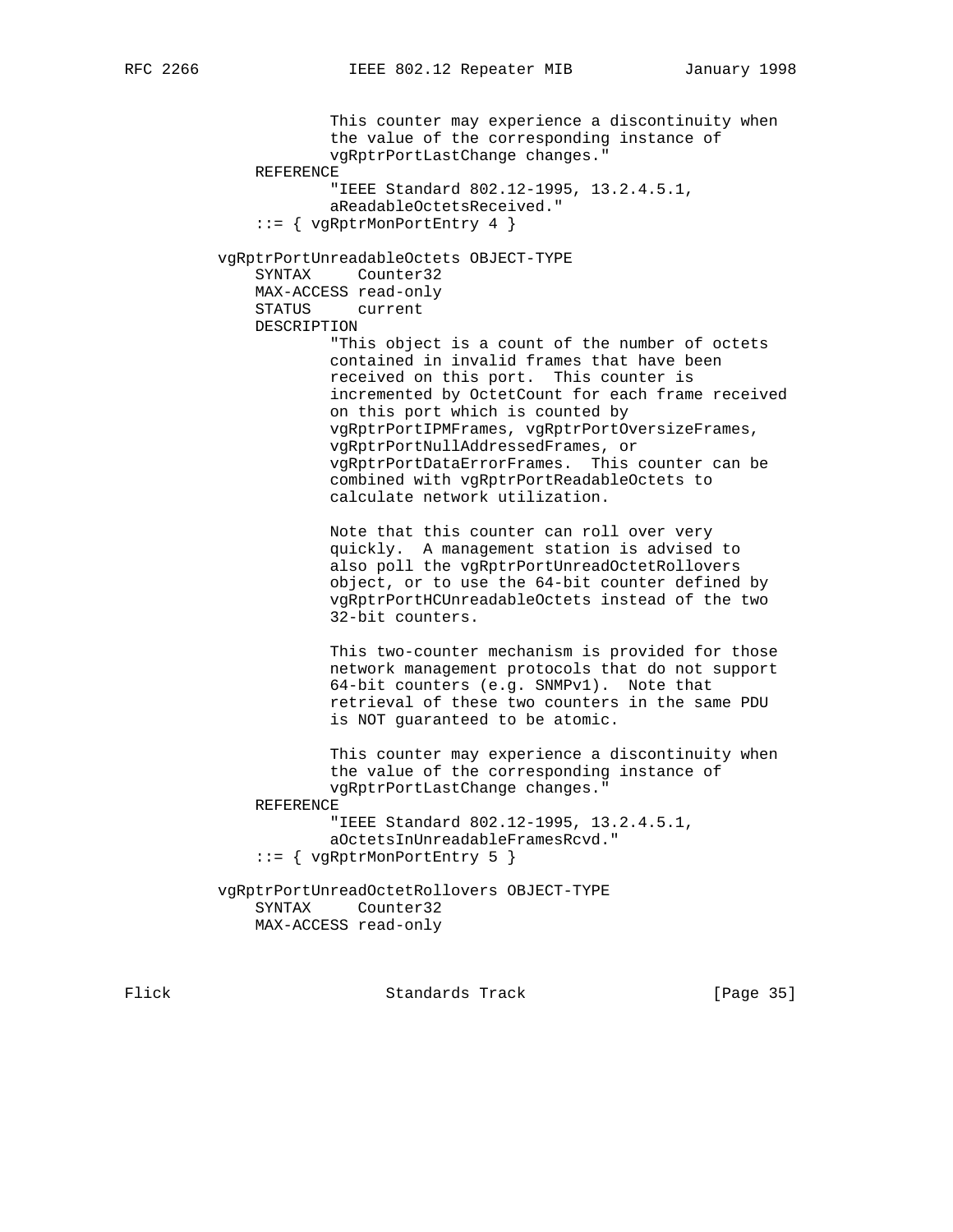```
 STATUS current
     DESCRIPTION
             "This object is a count of the number of times
             that the associated instance of the
             vgRptrPortUnreadableOctets counter has rolled
             over.
             This two-counter mechanism is provided for those
             network management protocols that do not support
             64-bit counters (e.g. SNMPv1). Note that
             retrieval of these two counters in the same PDU
             is NOT guaranteed to be atomic.
             This counter may experience a discontinuity when
             the value of the corresponding instance of
             vgRptrPortLastChange changes."
     REFERENCE
             "IEEE Standard 802.12-1995, 13.2.4.5.1,
             aOctetsInUnreadableFramesRcvd."
     ::= { vgRptrMonPortEntry 6 }
 vgRptrPortHCUnreadableOctets OBJECT-TYPE
     SYNTAX Counter64
     MAX-ACCESS read-only
     STATUS current
     DESCRIPTION
             "This object is a count of the number of octets
             contained in invalid frames that have been
             received on this port. This counter is
             incremented by OctetCount for each frame received
             on this port which is counted by
             vgRptrPortIPMFrames, vgRptrPortOversizeFrames,
             vgRptrPortNullAddressedFrames, or
             vgRptrPortDataErrorFrames. This counter can be
             combined with vgRptrPortHCReadableOctets to
             calculate network utilization.
             This counter is a 64 bit version of
             vgRptrPortUnreadableOctets. It should be used
             by Network Management protocols which support 64
             bit counters (e.g. SNMPv2).
             This counter may experience a discontinuity when
             the value of the corresponding instance of
             vgRptrPortLastChange changes."
     REFERENCE
             "IEEE Standard 802.12-1995, 13.2.4.5.1,
             aOctetsInUnreadableFramesRcvd."
```
Flick **Standards Track** [Page 36]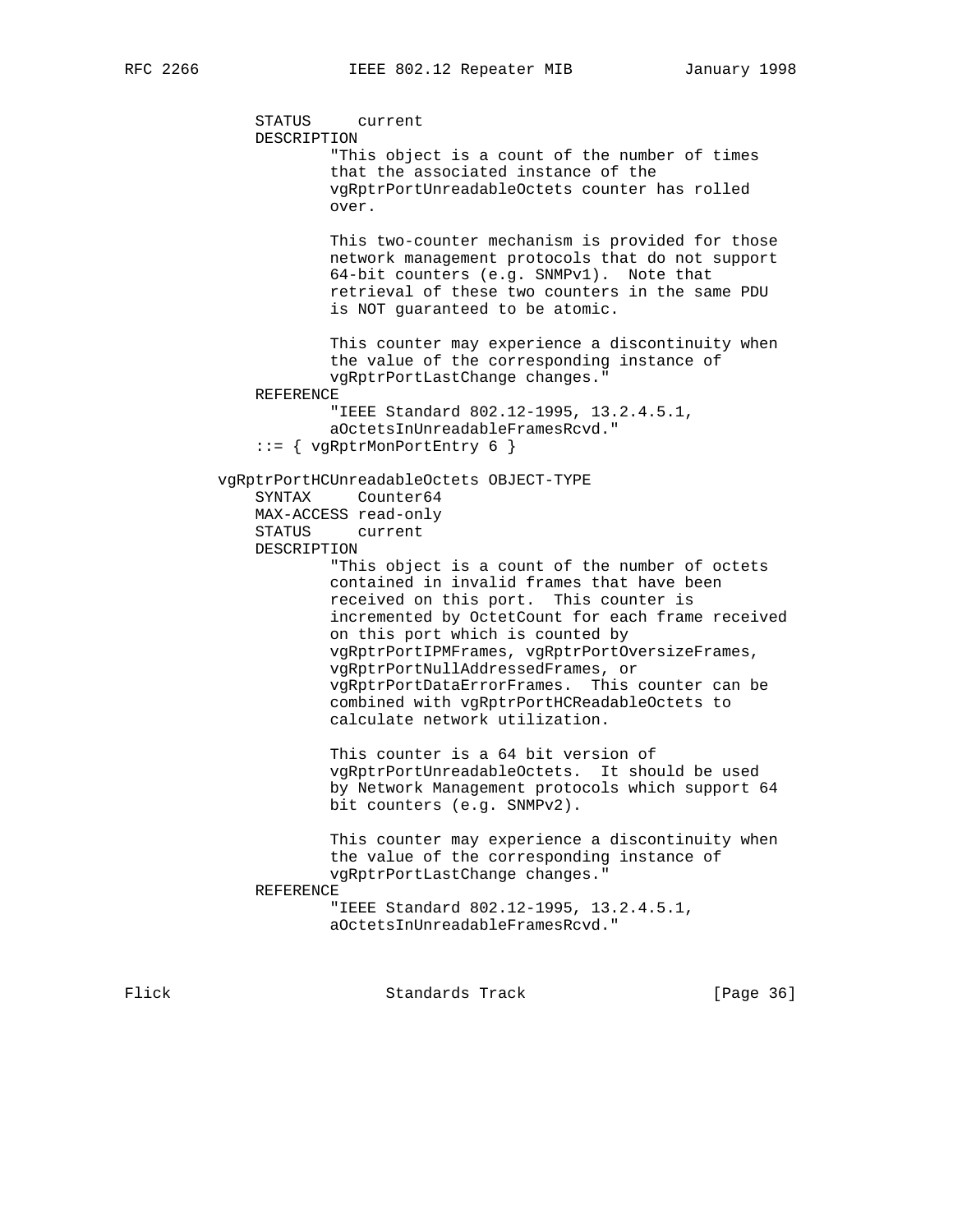::= { vgRptrMonPortEntry 7 } vgRptrPortHighPriorityFrames OBJECT-TYPE SYNTAX Counter32 MAX-ACCESS read-only STATUS current DESCRIPTION "This object is a count of high priority frames that have been received on this port. This counter is incremented by one for each high priority frame received on this port. This counter includes both good and bad high priority frames, as well as high priority training frames. This counter does not include normal priority frames which were priority promoted. This counter may experience a discontinuity when the value of the corresponding instance of vgRptrPortLastChange changes." REFERENCE "IEEE Standard 802.12-1995, 13.2.4.5.1, aHighPriorityFramesReceived." ::= { vgRptrMonPortEntry 8 } vgRptrPortHighPriorityOctets OBJECT-TYPE SYNTAX Counter32 MAX-ACCESS read-only STATUS current DESCRIPTION "This object is a count of the number of octets contained in high priority frames that have been received on this port. This counter is incremented by OctetCount for each frame received on this port which is counted by vgRptrPortHighPriorityFrames. Note that this counter can roll over very quickly. A management station is advised to also poll the vgRptrPortHighPriOctetRollovers object, or to use the 64-bit counter defined by vgRptrPortHCHighPriorityOctets instead of the two 32-bit counters. This two-counter mechanism is provided for those network management protocols that do not support 64-bit counters (e.g. SNMPv1). Note that retrieval of these two counters in the same PDU is NOT guaranteed to be atomic.

Flick **Standards Track** [Page 37]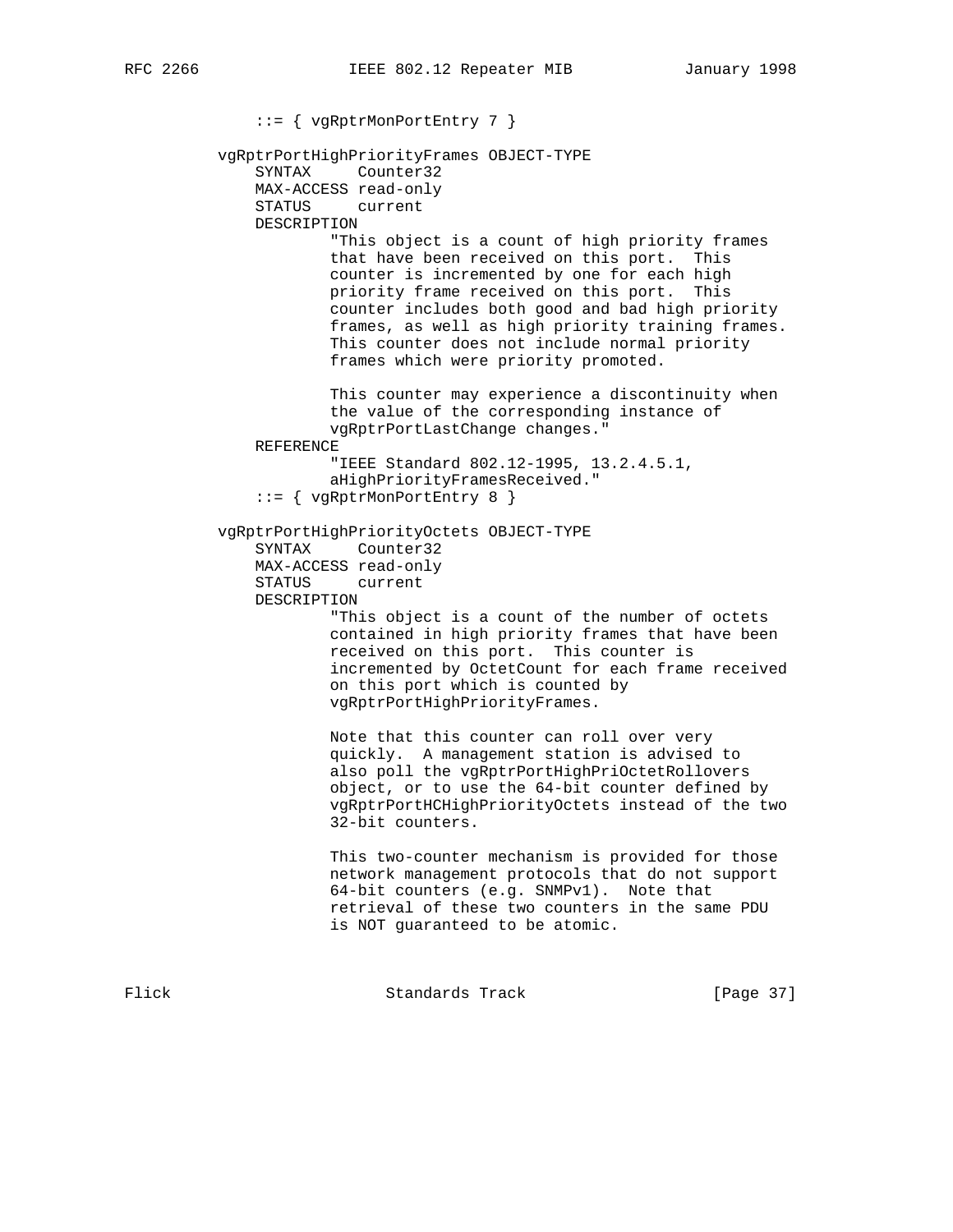This counter may experience a discontinuity when the value of the corresponding instance of vgRptrPortLastChange changes." REFERENCE "IEEE Standard 802.12-1995, 13.2.4.5.1, aHighPriorityOctetsReceived." ::= { vgRptrMonPortEntry 9 } vgRptrPortHighPriOctetRollovers OBJECT-TYPE SYNTAX Counter32 MAX-ACCESS read-only STATUS current DESCRIPTION "This object is a count of the number of times that the associated instance of the vgRptrPortHighPriorityOctets counter has rolled over. This two-counter mechanism is provided for those network management protocols that do not support 64-bit counters (e.g. SNMPv1). Note that retrieval of these two counters in the same PDU is NOT guaranteed to be atomic. This counter may experience a discontinuity when the value of the corresponding instance of vgRptrPortLastChange changes." REFERENCE "IEEE Standard 802.12-1995, 13.2.4.5.1, aHighPriorityOctetsReceived." ::= { vgRptrMonPortEntry 10 } vgRptrPortHCHighPriorityOctets OBJECT-TYPE SYNTAX Counter64 MAX-ACCESS read-only STATUS current DESCRIPTION "This object is a count of the number of octets contained in high priority frames that have been received on this port. This counter is incremented by OctetCount for each frame received on this port which is counted by vgRptrPortHighPriorityFrames. This counter is a 64 bit version of vgRptrPortHighPriorityOctets. It should be used by Network Management protocols which support 64 bit counters (e.g. SNMPv2).

Flick Standards Track [Page 38]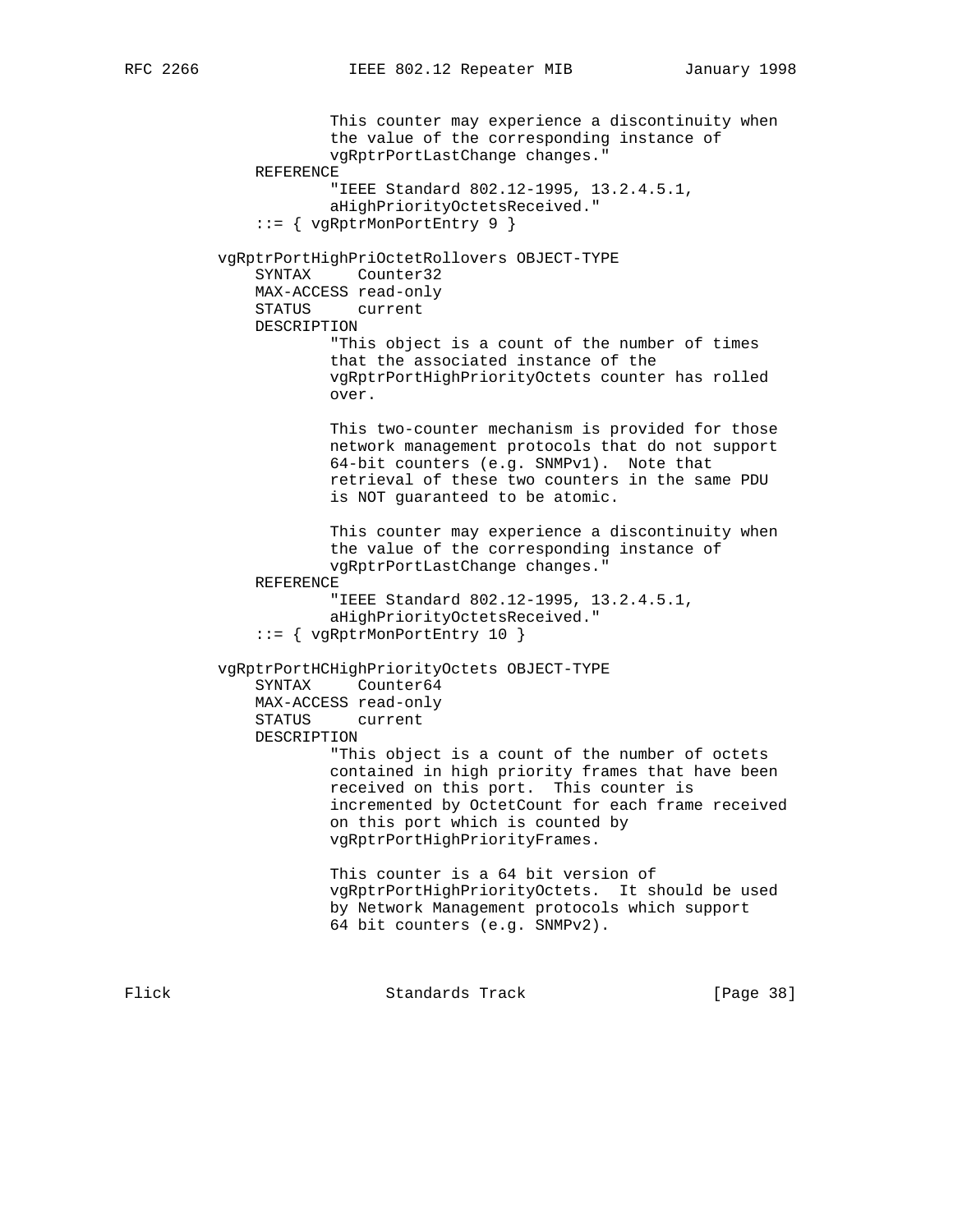This counter may experience a discontinuity when the value of the corresponding instance of vgRptrPortLastChange changes." REFERENCE "IEEE Standard 802.12-1995, 13.2.4.5.1, aHighPriorityOctetsReceived." ::= { vgRptrMonPortEntry 11 } vgRptrPortNormPriorityFrames OBJECT-TYPE SYNTAX Counter32 MAX-ACCESS read-only STATUS current DESCRIPTION "This object is a count of normal priority frames that have been received on this port. This counter is incremented by one for each normal priority frame received on this port. This counter includes both good and bad normal priority frames, as well as normal priority training frames and normal priority frames which were priority promoted. This counter may experience a discontinuity when the value of the corresponding instance of vgRptrPortLastChange changes." REFERENCE "IEEE Standard 802.12-1995, 13.2.4.5.1, aNormalPriorityFramesReceived." ::= { vgRptrMonPortEntry 12 } vgRptrPortNormPriorityOctets OBJECT-TYPE SYNTAX Counter32 MAX-ACCESS read-only STATUS current DESCRIPTION "This object is a count of the number of octets contained in normal priority frames that have been received on this port. This counter is incremented by OctetCount for each frame received on this port which is counted by vgRptrPortNormPriorityFrames. Note that this counter can roll over very quickly. A management station is advised to also poll the vgRptrPortNormPriOctetRollovers object, or to use the 64-bit counter defined by vgRptrPortHCNormPriorityOctets instead of the two 32-bit counters.

Flick Standards Track [Page 39]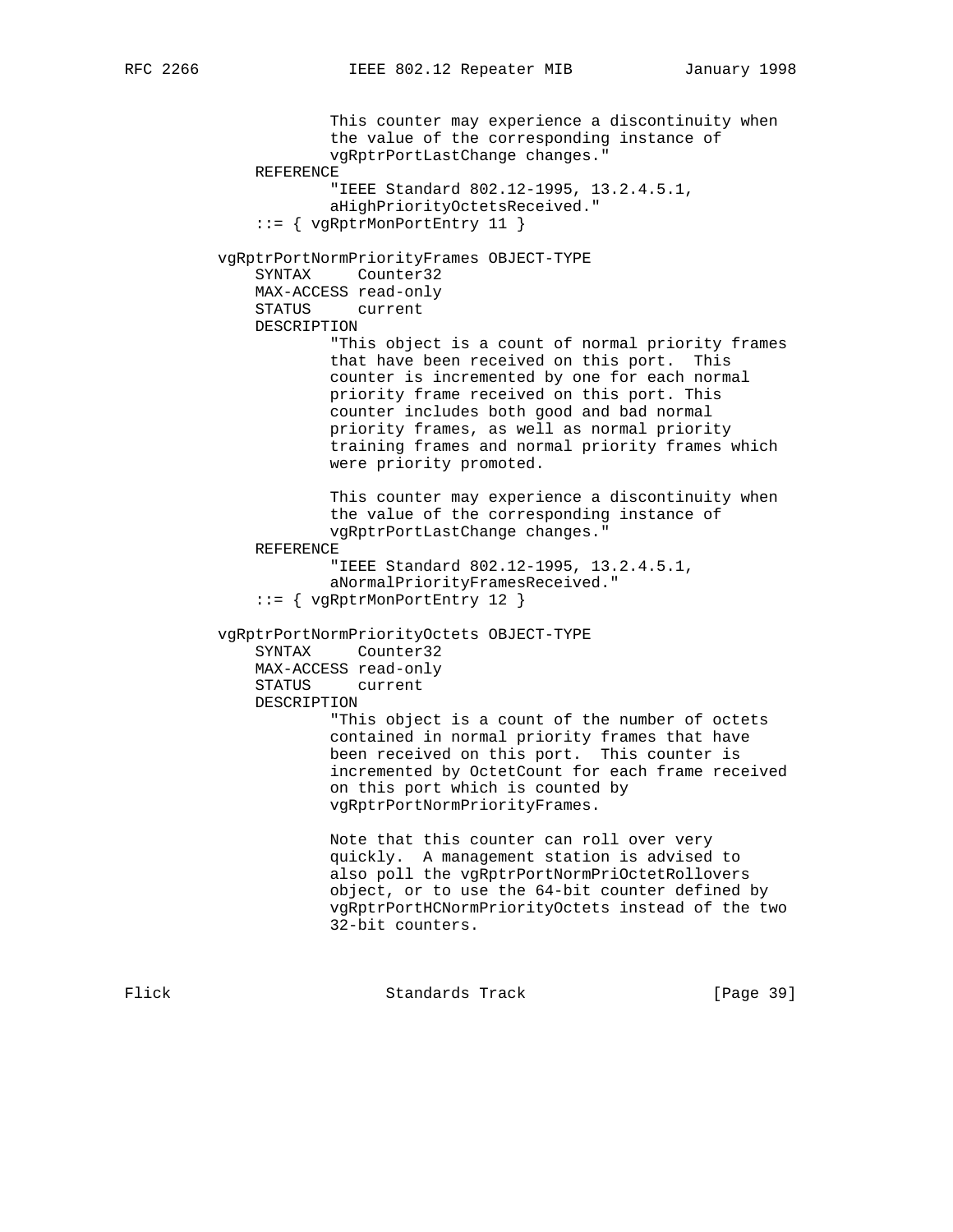This two-counter mechanism is provided for those network management protocols that do not support 64-bit counters (e.g. SNMPv1). Note that retrieval of these two counters in the same PDU is NOT guaranteed to be atomic. This counter may experience a discontinuity when the value of the corresponding instance of vgRptrPortLastChange changes." REFERENCE "IEEE Standard 802.12-1995, 13.2.4.5.1, aNormalPriorityOctetsReceived." ::= { vgRptrMonPortEntry 13 } vgRptrPortNormPriOctetRollovers OBJECT-TYPE SYNTAX Counter32 MAX-ACCESS read-only STATUS current DESCRIPTION "This object is a count of the number of times that the associated instance of the vgRptrPortNormPriorityOctets counter has rolled over. This two-counter mechanism is provided for those network management protocols that do not support 64-bit counters (e.g. SNMPv1). Note that retrieval of these two counters in the same PDU is NOT guaranteed to be atomic. This counter may experience a discontinuity when the value of the corresponding instance of vgRptrPortLastChange changes." REFERENCE "IEEE Standard 802.12-1995, 13.2.4.5.1, aNormalPriorityOctetsReceived." ::= { vgRptrMonPortEntry 14 } vgRptrPortHCNormPriorityOctets OBJECT-TYPE SYNTAX Counter64 MAX-ACCESS read-only<br>STATUS current current DESCRIPTION "This object is a count of the number of octets contained in normal priority frames that have been received on this port. This counter is incremented by OctetCount for each frame received

Flick **Standards Track** [Page 40]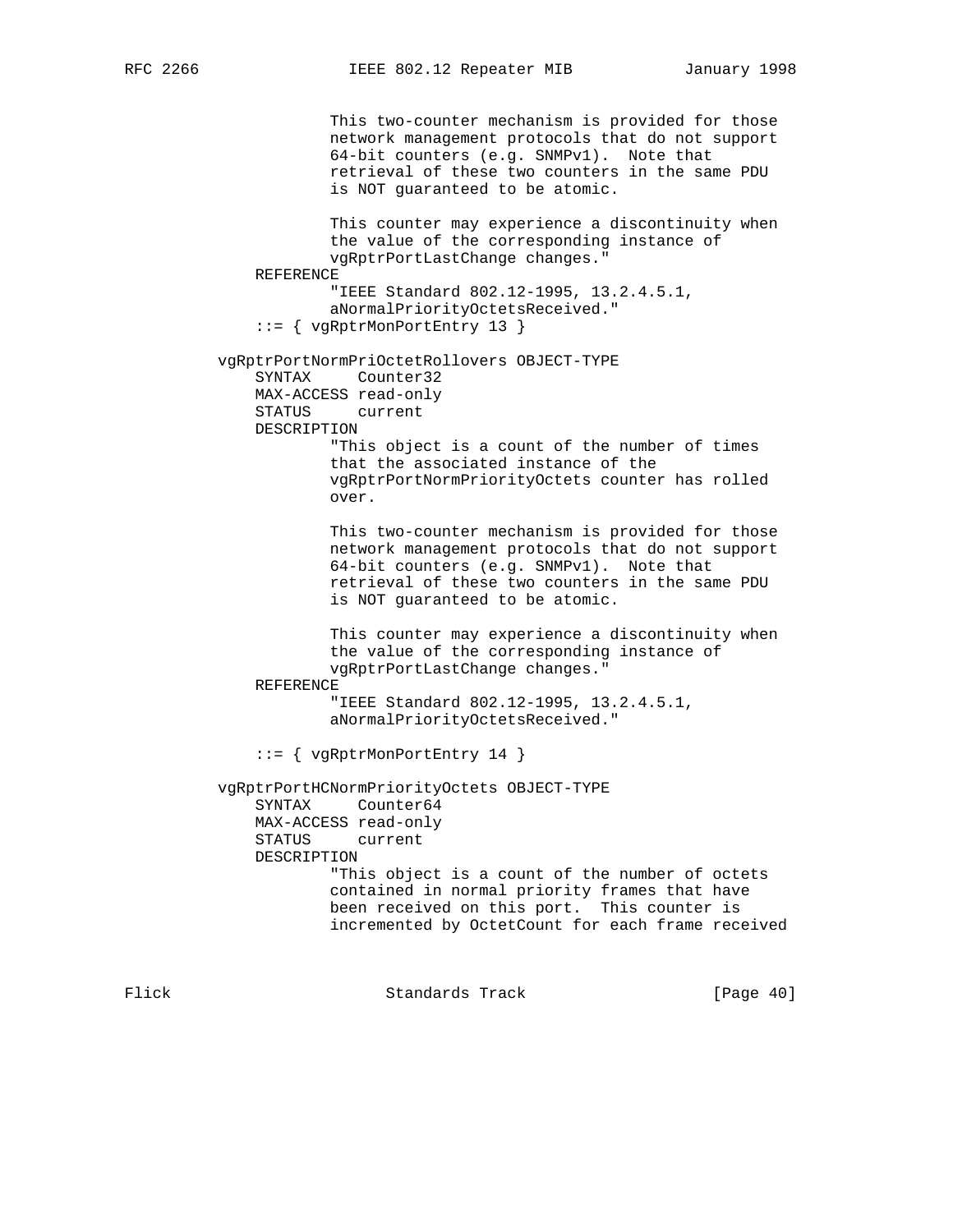on this port which is counted by vgRptrPortNormPriorityFrames.

 This counter is a 64 bit version of vgRptrPortNormPriorityOctets. It should be used by Network Management protocols which support 64 bit counters (e.g. SNMPv2).

 This counter may experience a discontinuity when the value of the corresponding instance of vgRptrPortLastChange changes." REFERENCE

 "IEEE Standard 802.12-1995, 13.2.4.5.1, aNormalPriorityOctetsReceived." ::= { vgRptrMonPortEntry 15 }

 vgRptrPortBroadcastFrames OBJECT-TYPE SYNTAX Counter32

MAX-ACCESS read-only

 STATUS current DESCRIPTION

> "This object is a count of broadcast packets that have been received on this port. This counter is incremented by one for each readable frame received on this port whose destination MAC address is the broadcast address. Frames counted by this counter are also counted by vgRptrPortReadableFrames.

 This counter may experience a discontinuity when the value of the corresponding instance of vgRptrPortLastChange changes."

REFERENCE

 "IEEE Standard 802.12-1995, 13.2.4.5.1, aBroadcastFramesReceived." ::= { vgRptrMonPortEntry 16 }

 vgRptrPortMulticastFrames OBJECT-TYPE SYNTAX Counter32 MAX-ACCESS read-only STATUS current DESCRIPTION "This object is a count of multicast packets that have been received on this port. This counter is incremented by one for each readable frame received on this port whose destination MAC address has the group address bit set, but is not

the broadcast address. Frames counted by this

Flick **Standards Track** [Page 41]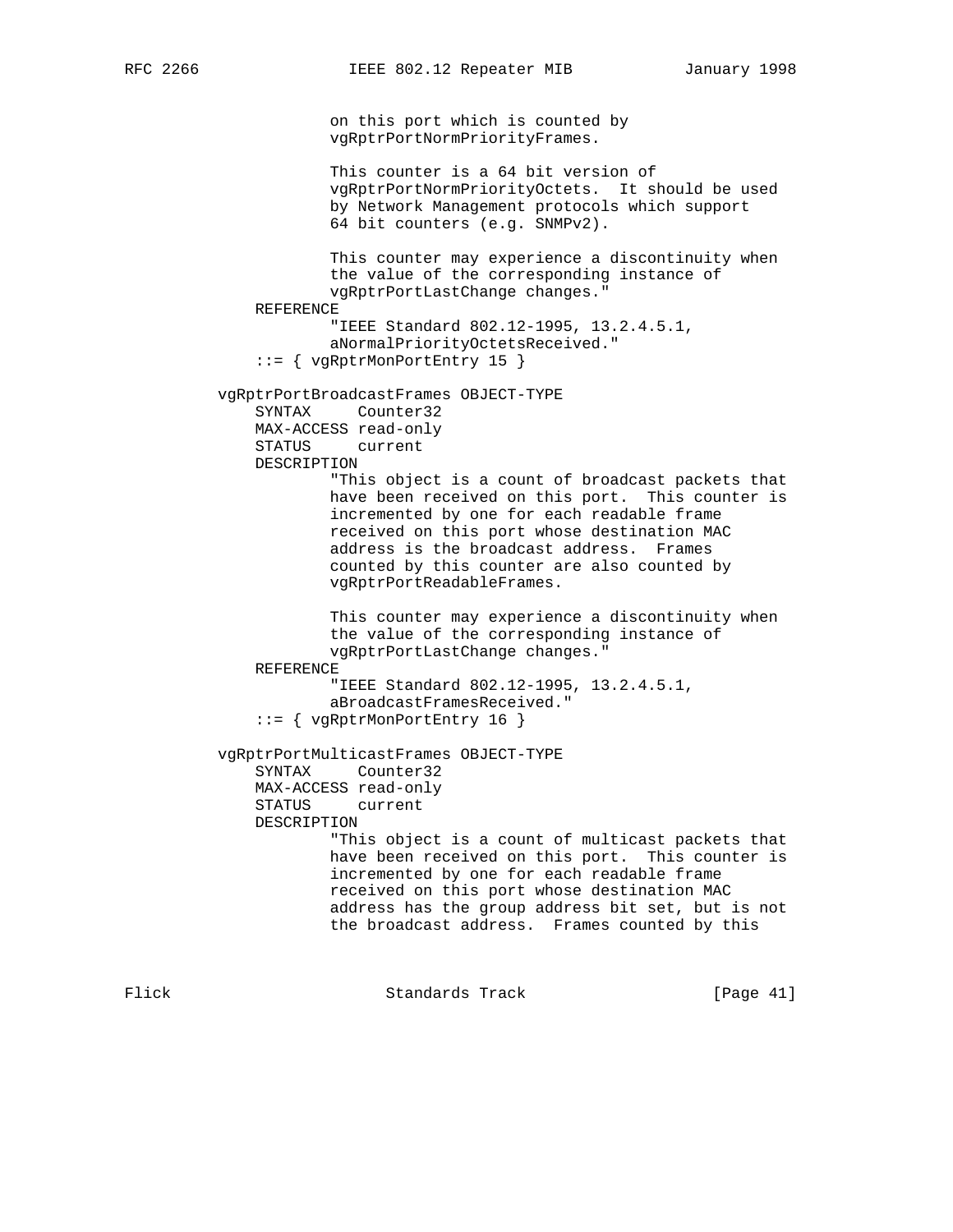counter are also counted by vgRptrPortReadableFrames, but not by vgRptrPortBroadcastFrames. Note that when the value of the instance vgRptrInfoCurrentFramingType for the repeater that this port is associated with is equal to 'frameType88025', this count includes packets addressed to functional addresses. This counter may experience a discontinuity when the value of the corresponding instance of vgRptrPortLastChange changes." REFERENCE "IEEE Standard 802.12-1995, 13.2.4.5.1, aMulticastFramesReceived." ::= { vgRptrMonPortEntry 17 } vgRptrPortNullAddressedFrames OBJECT-TYPE SYNTAX Counter32 MAX-ACCESS read-only STATUS current DESCRIPTION "This object is a count of null addressed packets that have been received on this port. This counter is incremented by one for each frame received on this port with a destination MAC address consisting of all zero bits. Both void and training frames are included in this counter. This counter may experience a discontinuity when the value of the corresponding instance of vgRptrPortLastChange changes." REFERENCE "IEEE Standard 802.12-1995, 13.2.4.5.1, aNullAddressedFramesReceived." ::= { vgRptrMonPortEntry 18 } vgRptrPortIPMFrames OBJECT-TYPE SYNTAX Counter32 MAX-ACCESS read-only STATUS current DESCRIPTION "This object is a count of the number of frames that have been received on this port with an invalid packet marker and no PMI errors. A repeater will write an invalid packet marker to the end of a frame containing errors as it is

Flick **Standards Track** [Page 42]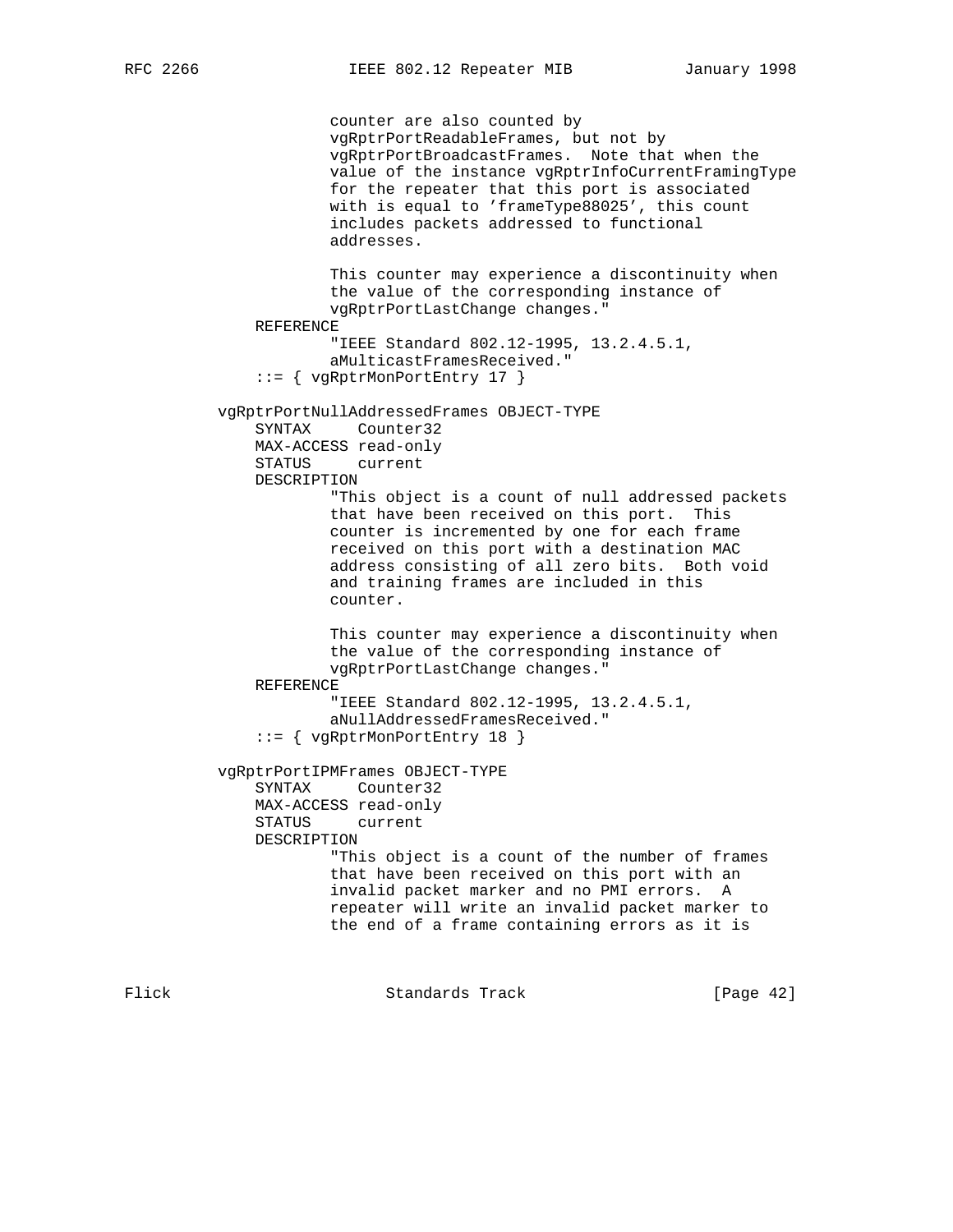forwarded through the repeater to the other ports. This counter is incremented by one for each frame received on this port which has had an invalid packet marker added to the end of the frame. This counter indicates problems occurring in the domain of other repeaters, as opposed to problems with cables or devices directly attached to this repeater. This counter may experience a discontinuity when the value of the corresponding instance of vgRptrPortLastChange changes." REFERENCE "IEEE Standard 802.12-1995, 13.2.4.5.1, aIPMFramesReceived." ::= { vgRptrMonPortEntry 19 } vgRptrPortOversizeFrames OBJECT-TYPE SYNTAX Counter32 MAX-ACCESS read-only STATUS current DESCRIPTION "This object is a count of oversize frames received on this port. This counter is incremented by one for each frame received on this port whose OctetCount is larger than the maximum legal frame size. The frame size which causes this counter to increment is dependent on the current value of vgRptrInfoCurrentFramingType for the repeater that the port is associated with. When vgRptrInfoCurrentFramingType is equal to frameType88023 this counter will increment for frames that are 1519 octets or larger. When vgRptrInfoCurrentFramingType is equal to frameType88025 this counter will increment for frames that are 4521 octets or larger. This counter may experience a discontinuity when the value of the corresponding instance of vgRptrPortLastChange changes." REFERENCE "IEEE Standard 802.12-1995, 13.2.4.5.1, aOversizeFramesReceived." ::= { vgRptrMonPortEntry 20 }

Flick Standards Track [Page 43]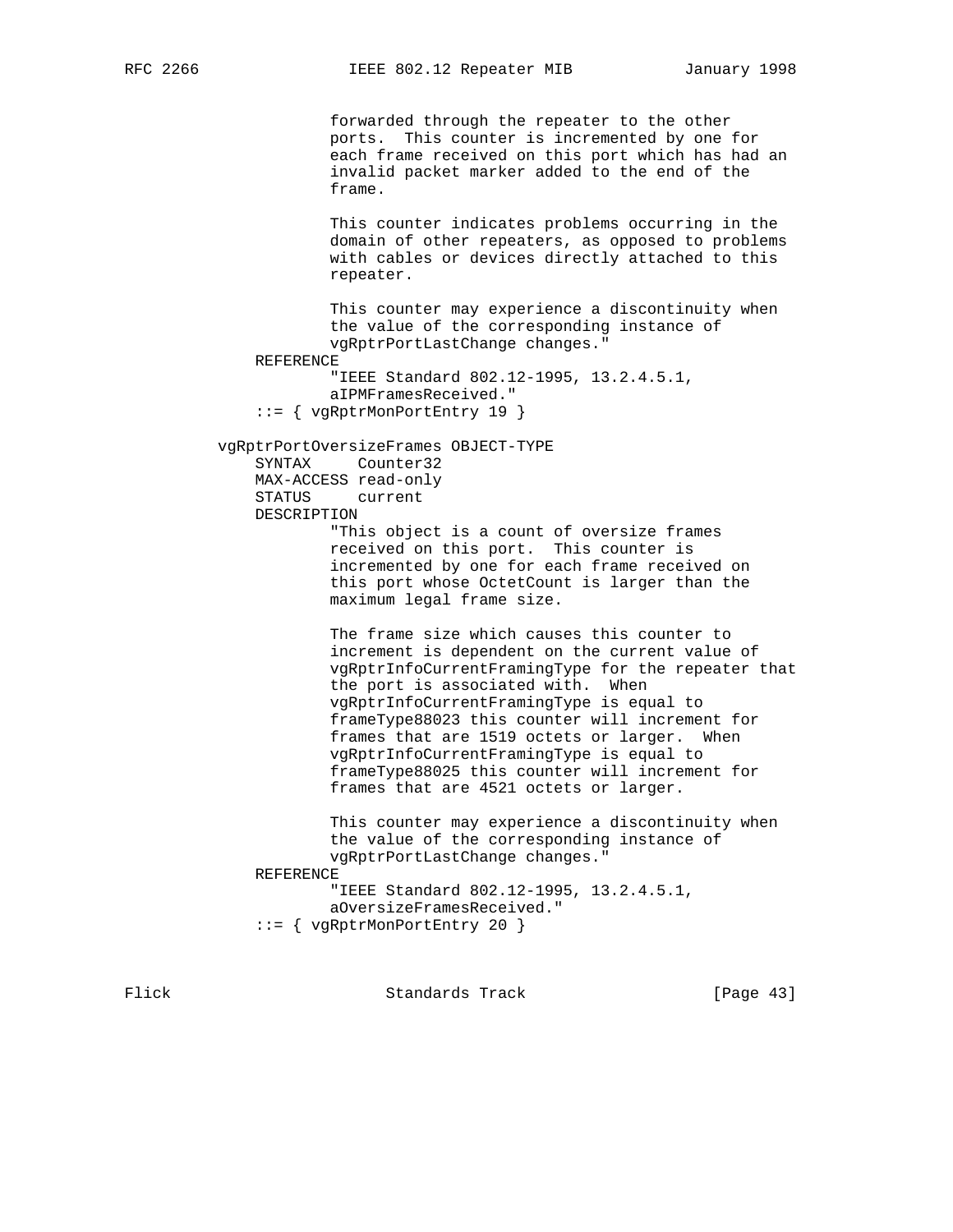vgRptrPortDataErrorFrames OBJECT-TYPE SYNTAX Counter32 MAX-ACCESS read-only STATUS current DESCRIPTION "This object is a count of errored frames received on this port. This counter is incremented by one for each frame received on this port with any of the following errors: bad FCS (with no IPM), PMI errors (excluding frames with an IPM error as the only PMI error), or undersize (with no IPM). Does not include packets counted by vgRptrPortIPMFrames, vgRptrPortOversizeFrames, or vgRptrPortNullAddressedFrames. This counter indicates problems with cables or devices directly connected to this repeater, while vgRptrPortIPMFrames indicates problems occurring in the domain of other repeaters. This counter may experience a discontinuity when the value of the corresponding instance of vgRptrPortLastChange changes." REFERENCE "IEEE Standard 802.12-1995, 13.2.4.5.1, aDataErrorFramesReceived." ::= { vgRptrMonPortEntry 21 } vgRptrPortPriorityPromotions OBJECT-TYPE SYNTAX Counter32 MAX-ACCESS read-only STATUS current DESCRIPTION "This counter is incremented by one each time the priority promotion timer has expired on this port and a normal priority frame is priority promoted. This counter may experience a discontinuity when the value of the corresponding instance of vgRptrPortLastChange changes." REFERENCE "IEEE Standard 802.12-1995, 13.2.4.5.1, aPriorityPromotions." ::= { vgRptrMonPortEntry 22 } vgRptrPortTransitionToTrainings OBJECT-TYPE

Flick **Standards Track** [Page 44]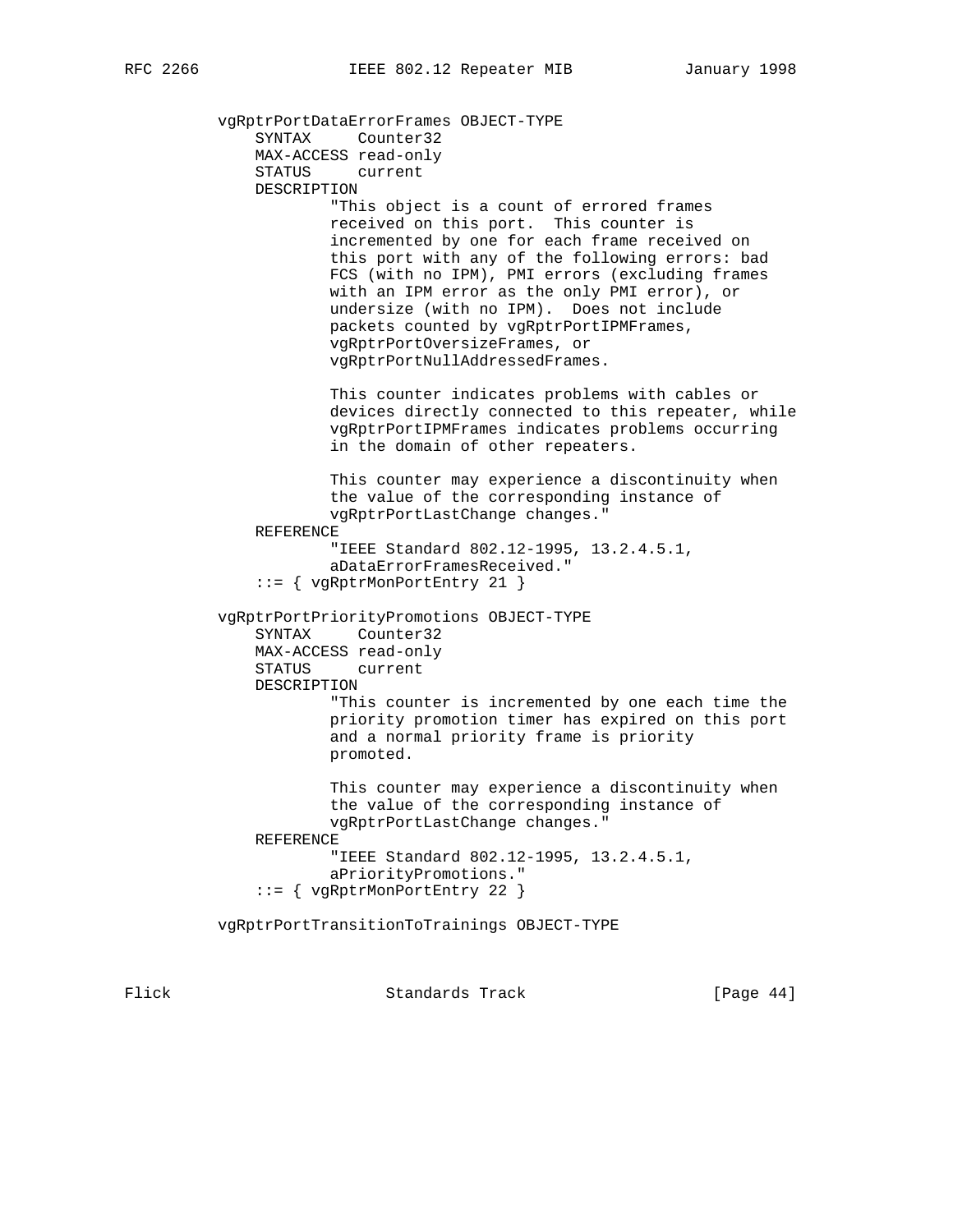SYNTAX Counter32 MAX-ACCESS read-only STATUS current DESCRIPTION "This counter is incremented by one each time the vgRptrPortStatus object for this port transitions into the 'training' state. This counter may experience a discontinuity when the value of the corresponding instance of vgRptrPortLastChange changes." REFERENCE "IEEE Standard 802.12-1995, 13.2.4.5.1, aTransitionsIntoTraining." ::= { vgRptrMonPortEntry 23 } vgRptrPortLastChange OBJECT-TYPE SYNTAX TimeStamp MAX-ACCESS read-only STATUS current DESCRIPTION "The value of sysUpTime when the last of the following occurred: 1) the agent cold- or warm-started; 2) the row for the port was created (such as when a device or module was added to the system); or 3) any condition that would cause one of the counters for the row to experience a discontinuity." ::= { vgRptrMonPortEntry 24 } vgRptrAddrTrack OBJECT IDENTIFIER ::= { vgRptrObjects 3 } vgRptrAddrTrackRptr OBJECT IDENTIFIER ::= { vgRptrAddrTrack 1 } -- Currently unused vgRptrAddrTrackGroup OBJECT IDENTIFIER ::= { vgRptrAddrTrack 2 } -- Currently unused vgRptrAddrTrackPort OBJECT IDENTIFIER ::= { vgRptrAddrTrack 3 } vgRptrAddrTrackTable OBJECT-TYPE

Flick Standards Track [Page 45]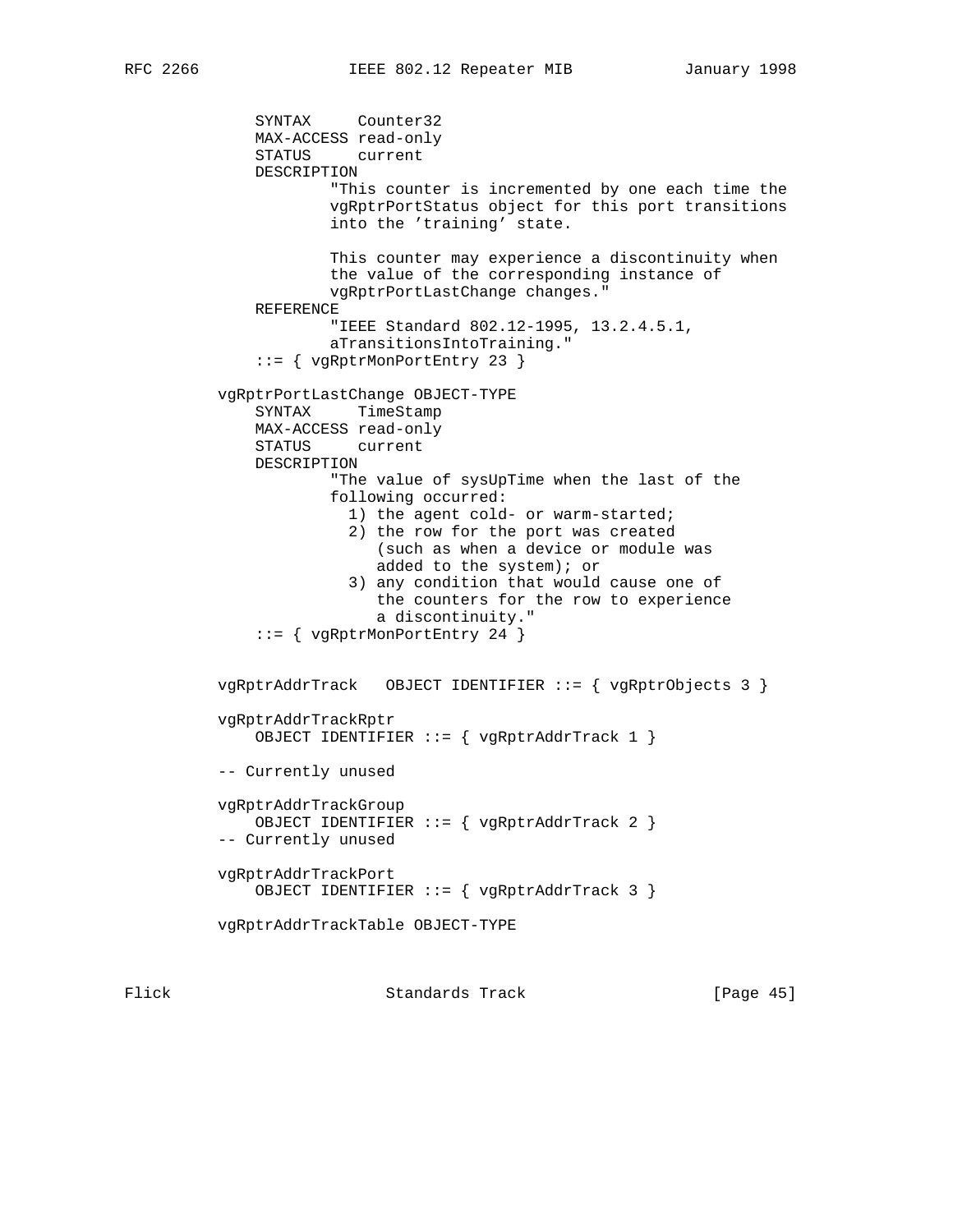```
 SYNTAX SEQUENCE OF VgRptrAddrTrackEntry
              MAX-ACCESS not-accessible
              STATUS current
              DESCRIPTION
                  "Table of address mapping information about the
                  ports."
              ::= { vgRptrAddrTrackPort 1 }
          vgRptrAddrTrackEntry OBJECT-TYPE
              SYNTAX VgRptrAddrTrackEntry
              MAX-ACCESS not-accessible
              STATUS current
              DESCRIPTION
                  "An entry in the table, containing address mapping
                  information about a single port."
              INDEX { vgRptrGroupIndex, vgRptrPortIndex }
              ::= { vgRptrAddrTrackTable 1 }
          VgRptrAddrTrackEntry ::=
              SEQUENCE {
                 vgRptrAddrLastTrainedAddress OCTET STRING,
                  vgRptrAddrTrainedAddrChanges Counter32,
                 vgRptrRptrDetectedDupAddress TruthValue,
              vgRptrMgrDetectedDupAddress TruthValue
 }
          vgRptrAddrLastTrainedAddress OBJECT-TYPE
             SYNTAX OCTET STRING (SIZE(0 | 6))
              MAX-ACCESS read-only
              STATUS current
              DESCRIPTION
                      "This object is the MAC address of the last
                      station which succeeded in training on this port.
                      A cascaded repeater may train using the null
                      address. If no stations have succeeded in
                      training on this port since the agent began
                      monitoring the port activity, the agent shall
                      return a string of length zero."
              REFERENCE
                      "IEEE Standard 802.12-1995, 13.2.4.5.1,
                      aLastTrainedAddress."
              ::= { vgRptrAddrTrackEntry 1 }
          vgRptrAddrTrainedAddrChanges OBJECT-TYPE
              SYNTAX Counter32
              MAX-ACCESS read-only
              STATUS current
```
Flick Standards Track [Page 46]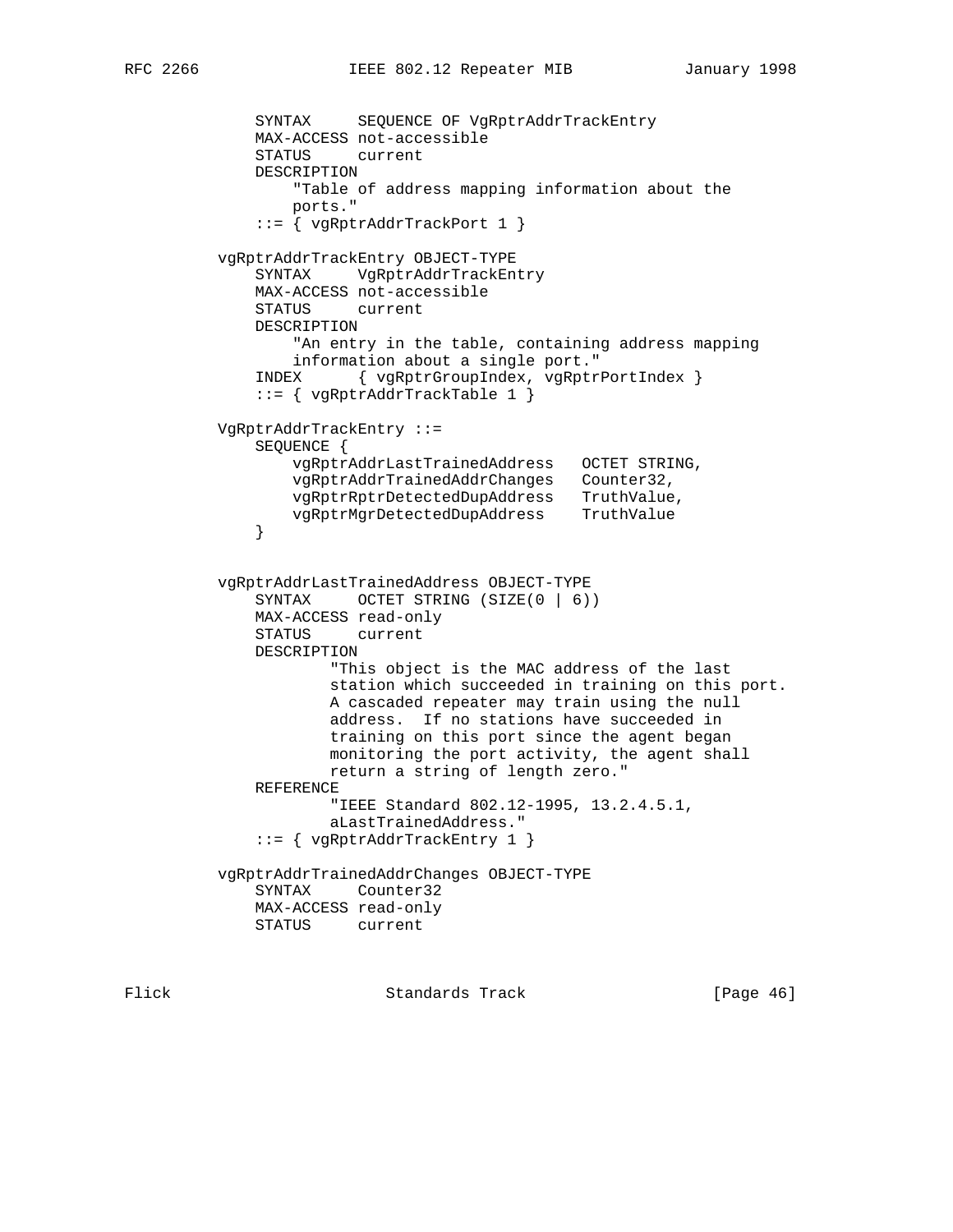DESCRIPTION "This counter is incremented by one for each time that the vgRptrAddrLastTrainedAddress object for this port changes." REFERENCE "IEEE Standard 802.12-1995, 13.2.4.5.1, aTrainedAddressChanges." ::= { vgRptrAddrTrackEntry 2 } vgRptrRptrDetectedDupAddress OBJECT-TYPE SYNTAX TruthValue MAX-ACCESS read-only STATUS current DESCRIPTION "This object is used to indicate that the repeater detected an error-free training frame on this port with a non-null source MAC address which matches the value of vgRptrAddrLastTrainedAddress of another active port in the same repeater. This is reset to 'false' when an error-free training frame is received with a non-null source MAC address which does not match vgRptrAddrLastTrainedAddress of another port which is active in the same repeater. For the cascade port, this object will be 'true' if the 'D' bit in the most recently received error-free training response frame was set, indicating the device at the other end of the link believes that this repeater's cascade port is using a duplicate address. This may be because the device at the other end of the link detected a duplicate address itself, or, if the other device is also a repeater, it could be because vgRptrMgrDetectedDupAddress was set to 'true' on the port that this repeater's cascade port is connected to." REFERENCE "IEEE Standard 802.12-1995, 13.2.4.5.1, aLocalRptrDetectedDupAddr." ::= { vgRptrAddrTrackEntry 3 } vgRptrMgrDetectedDupAddress OBJECT-TYPE SYNTAX TruthValue MAX-ACCESS read-write STATUS current DESCRIPTION "This object can be set by a management station

Flick **Standards Track** [Page 47]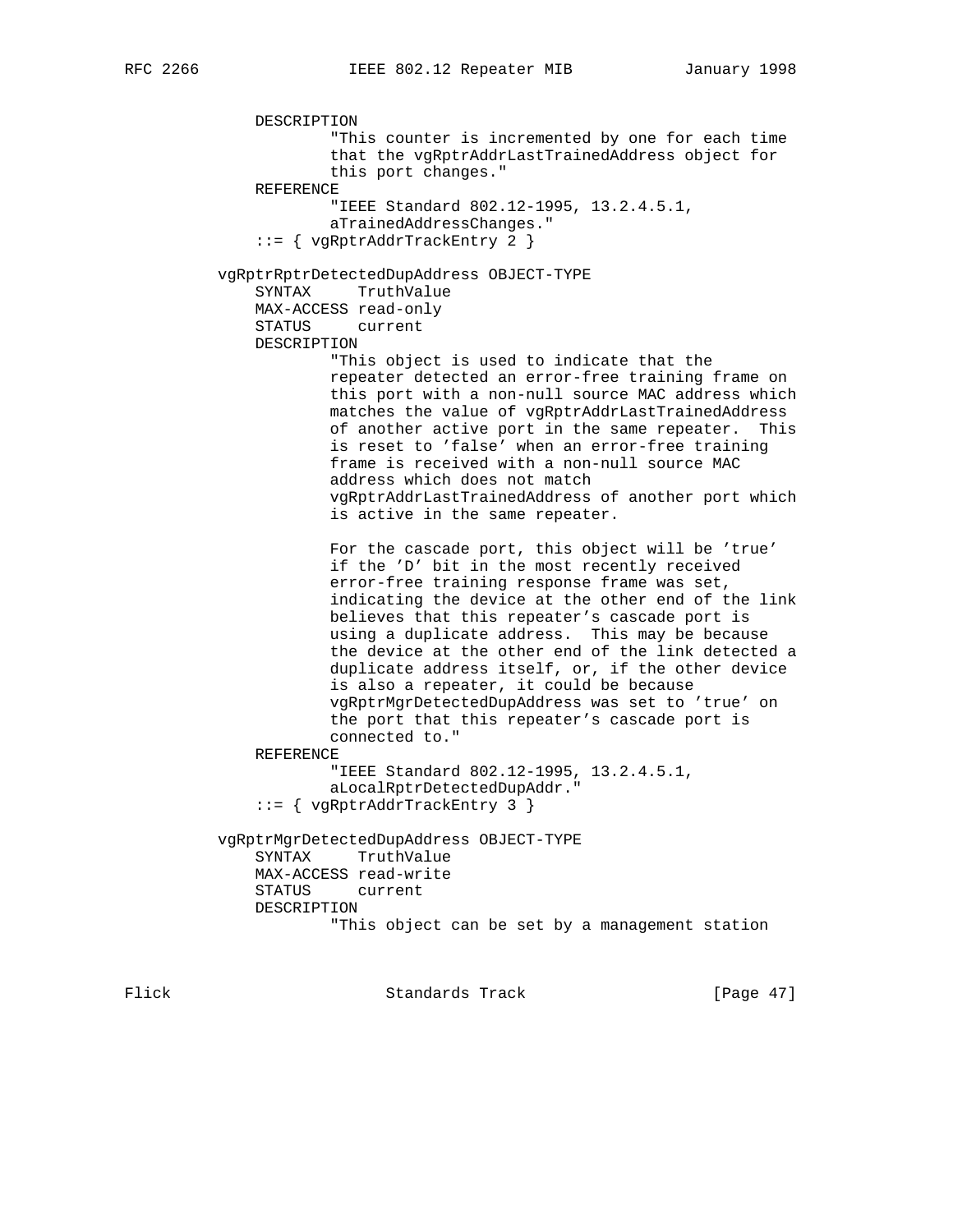when it detects that there is a duplicate MAC address. This object is OR'd with vgRptrRptrDetectedDupAddress to form the value of the 'D' bit in training response frames on this port.

 The purpose of this object is to provide a means for network management software to inform an end station that it is using a duplicate station address. Setting this object does not affect the current state of the link; the end station will not be informed of the duplicate address until it retrains for some reason. Note that regardless of its station address, the end station will not be able to train successfully until the network management software has set this object back to 'false'. Although this object exists on cascade ports, it does not perform any function since this repeater is the initiator of training on a cascade port."

REFERENCE

 "IEEE Standard 802.12-1995, 13.2.4.5.1, aCentralMgmtDetectedDupAddr."

::= { vgRptrAddrTrackEntry 4 }

 vgRptrTraps OBJECT IDENTIFIER ::= { vgRptrMIB 2 } vgRptrTrapPrefix OBJECT IDENTIFIER ::= { vgRptrTraps 0 } vgRptrHealth NOTIFICATION-TYPE OBJECTS { vgRptrInfoOperStatus } STATUS current DESCRIPTION "A vgRptrHealth trap conveys information related to the operational state of a repeater. This trap is sent when the value of an instance of vgRptrInfoOperStatus changes. The vgRptrHealth trap is not sent as a result of powering up a repeater. The vgRptrHealth trap must contain the instance of the vgRptrInfoOperStatus object associated with the affected repeater. The agent must throttle the generation of

 consecutive vgRptrHealth traps so that there is at least a five-second gap between traps of this type. When traps are throttled, they are dropped,

Flick Standards Track [Page 48]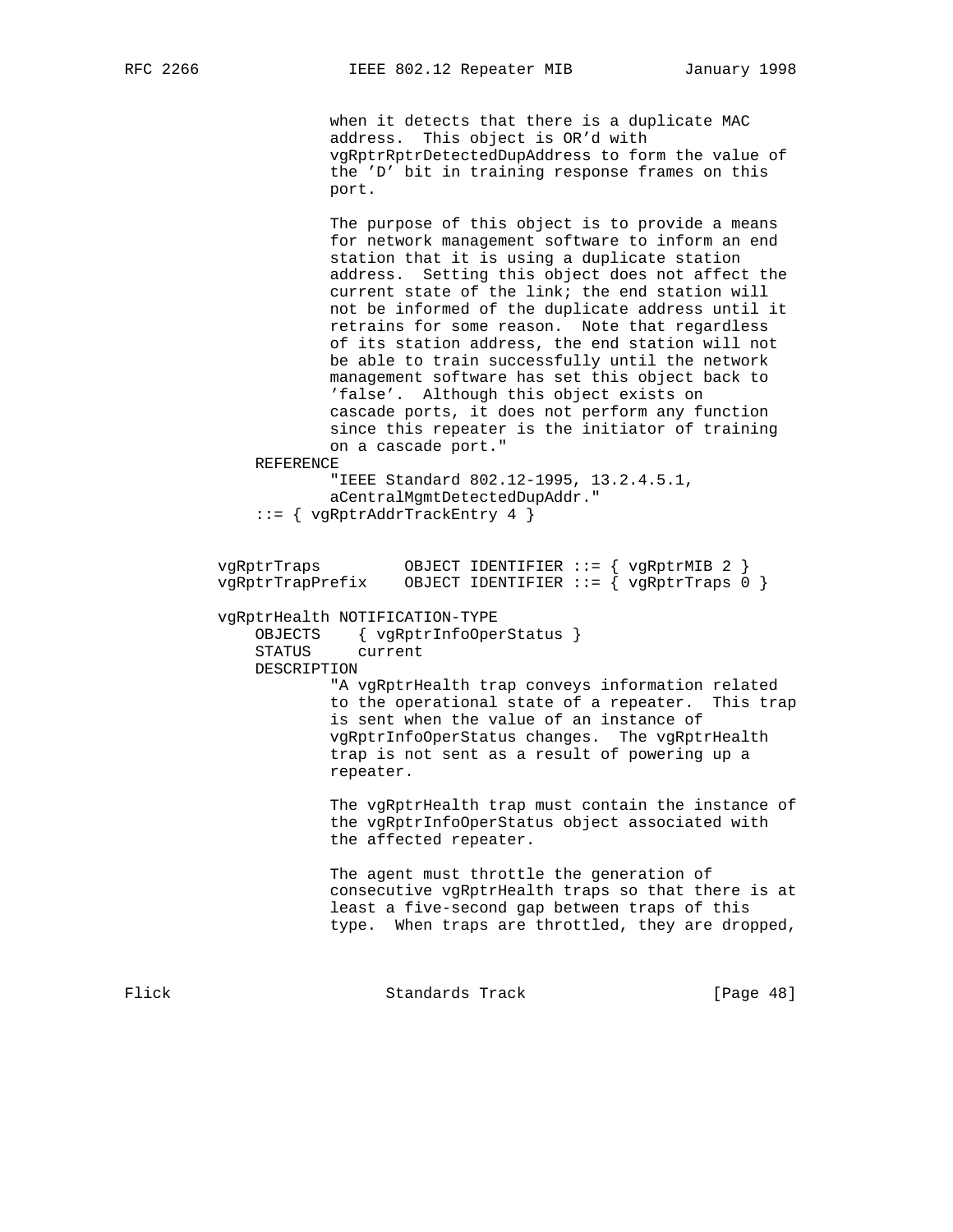not queued for sending at a future time. (Note that 'generating' a trap means sending to all configured recipients.)" REFERENCE "IEEE 802.12, Layer Management, 13.2.4.2.3, nRepeaterHealth." ::= { vgRptrTrapPrefix 1 } vgRptrResetEvent NOTIFICATION-TYPE OBJECTS { vgRptrInfoOperStatus } STATUS current DESCRIPTION "A vgRptrResetEvent trap conveys information related to the operational state of a repeater. This trap is sent on completion of a repeater reset action. A repeater reset action is defined as a transition to its initial state as specified in clause 12 [IEEE Std 802.12] when triggered by a management command. The vgRptrResetEvent trap is not sent when the agent restarts and sends an SNMP coldStart or warmStart trap. The vgRptrResetEvent trap must contain the instance of the vgRptrInfoOperStatus object associated with the affected repeater. The agent must throttle the generation of consecutive vgRptrResetEvent traps so that there is at least a five-second gap between traps of this type. When traps are throttled, they are dropped, not queued for sending at a future time. (Note that 'generating' a trap means sending to all configured recipients.)" REFERENCE "IEEE 802.12, Layer Management, 13.2.4.2.3, nRepeaterReset." ::= { vgRptrTrapPrefix 2 } -- conformance information vgRptrConformance OBJECT IDENTIFIER ::= { vgRptrMIB 3 } vgRptrCompliances OBJECT IDENTIFIER ::= { vgRptrConformance 1 } vgRptrGroups OBJECT IDENTIFIER ::= { vgRptrConformance 2 }

Flick **Standards Track** [Page 49]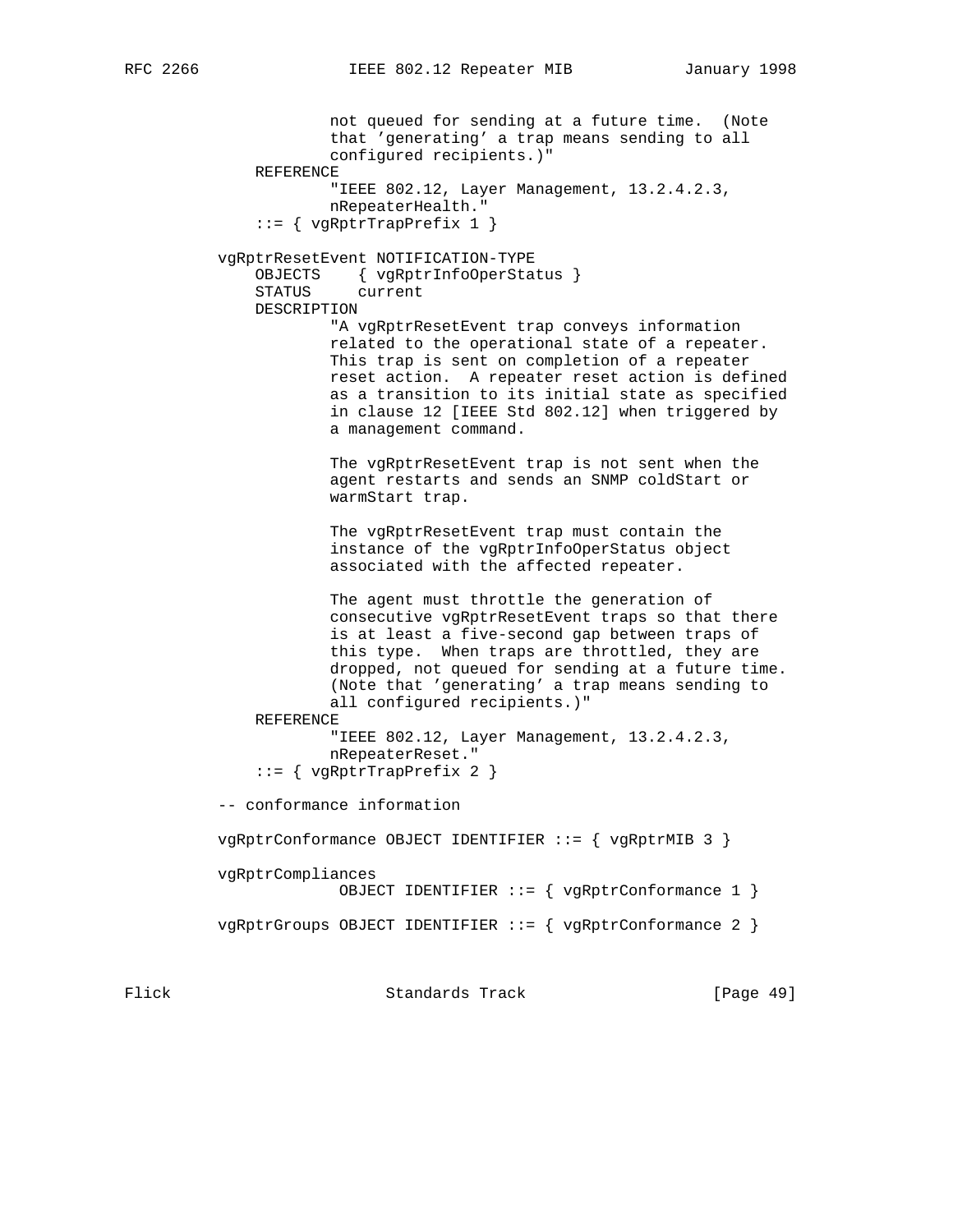-- compliance statements vgRptrCompliance MODULE-COMPLIANCE STATUS current DESCRIPTION "The compliance statement for managed 802.12 repeaters." MODULE -- this module MANDATORY-GROUPS { vgRptrConfigGroup, vgRptrStatsGroup, vgRptrAddrGroup, vgRptrNotificationsGroup } GROUP vgRptrStats64Group DESCRIPTION "Implementation of this group is recommended for systems which can support Counter64." OBJECT vgRptrInfoDesiredFramingType MIN-ACCESS read-only DESCRIPTION "Write access to this object is not required in a repeater system that does not support configuration of framing types." MODULE SNMP-REPEATER-MIB GROUP snmpRptrGrpRptrAddrSearch DESCRIPTION "Implementation of this group is recommended for systems which have the necessary instrumentation to search all incoming data streams for a particular source MAC address." ::= { vgRptrCompliances 1 } -- units of conformance vgRptrConfigGroup OBJECT-GROUP OBJECTS { vgRptrInfoMACAddress, vgRptrInfoCurrentFramingType, vgRptrInfoDesiredFramingType, vgRptrInfoFramingCapability, vgRptrInfoTrainingVersion, vgRptrInfoOperStatus, vgRptrInfoReset, vgRptrInfoLastChange, vgRptrGroupObjectID,

Flick Standards Track [Page 50]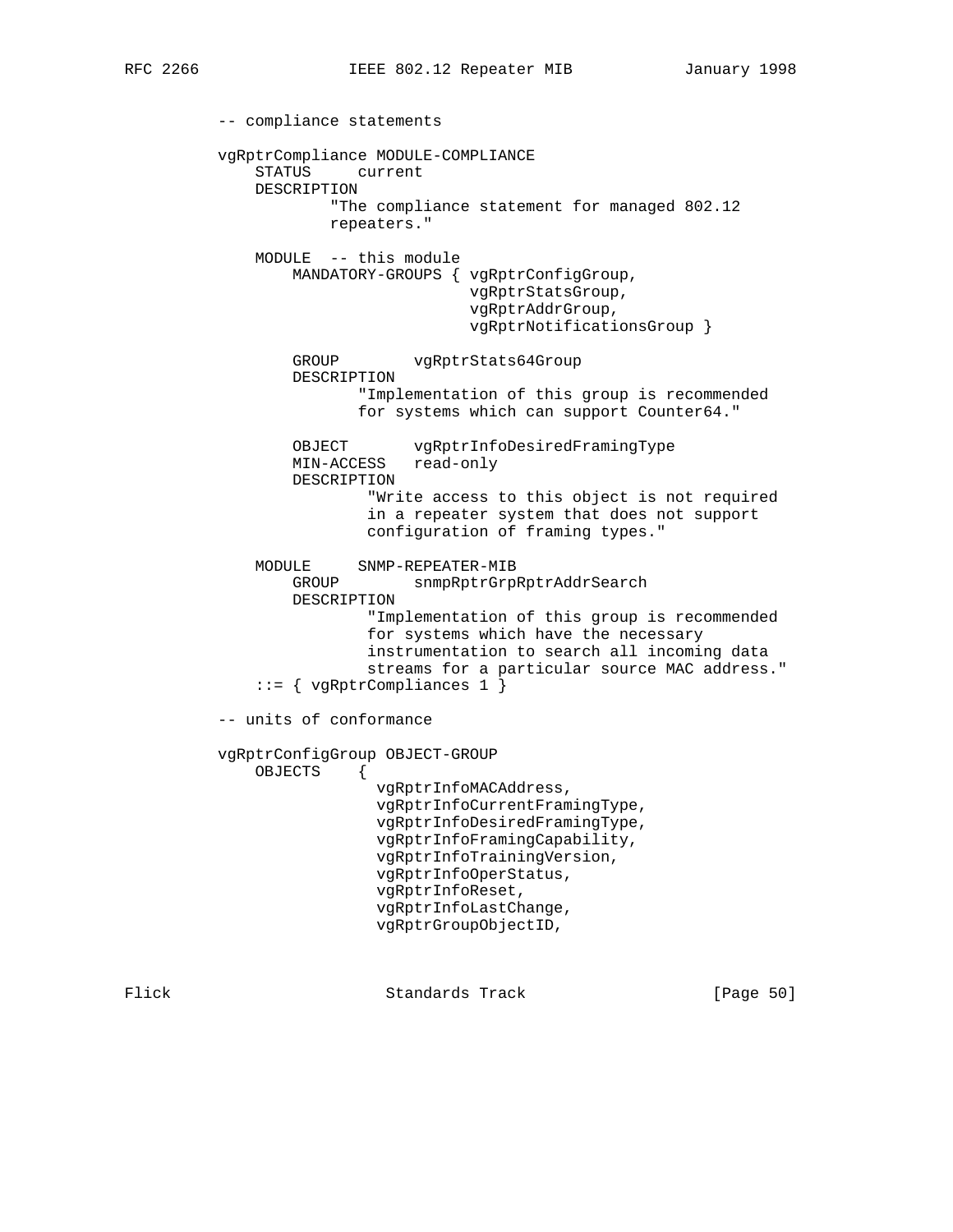```
 vgRptrGroupOperStatus,
                            vgRptrGroupPortCapacity,
                            vgRptrGroupCablesBundled,
                            vgRptrPortType,
                            vgRptrPortAdminStatus,
                            vgRptrPortOperStatus,
                            vgRptrPortSupportedPromiscMode,
                            vgRptrPortSupportedCascadeMode,
                            vgRptrPortAllowedTrainType,
                            vgRptrPortLastTrainConfig,
                            vgRptrPortTrainingResult,
                            vgRptrPortPriorityEnable,
                            vgRptrPortRptrInfoIndex
 }
              STATUS current
              DESCRIPTION
                       "A collection of objects for managing the status
                       and configuration of IEEE 802.12 repeaters."
              ::= { vgRptrGroups 1 }
          vgRptrStatsGroup OBJECT-GROUP
              OBJECTS {
                            vgRptrMonTotalReadableFrames,
                            vgRptrMonTotalReadableOctets,
                            vgRptrMonReadableOctetRollovers,
                            vgRptrMonTotalErrors,
                            vgRptrPortReadableFrames,
                            vgRptrPortReadableOctets,
                            vgRptrPortReadOctetRollovers,
                            vgRptrPortUnreadableOctets,
                            vgRptrPortUnreadOctetRollovers,
                            vgRptrPortHighPriorityFrames,
                            vgRptrPortHighPriorityOctets,
                            vgRptrPortHighPriOctetRollovers,
                            vgRptrPortNormPriorityFrames,
                            vgRptrPortNormPriorityOctets,
                            vgRptrPortNormPriOctetRollovers,
                            vgRptrPortBroadcastFrames,
                            vgRptrPortMulticastFrames,
                            vgRptrPortNullAddressedFrames,
                            vgRptrPortIPMFrames,
                            vgRptrPortOversizeFrames,
                            vgRptrPortDataErrorFrames,
                            vgRptrPortPriorityPromotions,
                            vgRptrPortTransitionToTrainings,
                          vgRptrPortLastChange
 }
              STATUS current
```
Flick **Standards Track** [Page 51]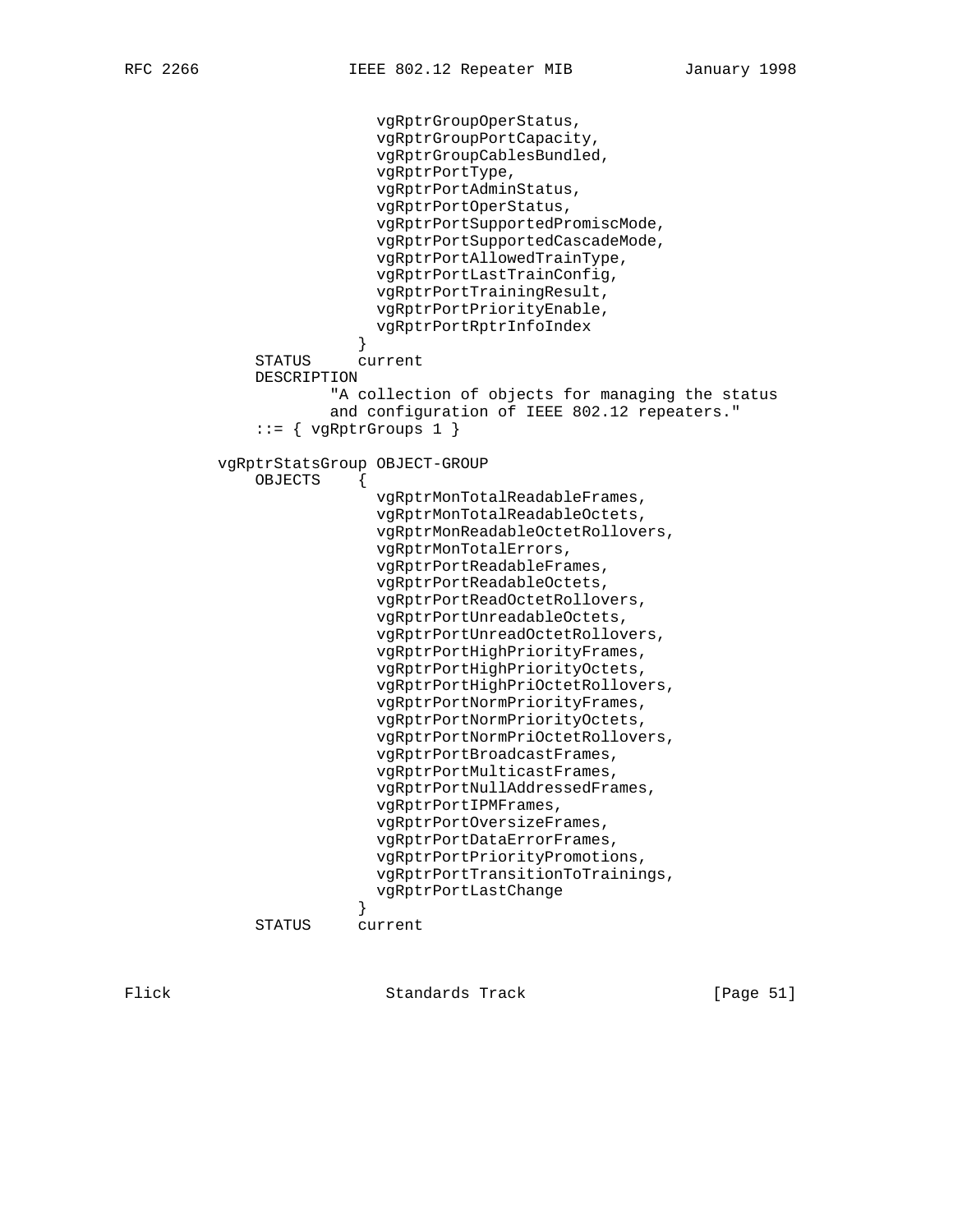DESCRIPTION "A collection of objects for providing statistics for IEEE 802.12 repeaters. Systems which support Counter64 should also implement vgRptrStats64Group." ::= { vgRptrGroups 2 } vgRptrStats64Group OBJECT-GROUP OBJECTS { vgRptrMonHCTotalReadableOctets, vgRptrPortHCReadableOctets, vgRptrPortHCUnreadableOctets, vgRptrPortHCHighPriorityOctets, vgRptrPortHCNormPriorityOctets } STATUS current DESCRIPTION "A collection of objects for providing statistics for IEEE 802.12 repeaters in a system that supports Counter64." ::= { vgRptrGroups 3 } vgRptrAddrGroup OBJECT-GROUP OBJECTS { vgRptrAddrLastTrainedAddress, vgRptrAddrTrainedAddrChanges, vgRptrRptrDetectedDupAddress, vgRptrMgrDetectedDupAddress } STATUS current DESCRIPTION "A collection of objects for tracking addresses on IEEE 802.12 repeaters."  $::=$  { vgRptrGroups 4 } vgRptrNotificationsGroup NOTIFICATION-GROUP NOTIFICATIONS { vgRptrHealth, vgRptrResetEvent } STATUS current DESCRIPTION "A collection of notifications used to indicate 802.12 repeater general status changes."  $::=$  { vgRptrGroups 5 } END

Flick Standards Track [Page 52]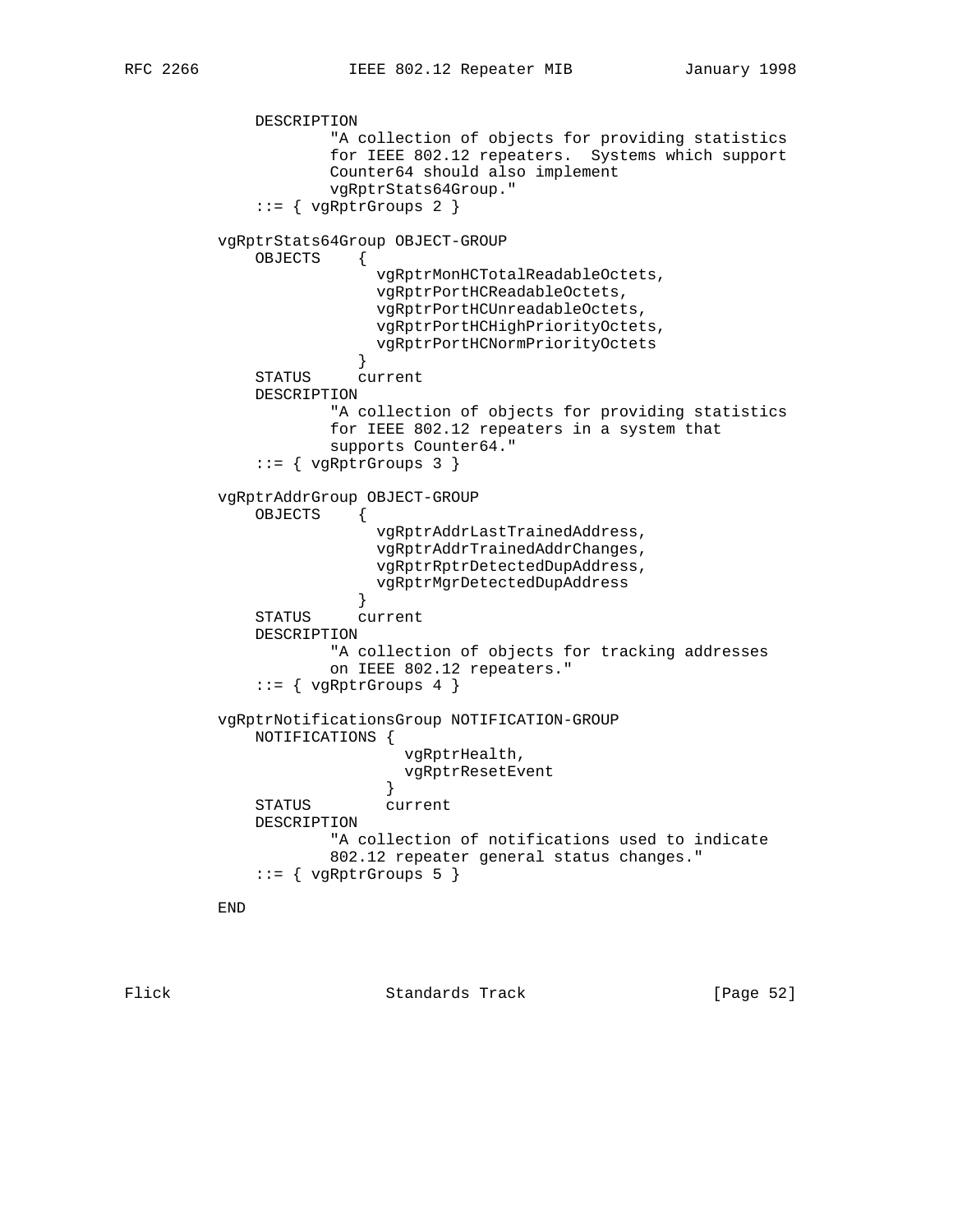4. Acknowledgements

 This document was produced by the IETF 100VG-AnyLAN Working Group, whose efforts were greatly advanced by the contributions of the following people:

 Paul Chefurka Bob Faulk Jeff Johnson Karen Kimball David Lapp Jason Spofford Kaj Tesink

This document is based on the work of IEEE 802.12.

- 5. References
	- [1] Information processing systems Open Systems Interconnection Specification of Abstract Syntax Notation One (ASN.1), International Organization for Standardization. International Standard 8824 (December, 1987).
	- [2] SNMPv2 Working Group, Case, J., McCloghrie, K., Rose, M. and S. Waldbusser, "Structure of Management Information for Version 2 of the Simple Network Management Protocol (SNMPv2)", RFC 1902, January 1996.
	- [3] SNMPv2 Working Group, Case, J., McCloghrie, K., Rose, M. and S. Waldbusser, "Textual Conventions for Version 2 of the Simple Network Management Protocol (SNMPv2)", RFC 1903, January 1996.
	- [4] SNMPv2 Working Group, Case, J., McCloghrie, K., Rose, M. and S. Waldbusser, "Conformance Statements for Version 2 of the Simple Network Management Protocol (SNMPv2)", RFC 1904, January 1996.
	- [5] McCloghrie, K. and M. Rose, "Management Information Base for Network Management of TCP/IP-based internets - MIB-II", STD 17, RFC 1213, March 1991.
	- [6] IEEE, "Demand Priority Access Method, Physical Layer and Repeater Specifications for 100 Mb/s Operation", IEEE Standard 802.12-1995"

Flick Standards Track [Page 53]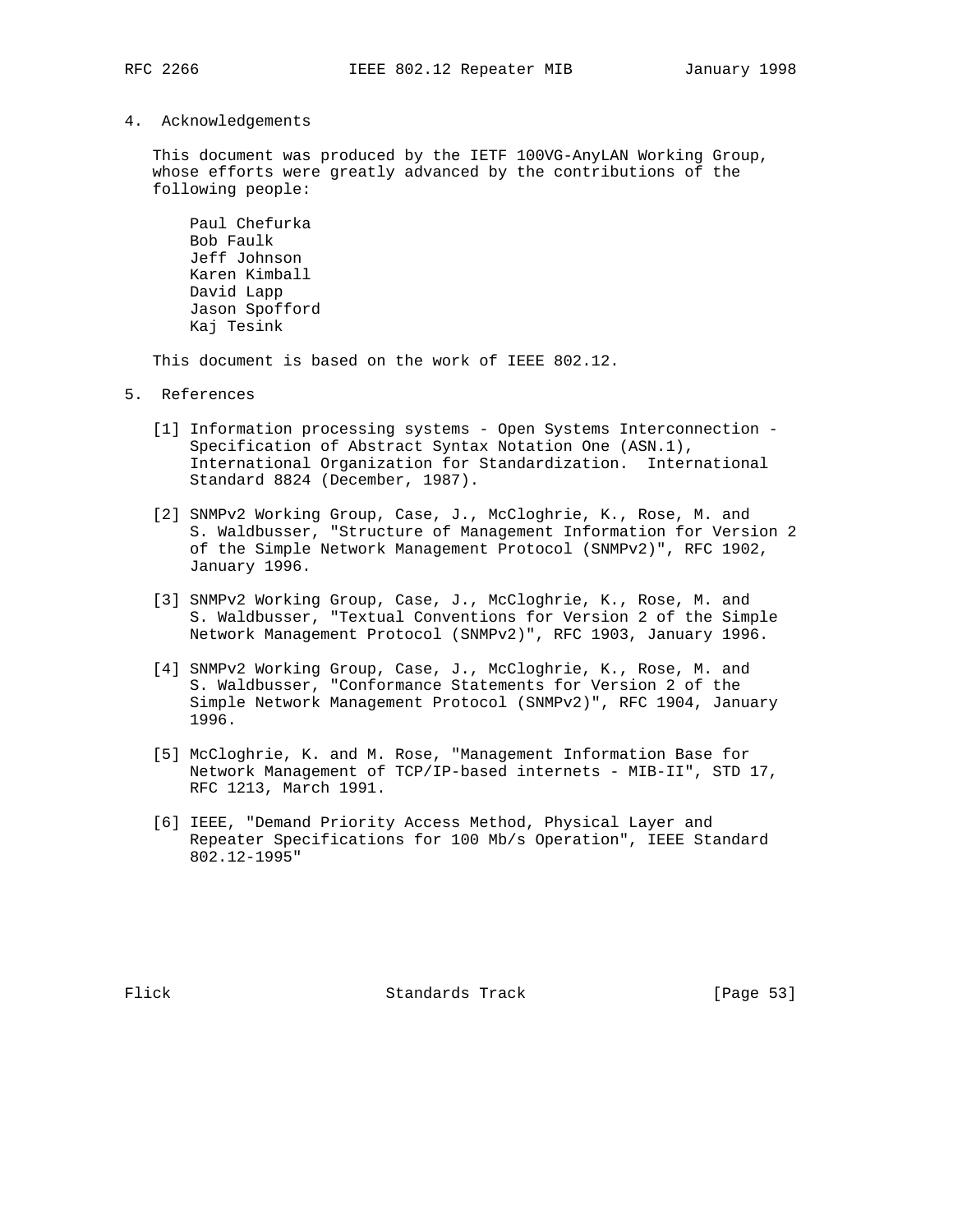- [7] de Graaf, K., D. Romascanu, D. McMaster, and K. McCloghrie, "Definitions of Managed Objects for IEEE 802.3 Repeater Devices", RFC 2108, 3Com Corporation, Madge Networks (Israel) Ltd., Cisco Systems, Inc., February, 1997.
- [8] McAnally, G., Gilbert, D. and J. Flick, "Conditional Grant of Rights to Specific Hewlett-Packard Patents In Conjunction With the Internet Engineering Task Force's Internet-Standard Network Management Framework", RFC 1988, August 1996.
- [9] Hewlett-Packard Company, US Patents 5,293,635 and 5,421,024.
- 6. Security Considerations

 Certain management information defined in this MIB may be considered sensitive in some network environments. Therefore, authentication of received SNMP requests and controlled access to management information should be employed in such environments. The method for this authentication is a function of the SNMP Administrative Framework, and has not been expanded by this MIB.

 Several objects in the vgRptrConfigGroup allow write access. Setting these objects can have a serious effect on the operation of the network, including modifying the framing type of the network, resetting the repeater, enabling and disabling individual ports, and modifying the allowed capabilities of end stations attached to each port. It is recommended that implementers seriously consider whether set operations should be allowed without providing, at a minimum, authentication of request origin.

 One particular object in this MIB, vgRptrPortAllowedTrainType, is considered significant for providing operational security in an 802.12 network. It is recommended that network administrators configure this object to the 'allowEndNodesOnly' value on all ports except ports which the administrator knows are attached to cascaded repeaters or devices which require promiscuous receive capability (bridges, switches, RMON probes, etc.). This will prevent unauthorized users from extending the network (by attaching cascaded repeaters or bridges) without the administrator's knowledge, and will prevent unauthorized end nodes from listening promiscuously to network traffic.

Flick Standards Track [Page 54]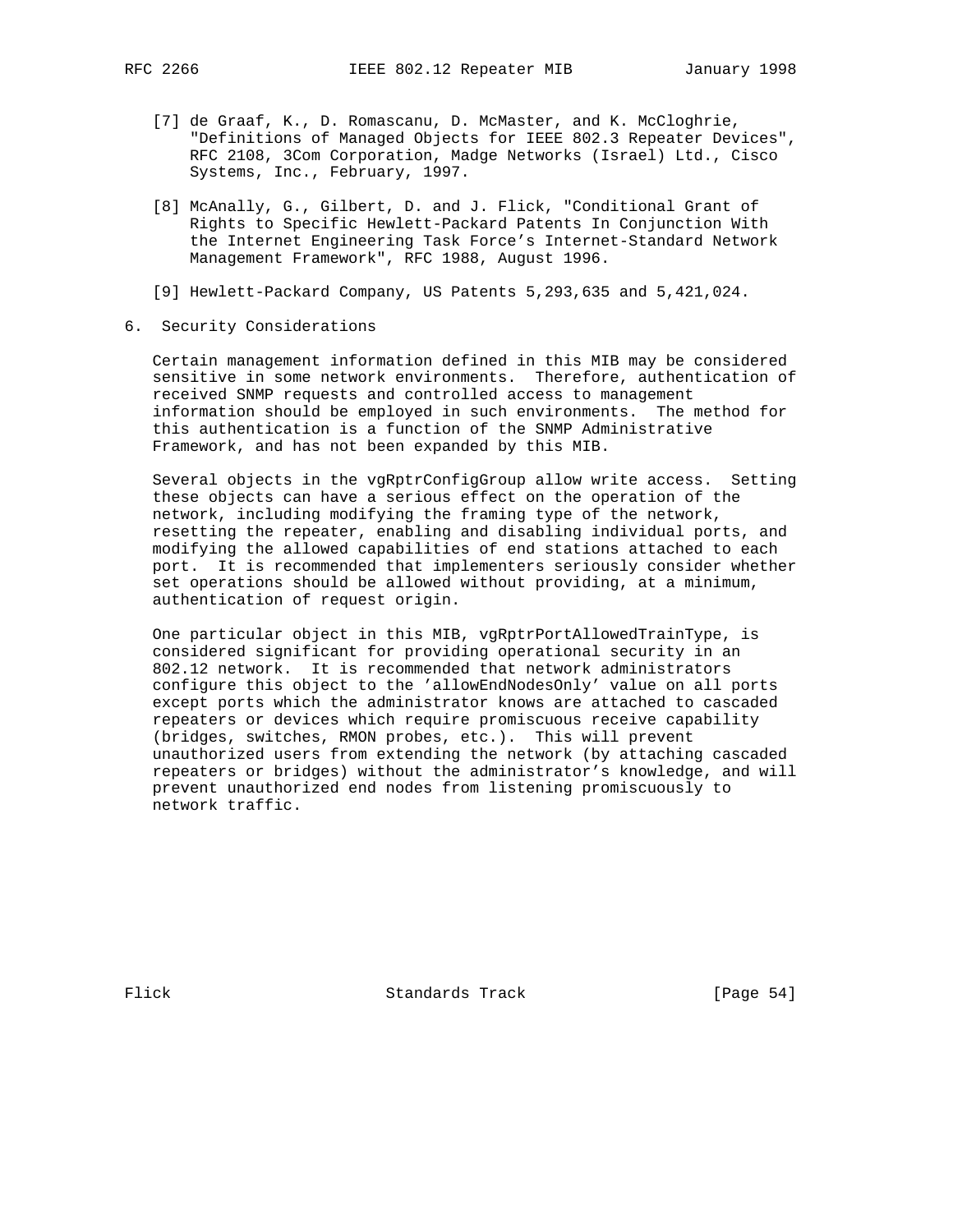# 7. Author's Address

 John Flick Hewlett Packard Company 8000 Foothills Blvd. M/S 5556 Roseville, CA 95747-5556

 Phone: +1 916 785 4018 Email: johnf@hprnd.rose.hp.com

Flick Standards Track [Page 55]